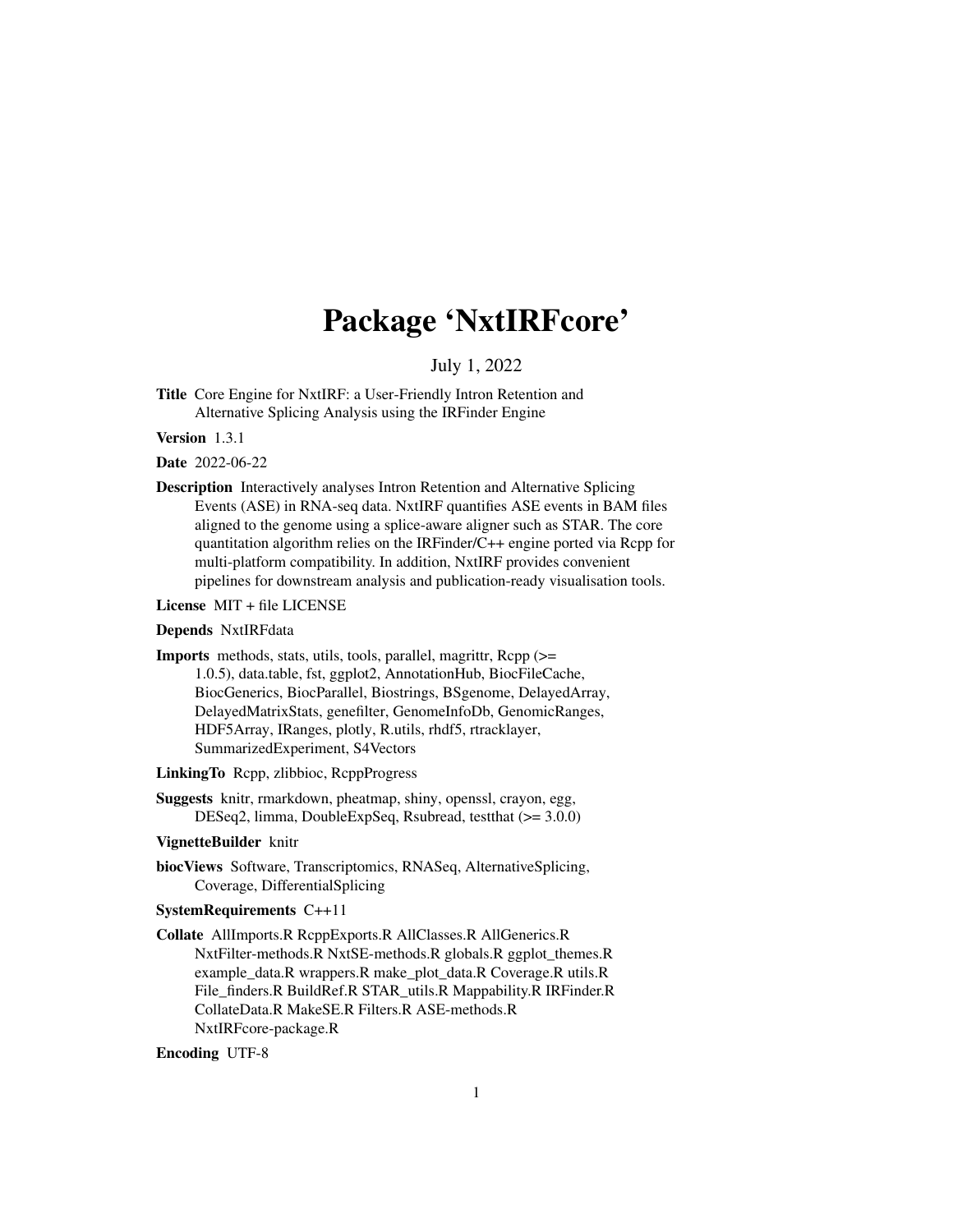RoxygenNote 7.1.2

URL <https://github.com/alexchwong/NxtIRFcore>

## BugReports <https://support.bioconductor.org/>

Config/testthat/edition 3

git\_url https://git.bioconductor.org/packages/NxtIRFcore

git\_branch master

git\_last\_commit 335a0ca

git\_last\_commit\_date 2022-06-22

Date/Publication 2022-07-01

Author Alex Chit Hei Wong [aut, cre, cph], William Ritchie [aut, cph], Ulf Schmitz [ctb]

Maintainer Alex Chit Hei Wong <a.wong@centenary.org.au>

## R topics documented:

|  | $\mathbf{B}$ |
|--|--------------|
|  | 5            |
|  | 9            |
|  | -15          |
|  | -17          |
|  |              |
|  | 21           |
|  | 23           |
|  | 25           |
|  | 27           |
|  | 28           |
|  | -30          |
|  | -33          |
|  | -35          |
|  | 38           |
|  | 42           |
|  | 46           |
|  | -48          |
|  | -53          |

**Index** [55](#page-54-0)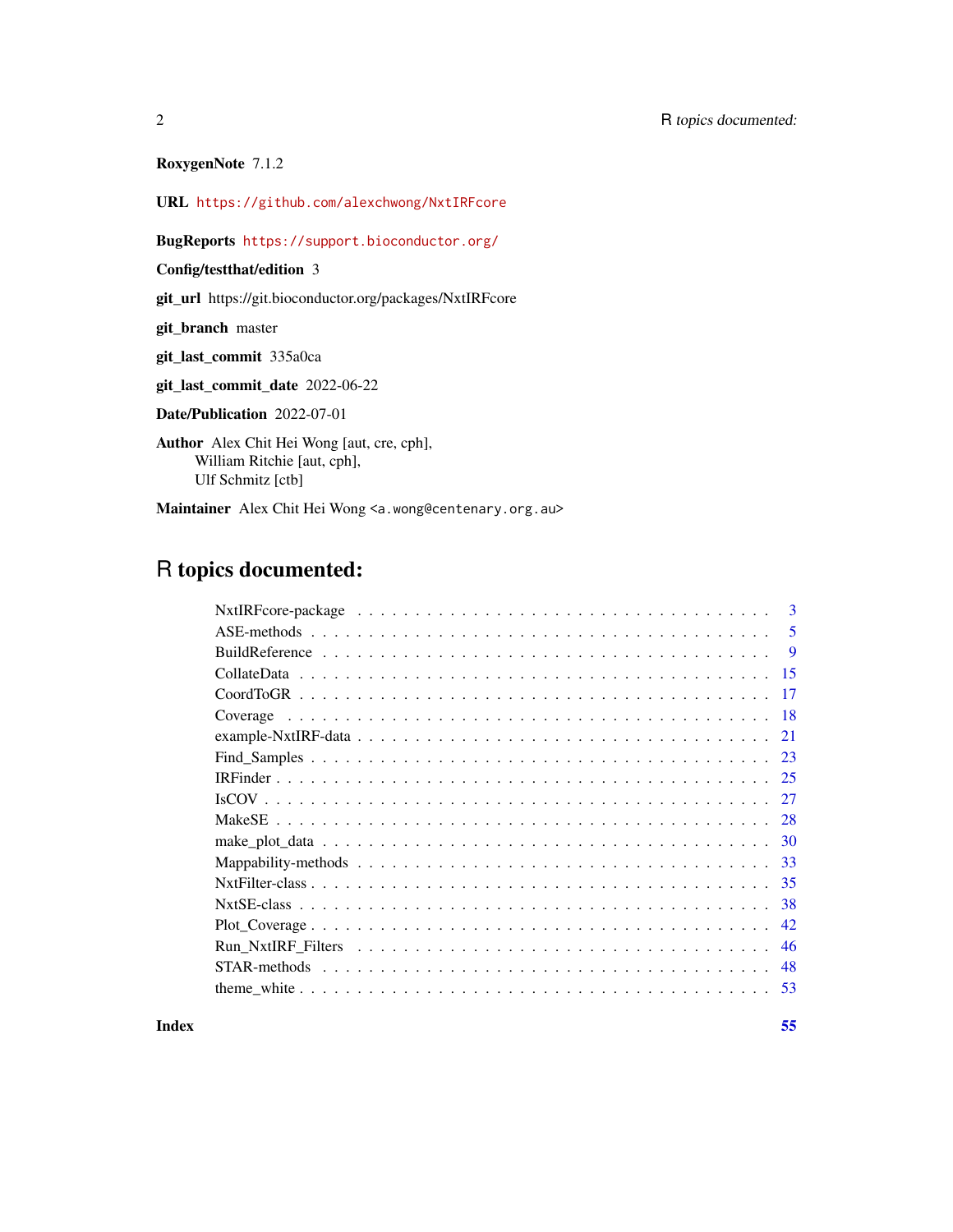<span id="page-2-0"></span>NxtIRFcore-package *NxtIRFcore: a command line interface for NxtIRF - IRFinder-based differential Alternative Splicing and Intron Retention analysis*

#### **Description**

NxtIRF is a computationally efficient and user friendly workflow that analyses aligned short-read RNA sequencing for differential intron retention and alternative splicing. It utilises an improved IRFinder-based OpenMP/C++ algorithm. A streamlined downstream analysis pipeline allows for GLM-based differential IR and splicing analysis, suited for large datasets of up to hundreds of samples. Additionally NxtIRF provides a novel visualisation of per-nucleotide mean and variations of alignment coverage across splice and IR events, grouped by user-defined experimental conditions.

#### Details

[IRFinder](https://doi.org/10.1186/s13059-017-1184-4) is a well-established bioinformatic tool that measures intron retention (IR) in annotated and novel retained introns in short-read RNA sequencing samples. It is a computationally-efficient algorithm that measures alignment coverage across introns, accounting for regions of low-mappable intronic regions. Unlike other algorithms that measure exon-intron spanning reads, IRFinder considers the alignment coverage across the whole intron, allowing it to distinguish between full-length and partial IR. This distinction is important as partial IR is often confounded with novel alternate splice site usage, alternate transcription start site and intronic polyadenylation events.

NxtIRF is a R/Bioconductor package that provides a user-friendly workflow using the IRFinder algorithm to perform both IR and alternative splicing analysis in large datasets. By incorporating the core C++ based IRFinder algorithm using Rcpp, NxtIRF is multi-platform and further improves computational efficiency using OpenMP-based multi-threading. Besides analysing IR, NxtIRF analyses other forms of alternative splicing events that depend on alternate splice site selection, including skipped exons, mutually exclusive exons, alternate 5'- and 3'- splice sites, alternate first exons and alternate last exons.

Downstream, NxtIRF provides functions to collate individual NxtIRF/IRFinder outputs of multiple samples in an experiment / dataset, and assembles these into a specialised [NxtSE](#page-37-1) object that inherits the SummarizedExperiment class. Users can easily define experimental conditions, perform differential analysis and filter out lowly-expressed splice events.

Finally, NxtIRF provides visualisation tools to illustrate alternative splicing using coverage plots, including a novel method to normalise RNA-seq coverage grouped by experimental condition. This approach accounts for variations introduced by sequenced library size and gene expression. NxtIRF efficiently computes and visualises means and variations in per-nucleotide coverage depth across alternate exons in genomic loci.

NxtIRFcore is the command line interface for R/Bioconductor. NxtIRF (coming soon) will feature an interactive graphical user interface with additional functions.

#### Features include:

- Reference generation from user-supplied local and web resources, as well as connectivity to the AnnotationHub repository for Ensembl-based genomes and gene annotations;
- OpenMP and BiocParallel-based multi-threaded support to process short-read BAM files using the IRFinder algorithm written in native C++;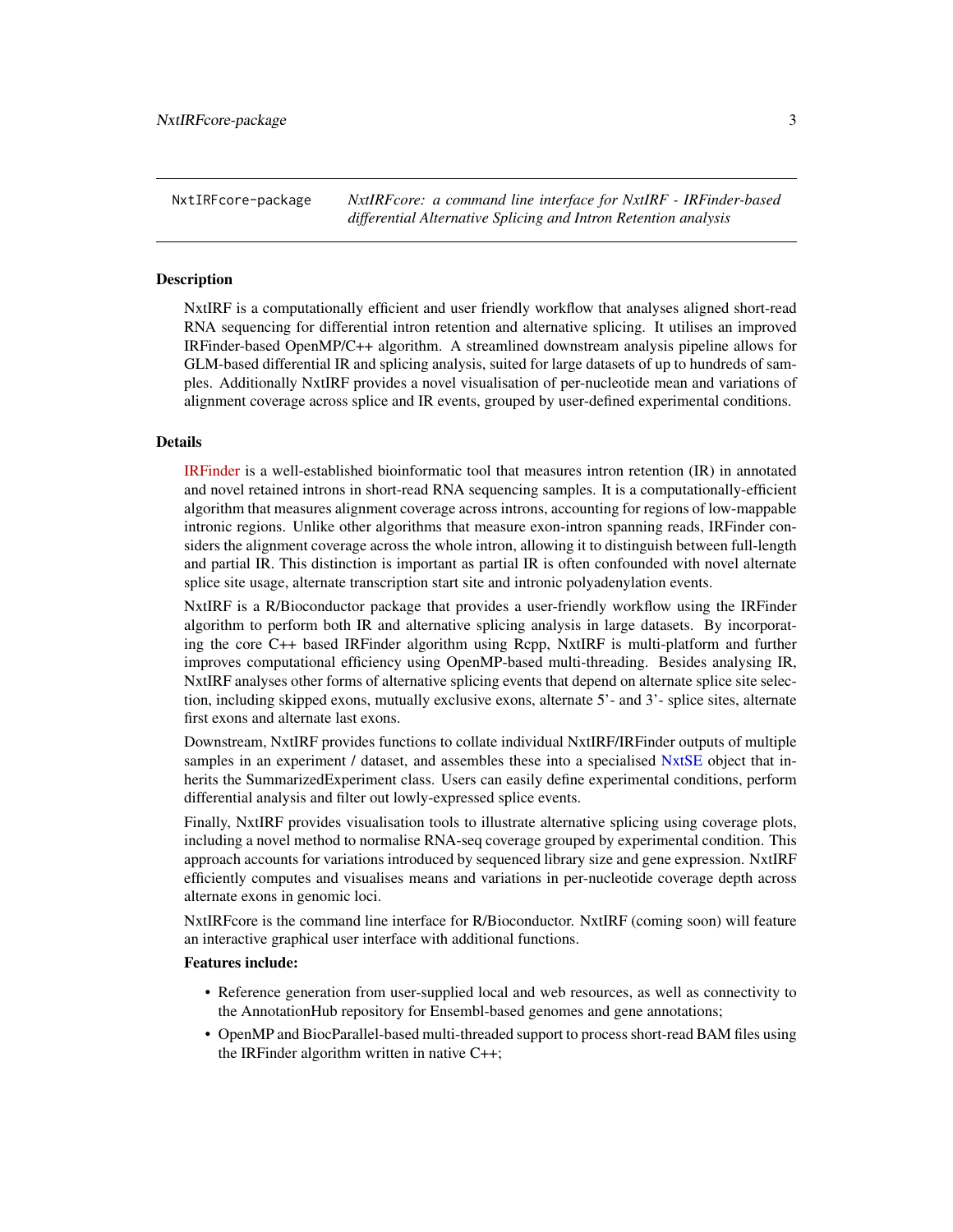- <span id="page-3-0"></span>• Stores alignment coverage using the *COV* format, which is a binary compressed and indexed format for rapid recall of RNA-seq coverage. In contrast to the *BigWig* format, *COV* files store coverage of unstranded as well as stranded alignment coverage, and is much more spaceefficient, allowing for better portability;
- Memory-efficient collation of hundreds of samples using on-disk memory approaches and H5-based assay storage;
- Streamlined user-friendly functions to construct multi-factor complex experimental designs, and perform differential IR and alternative splicing analysis using well-established statistical methods including limma and DESeq2;
- Advanced RNA-seq coverage visualisation, including the ability to combine RNA-seq coverage of multiple samples using advanced library normalisation methods across samples grouped by conditions;

The main functions are:

- [BuildReference](#page-8-1) Prepares genome and gene annotation references from FASTA and GTF files, and synthesises the NxtIRF reference for the IRFinder engine and NxtIRF-based downstream analysis.
- [STAR-methods](#page-47-1) (Optional) Provides wrapper functions to build the STAR genome reference and alignment of short-read FASTQ raw sequencing files. This functionality is only available on systems with STAR installed.
- [IRFinder](#page-24-1) OpenMP/C++ based IRFinder algorithm to analyse single or multiple BAM files using the NxtIRF/IRFinder reference.
- [CollateData](#page-14-1) Collates an experiment based on multiple IRFinder outputs for individual samples, into one unified H5-based data structure.
- [MakeSE](#page-27-1) Constructs a [NxtSE](#page-37-1) (H5-based SummarizedExperiment) object, specialised to house measurements of retained introns and junction counts of alternative splice events.
- [apply\\_filters](#page-45-1) Use default or custom filters to remove alternative splicing or IR events pertaining to low-abundance genes and transcripts.
- [ASE-methods](#page-4-1) one-step method to perform differential alternate splice event (ASE) analysis on a NxtSE object using limma or DESeq2.
- make plot data: Functions that compile individual and group-mean percent spliced in (PSI) values of IR and alternative splice events; useful to produce scatter plots or heatmaps.
- [Plot\\_Coverage:](#page-41-1) Generate RNA-seq coverage plots of individual samples or across samples grouped by user-specified conditions

See the [NxtIRF vignette](../doc/NxtIRF.html) for worked examples on how to use NxtIRF

#### Author(s)

Alex Wong

## References

Middleton R, Gao D, Thomas A, Singh B, Au A, Wong JJ, Bomane A, Cosson B, Eyras E, Rasko JE, Ritchie W. IRFinder: assessing the impact of intron retention on mammalian gene expression. Genome Biol. 2017 Mar 15;18(1):51. <https://doi.org/10.1186/s13059-017-1184-4>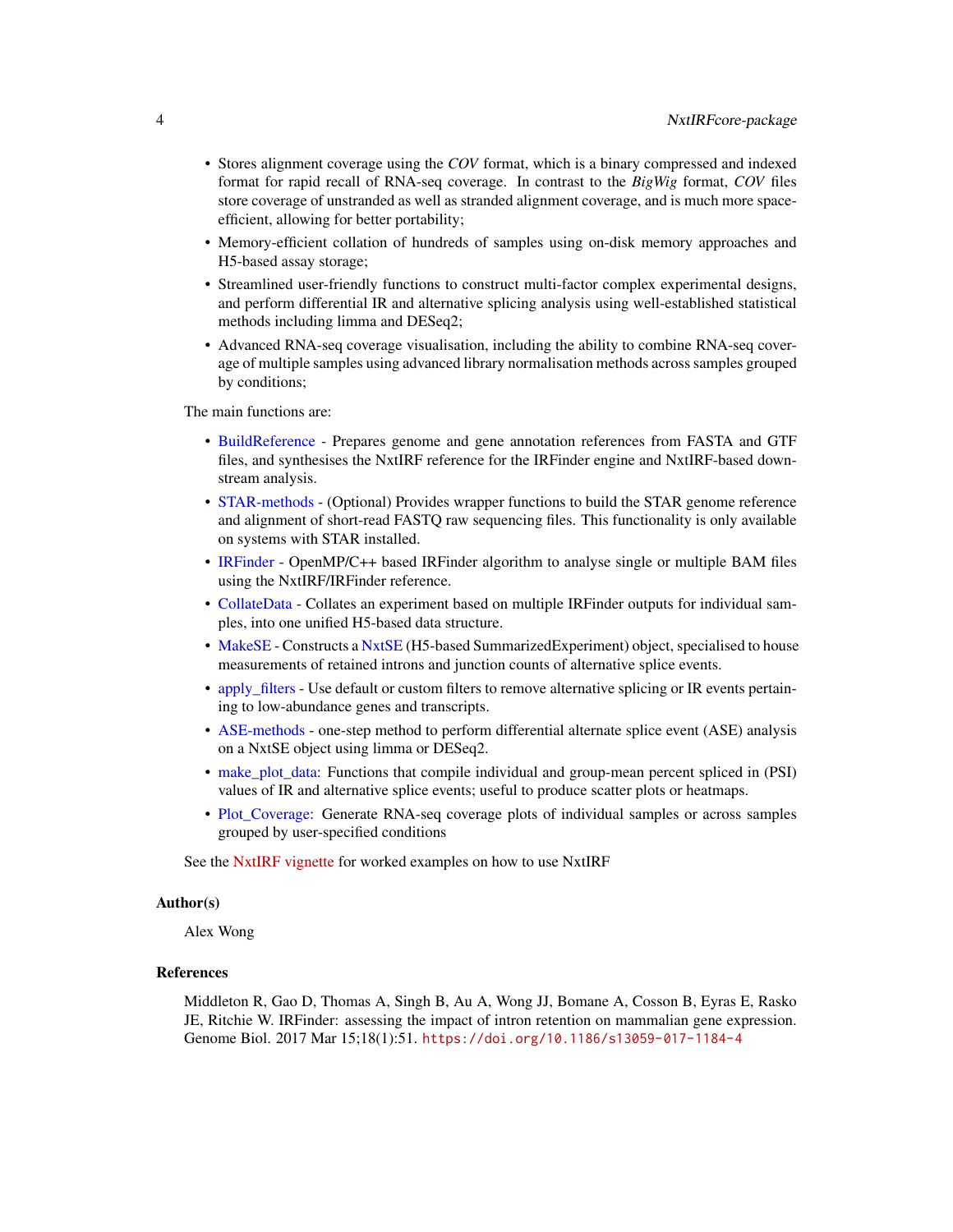<span id="page-4-1"></span><span id="page-4-0"></span>ASE-methods *Use Limma, DESeq2 or DoubleExpSeq to test for differential Alternative Splice Events*

## Description

Use Limma, DESeq2 or DoubleExpSeq to test for differential Alternative Splice Events

#### Usage

```
limma_ASE(
  se,
  test_factor,
  test_nom,
  test_denom,
  batch1 = ",
 batch2 = \dots,
  filter_antiover = TRUE,
  filter_antinear = FALSE
)
DESeq_ASE(
  se,
  test_factor,
  test_nom,
  test_denom,
  batch1 = ",
 batch2 = ",
  n_threads = 1,
  filter_antiover = TRUE,
  filter_antinear = FALSE
)
DoubleExpSeq_ASE(
  se,
  test_factor,
  test_nom,
  test_denom,
  filter_antiover = TRUE,
  filter_antinear = FALSE
)
```
#### Arguments

| -se         | The NxtSE object created by MakeSE(). To reduce runtime and avoid excessive |
|-------------|-----------------------------------------------------------------------------|
|             | multiple testing, consider filtering the object using apply filters         |
| test factor | The condition type which contains the contrasting variable                  |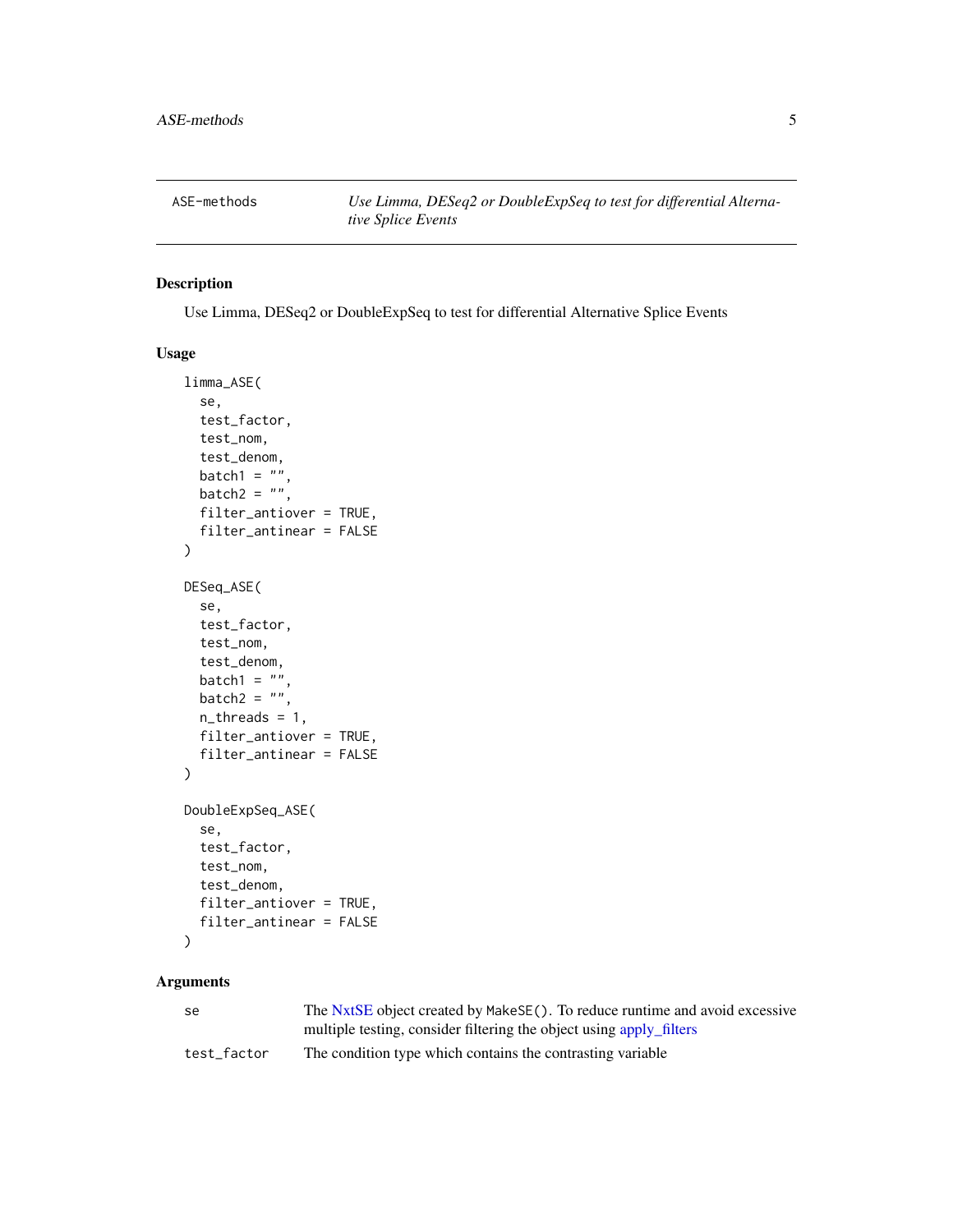<span id="page-5-0"></span>

| test_nom   | The nominator condition to test for differential ASE. Usually the "treatment"<br>condition                                                                                                                                                |
|------------|-------------------------------------------------------------------------------------------------------------------------------------------------------------------------------------------------------------------------------------------|
| test_denom | The denominator condition to test against for differential ASE. Usually the "con-<br>trol" condition                                                                                                                                      |
|            | batch1, batch2 (Optional, limma and DESeq2 only) One or two condition types containing<br>batch information to account for.                                                                                                               |
|            | filter_antiover, filter_antinear<br>Whether to remove novel IR events that overlap over or near anti-sense genes.<br>Default will exclude antiover but not antinear introns. These are ignored if<br>stranded RNA-seq protocols are used. |
| n_threads  | (DESeq2 only) How many threads to use for DESeq2 based analysis.                                                                                                                                                                          |

## Details

Using limma, NxtIRF models included and excluded counts as log-normal distributed, whereas using DESeq2, NxtIRF models included and excluded counts as negative binomial distributed with dispersion shrinkage according to their mean count expressions. For limma and DESeq2, differential ASE are considered as the "interaction" between included and excluded splice counts for each sample. See [this vignette](https://rpubs.com/mikelove/ase) for an explanation of how this is done.

Using DoubleExpSeq, included and excluded counts are modelled using the generalized beta prime distribution, using empirical Bayes shrinkage to estimate dispersion.

EventType are as follow:

- IR = (novel) intron retention
- $\bullet$  MXE = mutually exclusive exons
- $SE =$  skipped exons
- $AFE = alternate first exon$
- $ALE = alternate$  last exon
- A5SS = alternate 5'-splice site
- A3SS = alternate 3'-splice site
- RI = (known / annotated) intron retention.

NB: NxtIRF separately considers known "RI" and novel "IR" events separately:

- IR novel events are calculated using the IRFinder method, whereby spliced transcripts are all isoforms that do not retain the intron, as estimated via the SpliceMax and SpliceOverMax methods
- see [CollateData.](#page-14-1)
- RI known retained introns are those that lie completely within a single exon of another transcript. (NB: in NxtIRFcore v1.1.1 and later, this encompasses exons from any transcript, including retained\_intron and sense\_intronic transcripts). RI's are calculated by considering the specific spliced intron as a binary event paired with its retention. The spliced abundance is calculated exclusively by splice reads mapped to the specific intron boundaries. Known retained introns are those where the intron retaining transcript is an **annotated** transcript. In NxtIRFcore version < 1.1.1, the IR-transcript's transcript\_biotype must not be an retained\_intron or sense\_intronic.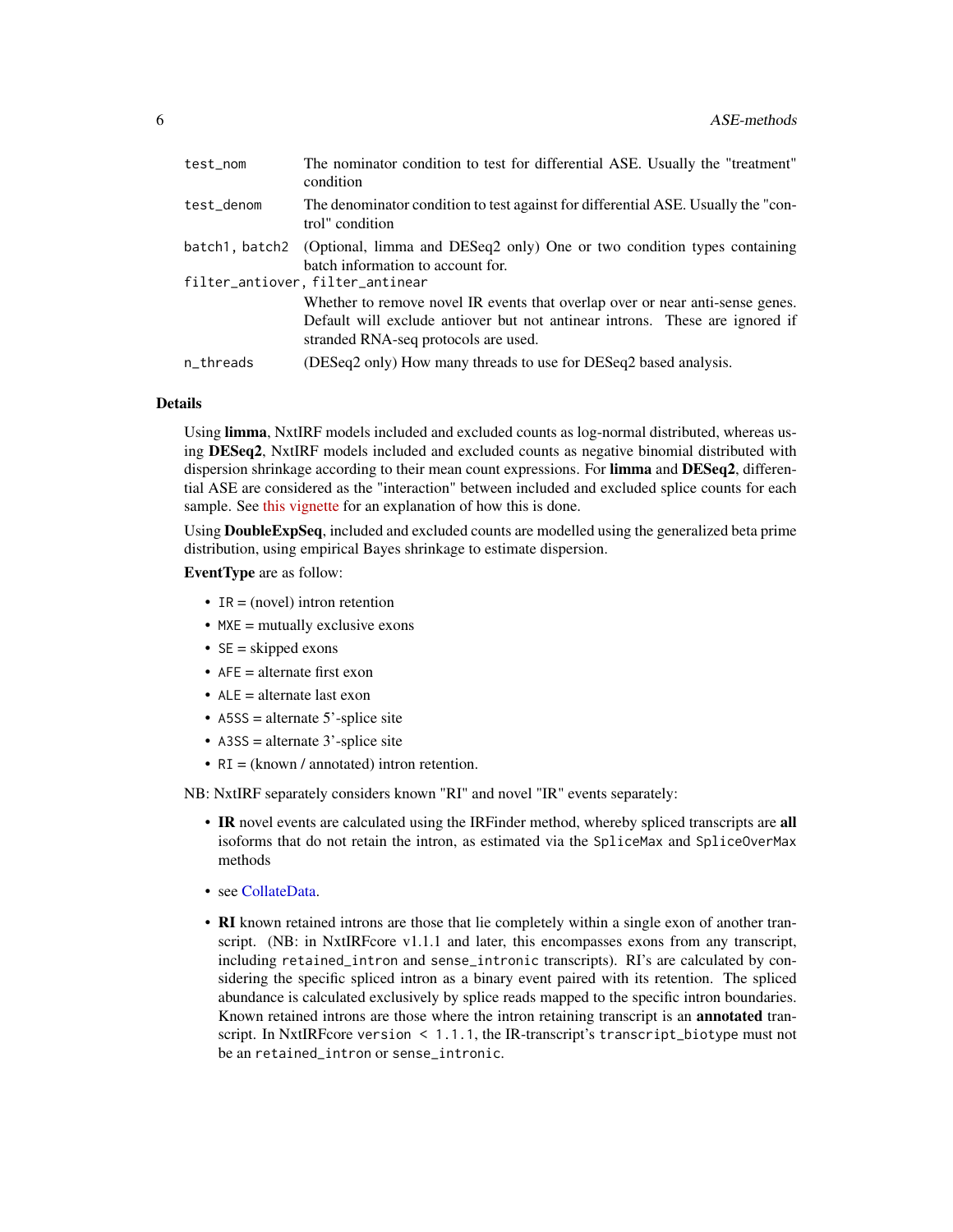## <span id="page-6-0"></span>ASE-methods 7

NxtIRF considers "included" counts as those that represent abundance of the "included" isoform, whereas "excluded" counts represent the abundance of the "excluded" isoform. For consistency, it applies a convention whereby the "included" transcript is one where its splice junctions are by definition shorter than those of "excluded" transcripts. Specifically, this means the included / excluded isoforms are as follows:

| EventType         | Included                | Excluded                  |
|-------------------|-------------------------|---------------------------|
| IR or RI          | Intron Retention        | Spliced Intron            |
| <b>MXE</b>        | Upstream exon inclusion | Downstream exon inclusion |
| <b>SE</b>         | Exon inclusion          | Exon skipping             |
| <b>AFE</b>        | Downstream exon usage   | Upstream exon usage       |
| <b>ALE</b>        | Upstream exon usage     | Downstream exon usage     |
| A5SS              | Downstream 5'-SS        | Upstream 5'-SS            |
| A <sub>3</sub> SS | Upstream 3'-SS          | Downstream 3'-SS          |
|                   |                         |                           |

## Value

A data table containing the following:

- EventName: The name of the ASE event. This identifies each ASE in downstream functions including make diagonal, make matrix, and Plot Coverage
- EventType: The type of event. See details section above.
- EventRegion: The genomic coordinates the event occupies. This spans the most upstream and most downstream splice junction involved in the ASE, and is use to guide the [Plot\\_Coverage](#page-41-1) function.
- NMD direction: Indicates whether one isoform is a NMD substrate. +1 means included isoform is NMD, -1 means the excluded isoform is NMD, and 0 means there is no change in NMD status (i.e. both / neither are NMD)
- AvgPSI\_nom, Avg\_PSI\_denom: the average percent spliced in / percent IR levels for the two conditions being contrasted. nom and denom in column names are replaced with the condition names

## limma specific output

- logFC, AveExpr, t, P.Value, adj.P.Val, B: limma topTable columns of differential ASE. See [limma::topTable](#page-0-0) for details.
- inc/exc\_(logFC, AveExpr, t, P.Value, adj.P.Val, B): limma results for differential testing for raw included / excluded counts only

## DESeq2 specific output

- baseMean, log2FoldChange, lfcSE, stat, pvalue, padj: DESeq2 results columns for differential ASE; see [DESeq2::results](#page-0-0) for details.
- inc/exc\_(baseMean, log2FoldChange, lfcSE, stat, pvalue, padj): DESeq2 results for differential testing for raw included / excluded counts only

#### DoubleExp specific output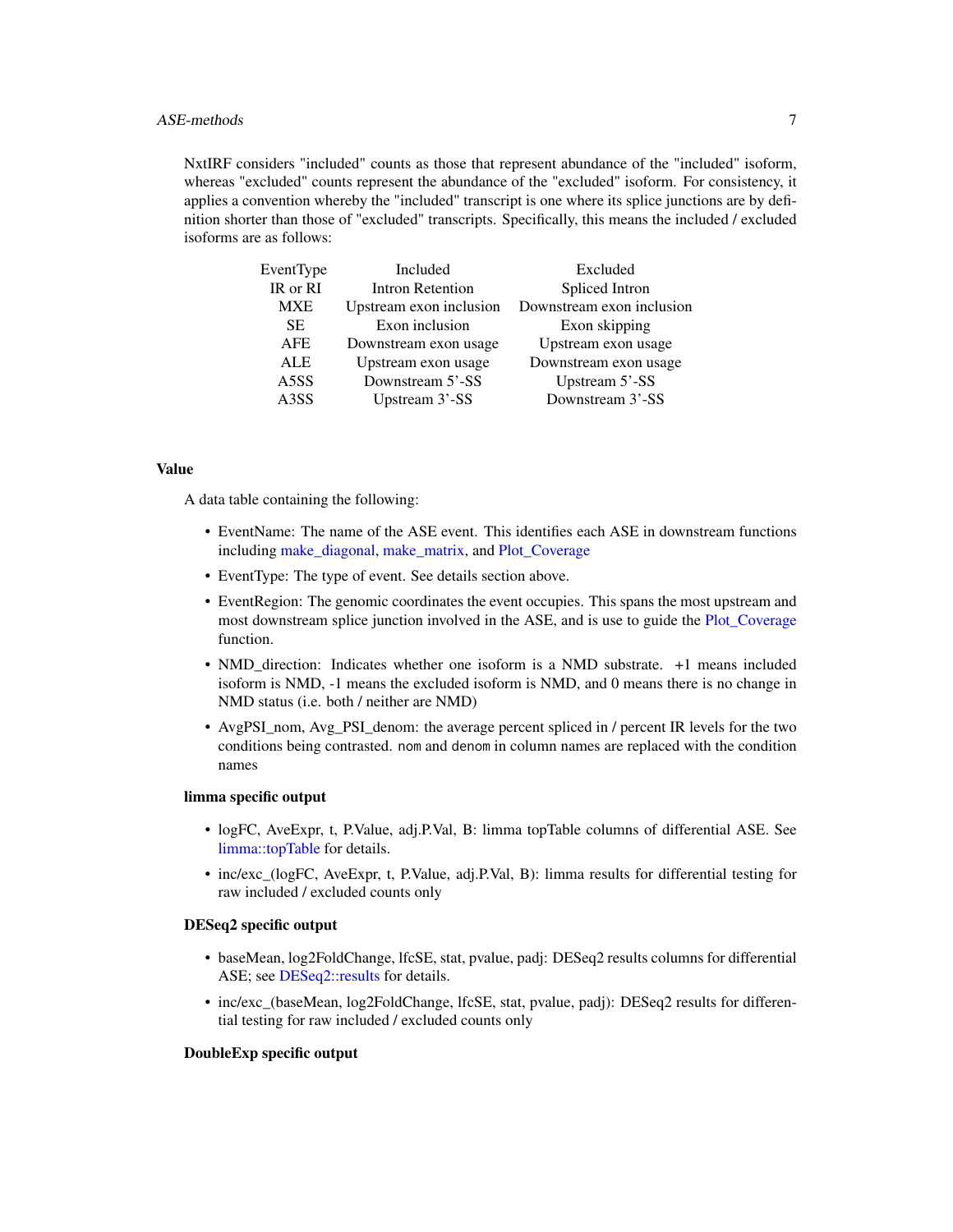- <span id="page-7-0"></span>• MLE\_nom, MLE\_denom: Expectation values for the two groups. nom and denom in column names are replaced with the condition names
- MLE LFC: Log2-fold change of the MLE
- P.Value, adj.P.Val: Nominal and BH-adjusted P values
- n\_eff: Number of effective samples (i.e. non-zero or non-unity PSI)
- mDepth: Mean Depth of splice coverage in each of the two groups.
- Dispersion\_Reduced, Dispersion\_Full: Dispersion values for reduced and full models. See [DoubleExpSeq::DBGLM1](#page-0-0) for details.

#### Functions

- limma\_ASE: Use limma to perform differential ASE analysis of a filtered NxtSE object
- DESeq\_ASE: Use DESeq2 to perform differential ASE analysis of a filtered NxtSE object
- DoubleExpSeq\_ASE: Use DoubleExpSeq to perform differential ASE analysis of a filtered NxtSE object (uses double exponential beta-binomial model) to estimate group dispersions, followed by LRT

#### References

Ritchie ME, Phipson B, Wu D, Hu Y, Law CW, Shi W, Smyth GK (2015). 'limma powers differential expression analyses for RNA-sequencing and microarray studies.' Nucleic Acids Research, 43(7), e47. <https://doi.org/10.1093/nar/gkv007>

Love MI, Huber W, Anders S (2014). 'Moderated estimation of fold change and dispersion for RNA-seq data with DESeq2.' Genome Biology, 15, 550. <https://doi.org/10.1186/s13059-014-0550-8>

Ruddy S, Johnson M, Purdom E (2016). 'Shrinkage of dispersion parameters in the binomial family, with application to differential exon skipping.' Ann. Appl. Stat. 10(2): 690-725. [https://doi.](https://doi.org/10.1214/15-AOAS871) [org/10.1214/15-AOAS871](https://doi.org/10.1214/15-AOAS871)

#### Examples

```
# see ?MakeSE on example code of generating this NxtSE object
se <- NxtIRF_example_NxtSE()
colData(se)$treatment <- rep(c("A", "B"), each = 3)require("limma")
res_limma <- limma_ASE(se, "treatment", "A", "B")
require("DoubleExpSeq")
res_DES <- DoubleExpSeq_ASE(se, "treatment", "A", "B")
## Not run:
require("DESeq2")
res_DESeq <- DESeq_ASE(se, "treatment", "A", "B")
```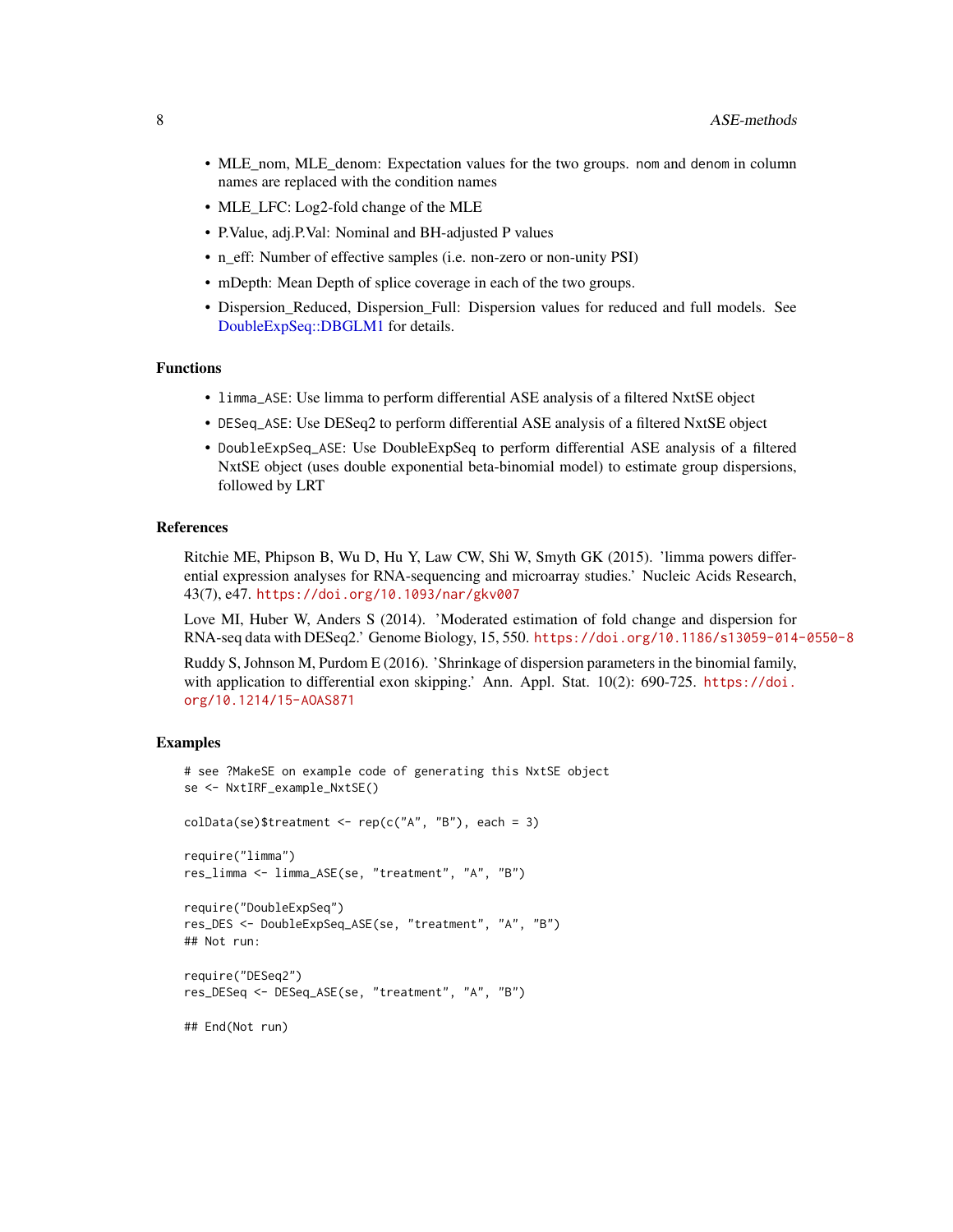<span id="page-8-1"></span><span id="page-8-0"></span>

#### <span id="page-8-2"></span>Description

These function builds the reference required by the IRFinder engine, as well as alternative splicing annotation data for NxtIRF. See examples below for guides to making the NxtIRF reference.

#### Usage

```
GetReferenceResource(
  reference_path = "./Reference",
  fasta = ",
 gtf = "",overwrite = FALSE,
  force_download = FALSE
)
BuildReference(
  reference_path = "./Reference",
  fasta = ",
  gtf = "",overwrite = FALSE,
  force_download = FALSE,
  chromosome_aliases = NULL,
  genome\_type = "",nonPolyARef = "",
  MappabilityRef = "",
  BlacklistRef = "",
  UseExtendedTranscripts = TRUE
\lambdaGetNonPolyARef(genome_type)
BuildReference_Full(
  reference_path,
  fasta,
  gtf,
  chromosome_aliases = NULL,
  overwrite = FALSE,
  force_download = FALSE,
  genome_type = genome_type,
  use_STAR_mappability = FALSE,
  nonPolyARef = GetNonPolyARef(genome_type),
  BlacklistRef = "",
  UseExtendedTranscripts = TRUE,
  n_threads = 4
```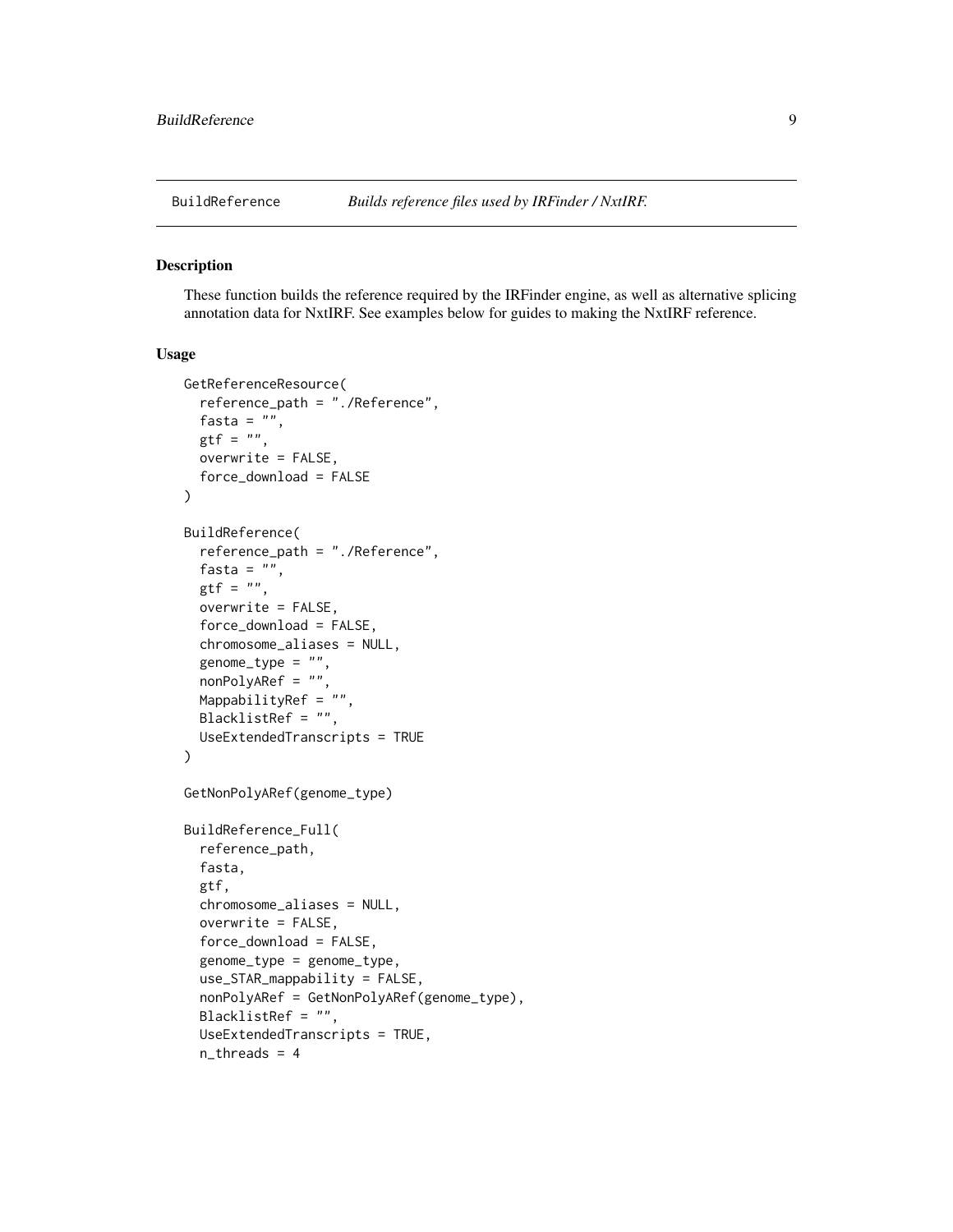#### Arguments

<span id="page-9-0"></span>)

reference\_path (REQUIRED) The directory path to store the generated reference files

| fasta | The file path or web link to the user-supplied genome FASTA file. Alternatively, |
|-------|----------------------------------------------------------------------------------|
|       | the name of the AnnotationHub record containing the genome resource. May         |
|       | be omitted if GetReferenceResource() has already been run using the same         |
|       | reference_path.                                                                  |
|       |                                                                                  |

- gtf The file path or web link to the user-supplied transcript GTF file (or gzipped GTF file). Alternatively, the name of the AnnotationHub record containing the transcript GTF file. May be omitted if GetReferenceResource() has already been run using the same reference\_path.
- overwrite (default FALSE) For GetReferenceResource(): if the genome FASTA and gene annotation GTF files already exist in the resource subdirectory, it will not be overwritten. For BuildReference() and BuildReference\_Full(): the NxtIRF reference will not be overwritten if one already exist. A reference is considered to exist if the file IRF inder.ref.gz is present inside reference\_path.
- force\_download (default FALSE) When online resources are retrieved, a local copy is stored in the NxtIRFcore BiocFileCache. Subsequent calls to the web resource will fetch the local copy. Set force\_download to TRUE will force the resource to be downloaded from the web. Set this to TRUE only if the web resource has been updated since the last retrieval.

chromosome\_aliases

(Highly optional) A 2-column data frame containing chromosome name conversions. If this is set, allows IRFinder to parse BAM files where alignments are made to a genome whose chromosomes are named differently to the reference genome. The most common scenario is where Ensembl genome typically use chromosomes "1", "2", ..., "X", "Y", whereas UCSC/Gencode genome use "chr1", "chr2", ..., "chrX", "chrY". See example below. Refer to [https://](https://github.com/dpryan79/ChromosomeMappings) [github.com/dpryan79/ChromosomeMappings](https://github.com/dpryan79/ChromosomeMappings) for a list of chromosome alias resources.

- genome\_type Allows BuildReference() to select default nonPolyARef and MappabilityRef for selected genomes. Allowed options are: hg38, hg19, mm10, and mm9.
- nonPolyARef (Optional) A BED file of regions defining known non-polyadenylated transcripts. This file is used for QC analysis of IRFinder-processed files to measure Poly-A enrichment quality of samples. If omitted, and genome\_type is defined, the default for the specified genome will be used.
- MappabilityRef (Optional) A BED file of low mappability regions due to repeat elements in the genome. If omitted, the file generated by [Mappability\\_CalculateExclusions\(\)](#page-32-1) will be used where available, and if this is not, the default file for the specified genome\_type will be used. If genome\_type is not specified, MappabilityRef is not used. See details.
- BlacklistRef A BED file of regions to be otherwise excluded from IR analysis. If omitted, a blacklist is not used (this is the default).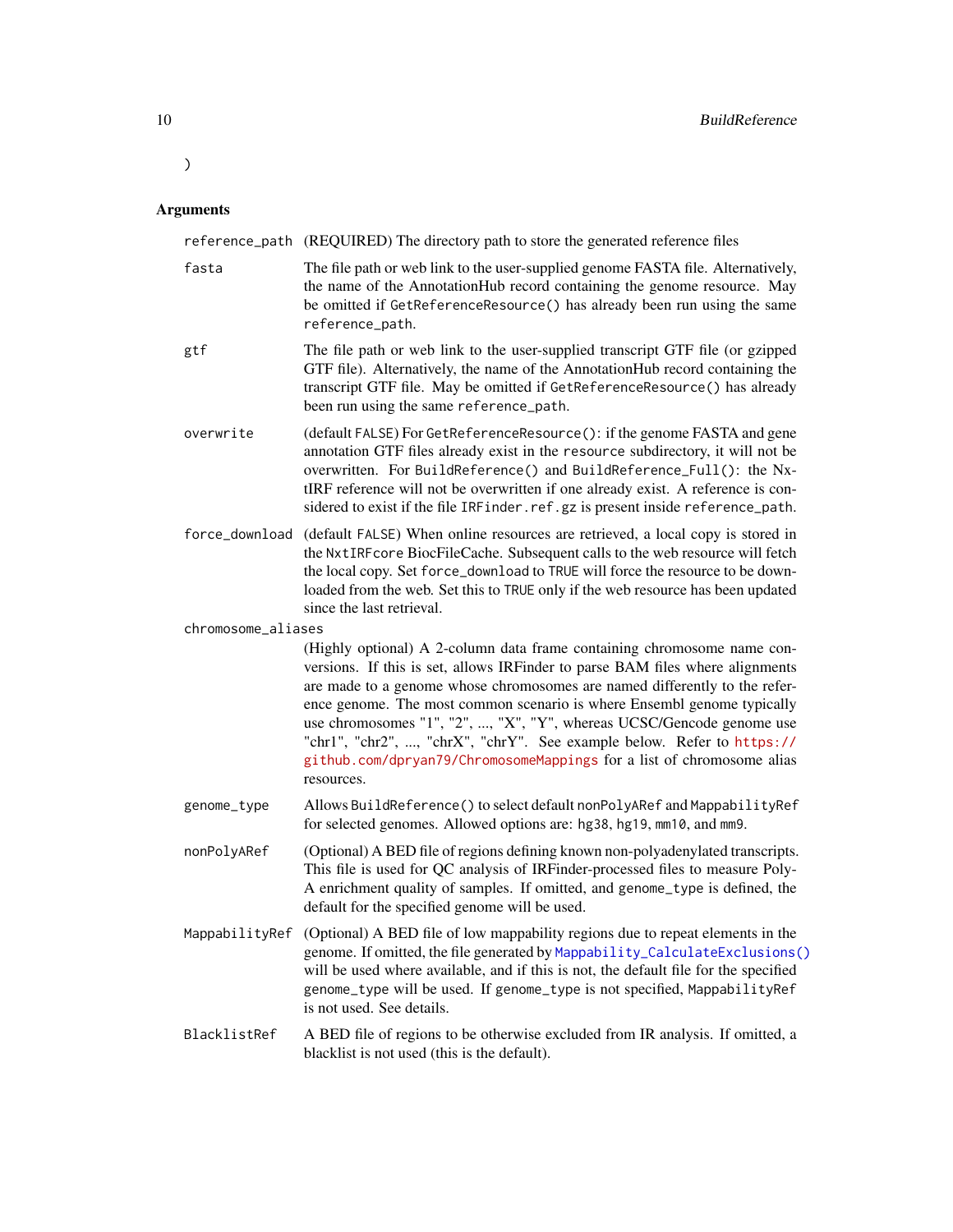## <span id="page-10-0"></span>**BuildReference** 11

| UseExtendedTranscripts |                                                                                                                                                                                                                                                                                                                                                                                    |  |
|------------------------|------------------------------------------------------------------------------------------------------------------------------------------------------------------------------------------------------------------------------------------------------------------------------------------------------------------------------------------------------------------------------------|--|
|                        | (default TRUE) Should non-protein-coding transcripts such as anti-sense and lin-<br>cRNA transcripts be included in searching for IR / AS events? Setting FALSE<br>(vanilla IRFinder) will exclude transcripts other than protein_coding and processed_transcript<br>transcripts from IR analysis.                                                                                 |  |
| use_STAR_mappability   |                                                                                                                                                                                                                                                                                                                                                                                    |  |
|                        | (default FALSE) In BuildReference_Full(), whether to run STAR_Mappability<br>to calculate low-mappability regions. We recommend setting this to FALSE for<br>the common genomes (human and mouse), and to TRUE for genomes not sup-<br>ported by genome_type. When set to false, the MappabilityExclusion default<br>file corresponding to genome_type will automatically be used. |  |
| n_threads              | The number of threads used to generate the STAR reference and mappability<br>calculations. Multi-threading is not used for NxtIRF reference generation (but<br>multiple cores are utilised in data-table and fst file processing automatically,<br>where available). See STAR-methods                                                                                              |  |

#### Details

GetReferenceResource() processes the files, downloads resources from web links or from AnnotationHub(), and saves a local copy in the "resource" subdirectory within the given reference\_path. Resources are retrieved via either:

- 1. User-supplied FASTA and GTF file. This can be a file path, or a web link (e.g. 'http://', 'https://' or 'ftp://'). Use fasta and gtf to specify the files or web paths to use.
- 2. AnnotationHub genome and gene annotation (Ensembl): supply the names of the genome sequence and gene annotations to fasta and gtf.

BuildReference() will first run GetReferenceResource() if resources are not yet saved locally (i.e. GetReferenceResource() is not already run). Then, it creates the NxtIRF / IRFinder references. Typical run-times are 5 to 10 minutes for human and mouse genomes (after resources are downloaded).

NB: the parameters fasta and gtf can be omitted in BuildReference() if GetReferenceResource() is already run.

Typical usage involves running BuildReference() for human and mouse genomes and specifying the genome\_type to use the default MappabilityRef and nonPolyARef files for the specified genome. For non-human non-mouse genomes, use one of the following alternatives:

- Create the NxtIRF reference without using Mappability Exclusion regions. To do this, simply run BuildReference() and omit MappabilityRef. This is acceptable assuming the introns assessed are short and do not contain intronic repeats
- Calculating Mappability Exclusion regions using the STAR aligner, and building the NxtIRF reference. This can be done using the BuildReference\_Full() function, on systems where STAR is installed
- Instead of using the STAR aligner, any genome splice-aware aligner could be used. See [Mappability-methods](#page-32-2) for details. After producing the MappabilityExclusion.bed.gz file (in the Mappability subfolder), run BuildReference() using this file (or simply leave it blank).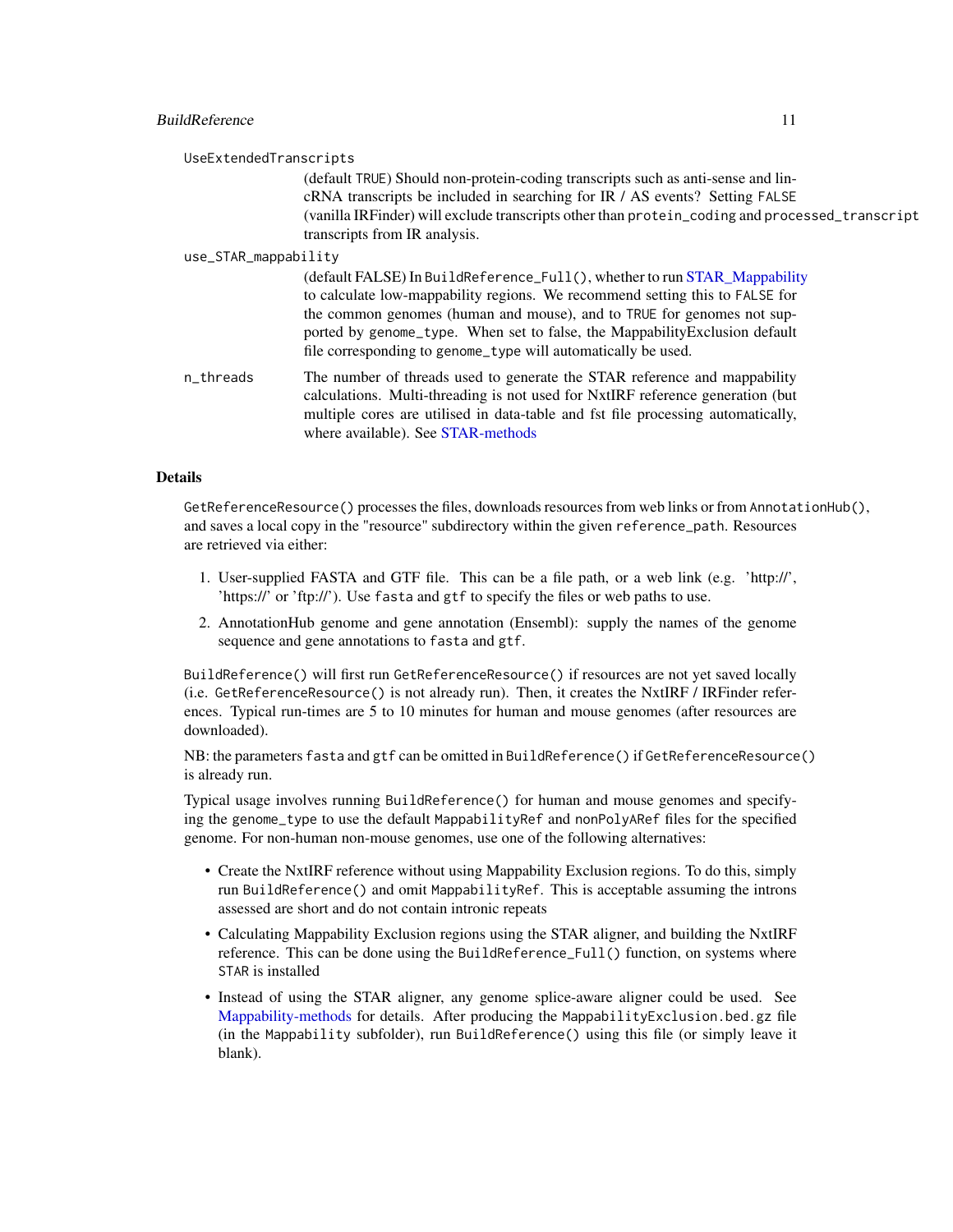<span id="page-11-0"></span>BED files are tab-separated text files containing 3 unnamed columns specifying chromosome, start and end coordinates. To view an example BED file, open the file specified in the path returned by GetNonPolyARef("hg38")

See examples below for common use cases.

#### Value

For GetReferenceResource: creates the following local resources:

- reference\_path/resource/genome.2bit: Local copy of the genome sequences as a TwoBit-File.
- reference\_path/resource/transcripts.gtf.gz: Local copy of the gene annotation as a gzip-compressed file. For BuildReference and BuildReference\_Full: creates a NxtIRF reference which is written to the given directory specified by reference\_path. Files created includes:
- reference\_path/settings.Rds: An RDS file containing parameters used to generate the NxtIRF reference
- reference\_path/IRFinder.ref.gz: A gzipped text file containing collated IRFinder reference files. This file is used by [IRFinder](#page-24-1)
- reference\_path/fst/: Contains fst files for subsequent easy access to NxtIRF generated references
- reference\_path/cov\_data.Rds: An RDS file containing data required to visualise genome / transcript tracks.

BuildReference\_Full also creates a STAR reference located in the STAR subdirectory inside the designated reference\_path

For GetNonPolyARef: Returns the file path to the BED file for the nonPolyA loci for the specified genome.

#### Functions

- GetReferenceResource: Processes / downloads a copy of the genome and gene annotations and stores this in the "resource" subdirectory of the given reference path
- BuildReference: First calls GetReferenceResource() (if required). Afterwards creates the NxtIRF reference in the given reference path
- GetNonPolyARef: Returns the path to the BED file containing coordinates of known nonpolyadenylated transcripts for genomes hg38, hg19, mm10 and mm9,
- BuildReference\_Full: One-step function that fetches resources, creates a STAR reference (including mappability calculations), then creates the NxtIRF reference

## See Also

[Mappability-methods](#page-32-2) for methods to calculate low mappability regions

[STAR-methods](#page-47-1) for a list of STAR wrapper functions

## [AnnotationHub](#page-0-0)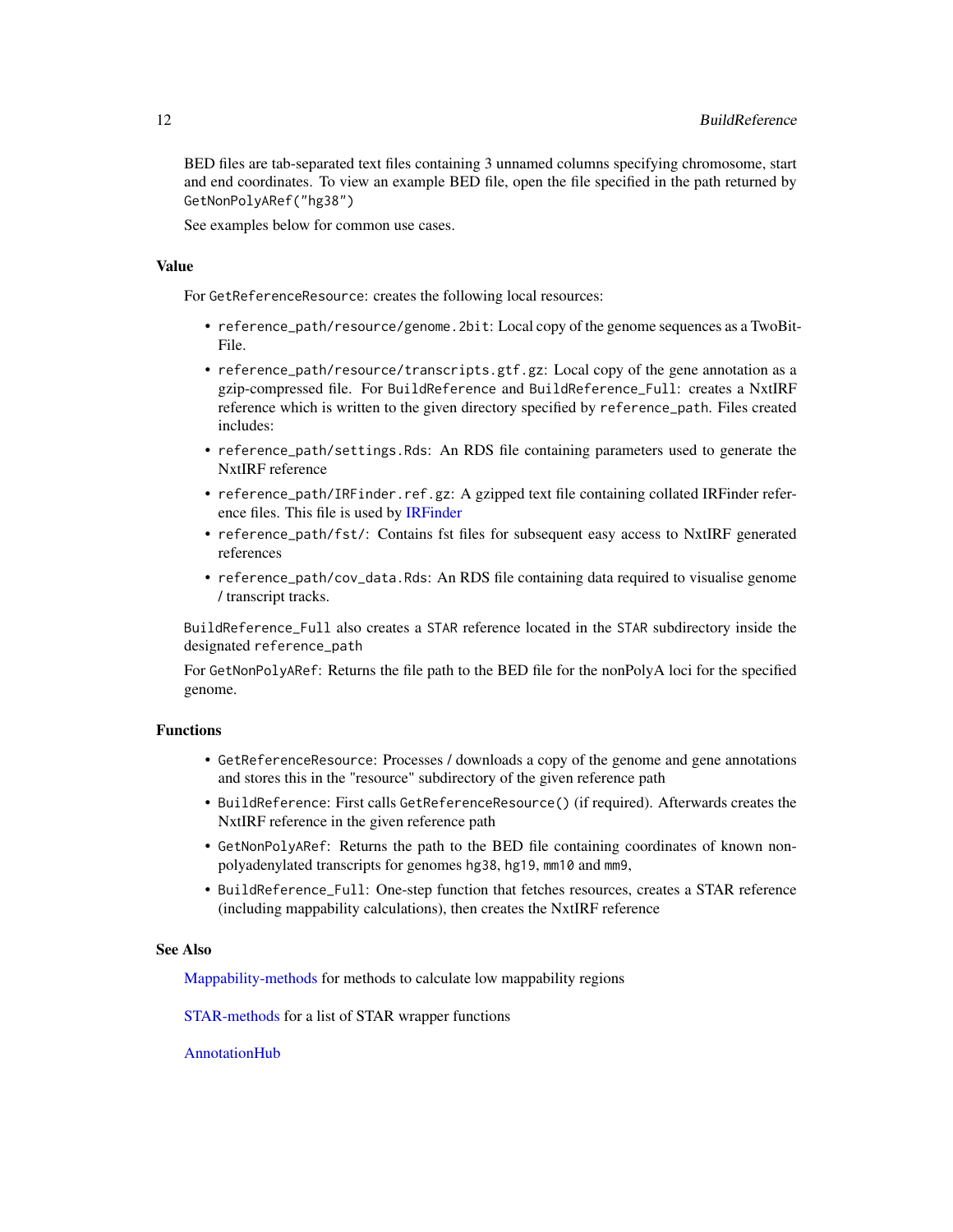## Examples

# Quick runnable example: generate a reference using NxtIRF's example genome

```
example_ref <- file.path(tempdir(), "Reference")
GetReferenceResource(
    reference_path = example_ref,
    fasta = chrZ_genome(),
    gtf = chrZ_gtf())
BuildReference(
    reference_path = example_ref
\lambda# NB: the above is equivalent to:
example_ref <- file.path(tempdir(), "Reference")
BuildReference(
    reference_path = example_ref,
    fasta = chrZ\_genome(),
    gtf = chrZ_gtf())
# Get the path to the Non-PolyA BED file for hg19
GetNonPolyARef("hg19")
## Not run:
### Long examples ###
# Generate a NxtIRF reference from user supplied FASTA and GTF files for a
# hg38-based genome:
BuildReference(
    reference_path = "./Reference_user",
    fasta = "genome.fa", gtf = "transcripts.gtf",
    genome_type = "hg38"
\lambdagenome_type = "hg38"<br>)<br># NB: Setting `genome_type = hg38`, will automatically use default
)<br># NB: Setting `genome_type = hg38`, will au<br># nonPolyARef and MappabilityRef for `hg38`
# Reference generation from Ensembl's FTP links:
FTP <- "ftp://ftp.ensembl.org/pub/release-94/"
BuildReference(
    reference_path = "./Reference_FTP",
    fasta = paste0(FTP, "fasta/homo_sapiens/dna/",
        "Homo_sapiens.GRCh38.dna.primary_assembly.fa.gz"),
    gtf = paste0(FTP, "gtf/homo_sapiens/",
```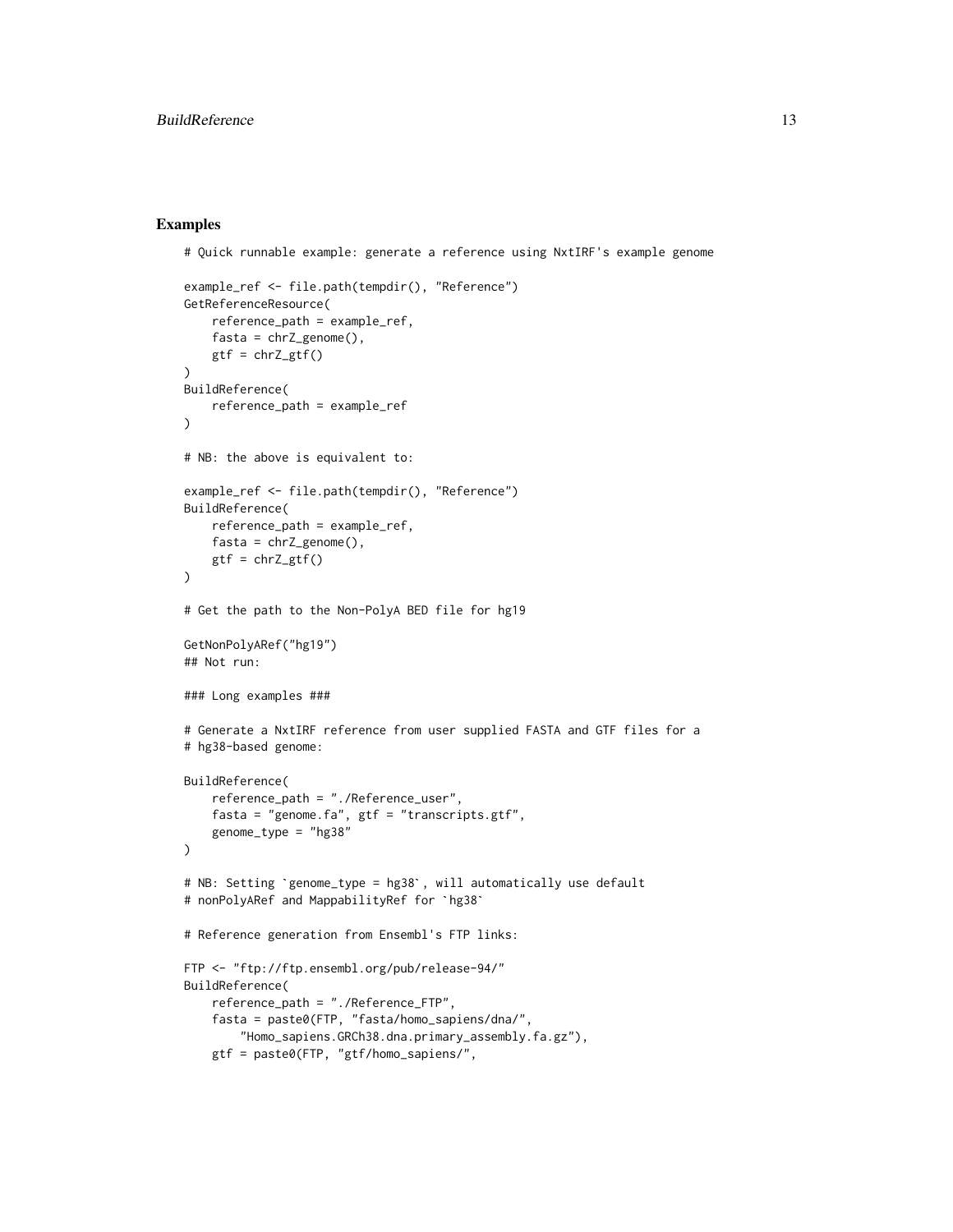14 BuildReference

```
"Homo_sapiens.GRCh38.94.chr.gtf.gz"),
    genome_type = "hg38"
)
# Get AnnotationHub record names for Ensembl release-94:
# First, search for the relevant AnnotationHub record names:
ah <- AnnotationHub::AnnotationHub()
AnnotationHub::query(ah, c("Homo Sapiens", "release-94"))
# snapshotDate(): 2021-09-23
# $dataprovider: Ensembl
# $species: Homo sapiens
# $rdataclass: TwoBitFile, GRanges
# additional mcols(): taxonomyid, genome, description, coordinate_1_based,
# maintainer, rdatadateadded, preparerclass, tags,
# rdatapath, sourceurl, sourcetype
# retrieve records with, e.g., 'object[["AH64628"]]'
#
# title
# AH64628 | Homo_sapiens.GRCh38.94.abinitio.gtf
# AH64629 | Homo_sapiens.GRCh38.94.chr.gtf
# AH64630 | Homo_sapiens.GRCh38.94.chr_patch_hapl_scaff.gtf
# AH64631 | Homo_sapiens.GRCh38.94.gtf
# AH65744 | Homo_sapiens.GRCh38.cdna.all.2bit
# AH65745 | Homo_sapiens.GRCh38.dna.primary_assembly.2bit
# AH65746 | Homo_sapiens.GRCh38.dna_rm.primary_assembly.2bit
# AH65747 | Homo_sapiens.GRCh38.dna_sm.primary_assembly.2bit
# AH65748 | Homo_sapiens.GRCh38.ncrna.2bit
BuildReference(
   reference_path = "./Reference_AH",
   fasta = "AH65745",
   gtf = "AH64631",genome_type = "hg38"
\lambda# Build a NxtIRF reference, setting chromosome aliases to allow
# this reference to process BAM files aligned to UCSC-style genomes:
chrom.df <- GenomeInfoDb::genomeStyles()$Homo_sapiens
BuildReference(
   reference_path = "./Reference_UCSC",
   fasta = "AH65745",
   gtf = "AH64631",
   genome_type = "hg38",
   chromosome_aliases = chrom.df[, c("Ensembl", "UCSC")]
\mathcal{L}# One-step generation of NxtIRF and STAR references, using 4 threads.
# NB1: requires a linux-based system with STAR installed.
```

```
# NB2: A STAR reference genome will be generated in the `STAR` subfolder
```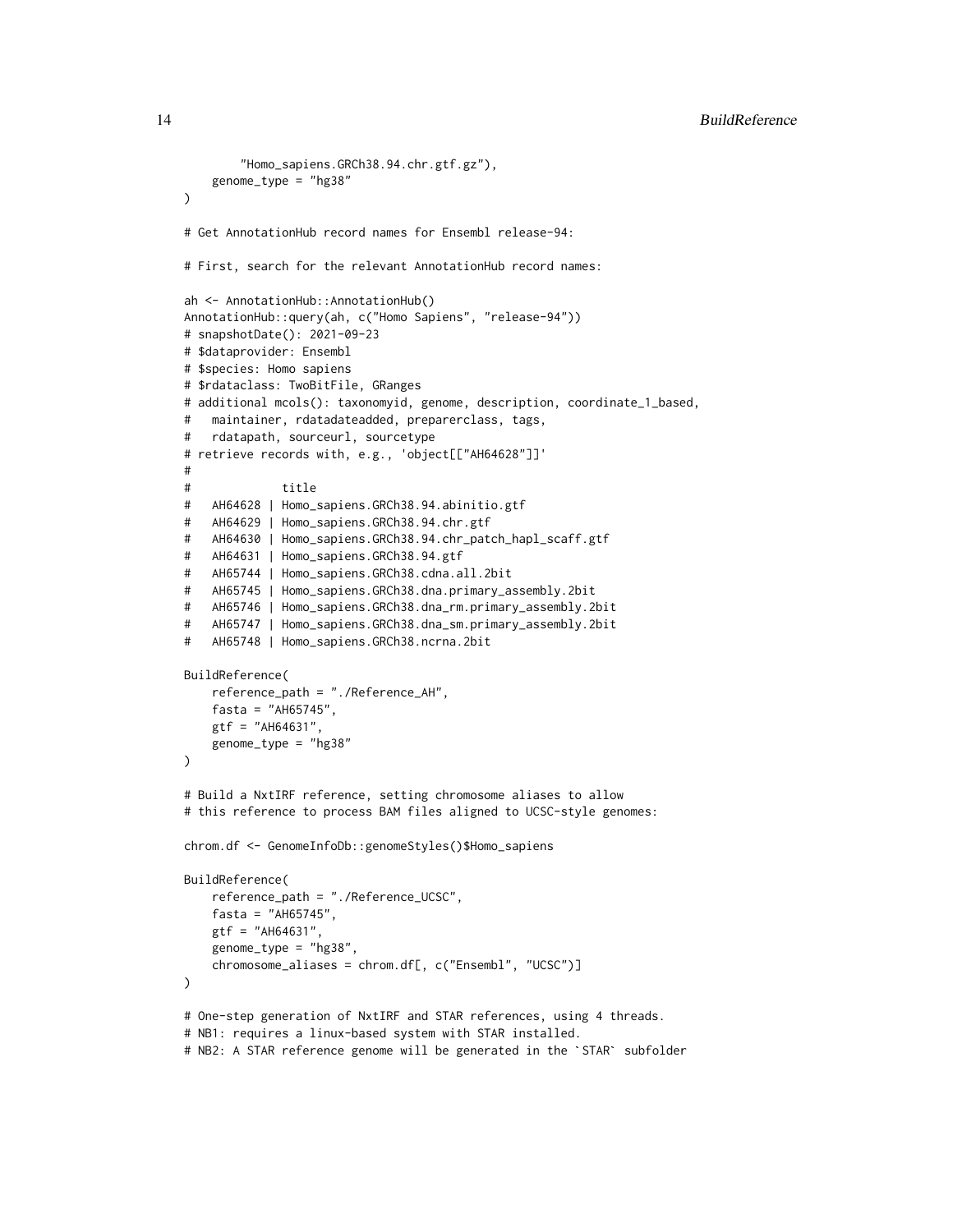#### CollateData 15

```
# inside the given `reference_path`.
    # NB3: A custom Mappability Exclusion file will be calculated using STAR
    # and will be used to generate the NxtIRF reference.
    BuildReference_Full(
       reference_path = "./Reference_with_STAR",
       fasta = "genome.fa", gtf = "transcripts.gtf",
       genome_type = ",
       use_STAR_mappability = TRUE,
       n_threads = 4
    )
    # NB: the above is equivalent to running the following in sequence:
    GetReferenceResource(
        reference_path = "./Reference_with_STAR",
       fasta = "genome.fa", gtf = "transcripts.gtf"
    )
    STAR_buildRef(
        reference_path = reference_path,
       also_generate_mappability = TRUE,
       n_threads = 4
    \lambdaBuildReference(
       reference_path = "./Reference_with_STAR",
        genome_type = ""
    )
    ## End(Not run)
```
#### <span id="page-14-1"></span>CollateData *Processes data from IRFinder output*

## Description

CollateData unifies a list of [IRFinder](#page-24-1) output files belonging to an experiment.

#### Usage

```
CollateData(
  Experiment,
  reference_path,
  output_path,
  IRMode = c("SpliceOverMax", "SpliceMax"),
  overwrite = FALSE,
  n_threads = 1,
  samples_per_block = 16
)
```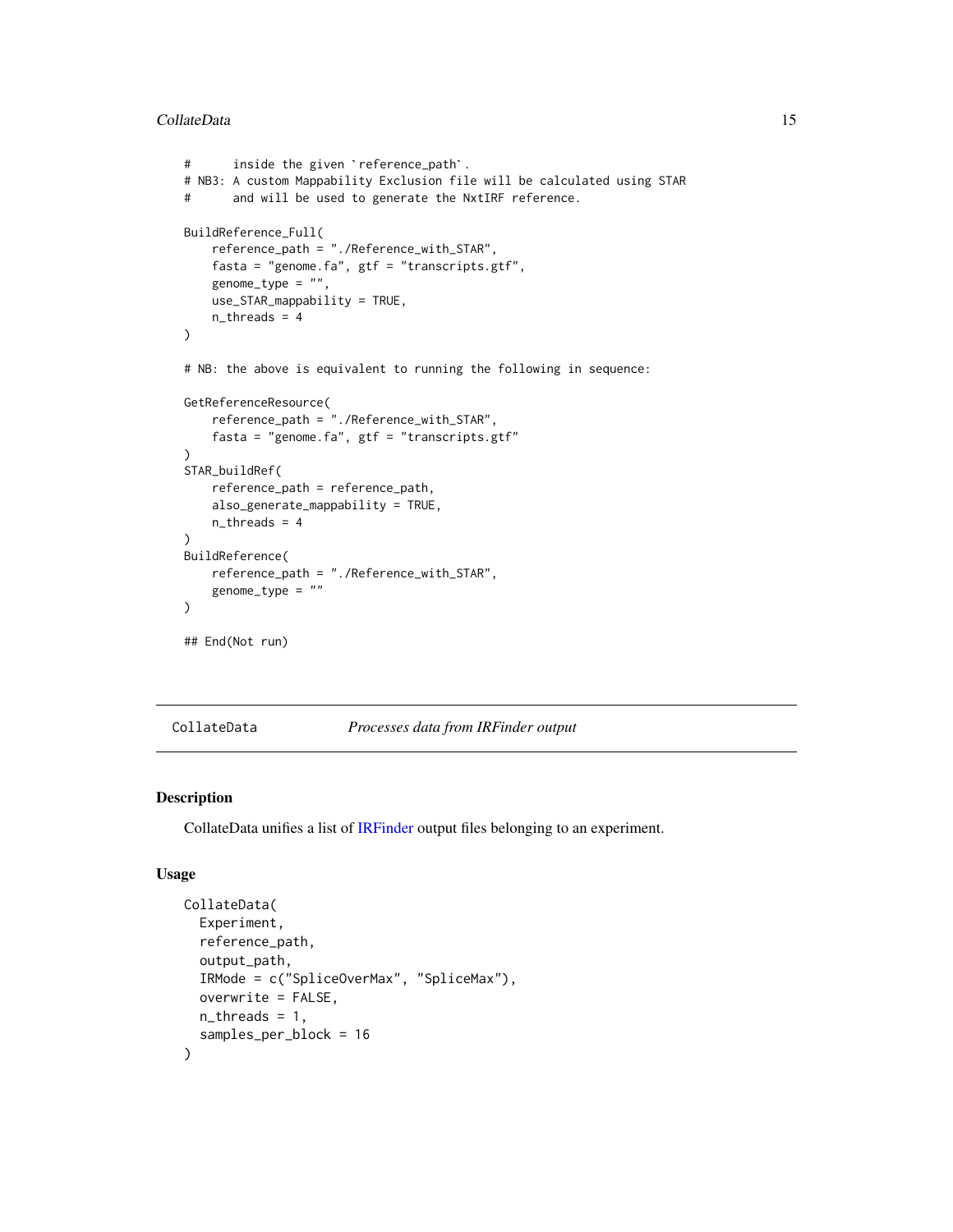#### <span id="page-15-0"></span>**Arguments**

| Experiment        | (Required) A 2 or 3 column data frame, ideally generated by Find_IRFinder_Output<br>or Find_Samples. The first column designate the sample names, and the 2nd<br>column contains the path to the IRFinder output file (of type sample.txt.gz).<br>(Optionally) a 3rd column contains the coverage files (of type sample.cov) of<br>the corresponding samples. NB: all other columns are ignored. |
|-------------------|--------------------------------------------------------------------------------------------------------------------------------------------------------------------------------------------------------------------------------------------------------------------------------------------------------------------------------------------------------------------------------------------------|
| reference_path    | (Required) The path to the reference generated by BuildReference                                                                                                                                                                                                                                                                                                                                 |
| output_path       | (Required) The path to contain the output files for this function                                                                                                                                                                                                                                                                                                                                |
| IRMode            | (default SpliceOverMax) The algorithm to calculate 'splice abundance' in IR<br>quantification. Valid options are SpliceOverMax and SpliceMax. See details                                                                                                                                                                                                                                        |
| overwrite         | (default FALSE) If CollateData() has previously been run using the same set<br>of samples, it will not be overwritten unless this is set to TRUE.                                                                                                                                                                                                                                                |
| n_threads         | (default 1) The number of threads to use. On low memory systems, reduce the<br>number of n_threads and samples_per_block                                                                                                                                                                                                                                                                         |
| samples_per_block |                                                                                                                                                                                                                                                                                                                                                                                                  |
|                   | (default 16) How many samples to process per thread, maximum. Setting this to<br>a lower value may help in memory-constrained systems.                                                                                                                                                                                                                                                           |

#### Details

All sample IRFinder outputs must be generated using the same reference.

The combination of junction counts and IR quantification from IRFinder is used to calculate percentage spliced in (PSI) of alternative splice events, and percent intron retention (PIR) of retained introns. Also, QC information is extracted. Data is organised in a H5file and FST files for memory and processor efficient downstream access using [MakeSE.](#page-27-1)

The original IRFinder algorithm, see the following [wiki,](https://github.com/williamritchie/IRFinder/wiki/IRFinder-Output) uses SpliceMax to estimate abundance of spliced transcripts. This calculates the number of mapped splice events that share the boundary coordinate of either the left or right flanking exon SpliceLeft,SpliceRight, estimating splice abundance as the larger of the two values.

NxtIRF proposes a new algorithm,SpliceOverMax, to account for the possibility that the major isoform shares neither boundary, but arises from either of the flanking "exon islands". Exon islands are contiguous regions covered by exons from any transcript (except those designated as retained\_intron or sense\_intronic), and are separated by obligate intronic regions (genomic regions that are introns for all transcripts). For introns that are internal to a single exon island (i.e. akin to "known-exon" introns from IRFinder), SpliceOverMax uses [GenomicRanges::findOverlaps](#page-0-0) to sum all splice reads that overlap the same genomic region as the intron of interest.

#### Value

CollateData() writes to the directory given by output\_path. This output directory is portable (i.e. it can be moved to a different location after running  $CollateData()$  before running [MakeSE\)](#page-27-1), but individual files within the output folder should not be moved.

Also, the [IRFinder](#page-24-1) and [CollateData](#page-14-1) output folders should be copied to the same destination and their relative paths preserved. Otherwise, the locations of the "COV" files will not be recorded in the collated data and will have to be re-assigned using covfile(se)<-. See [MakeSE](#page-27-1)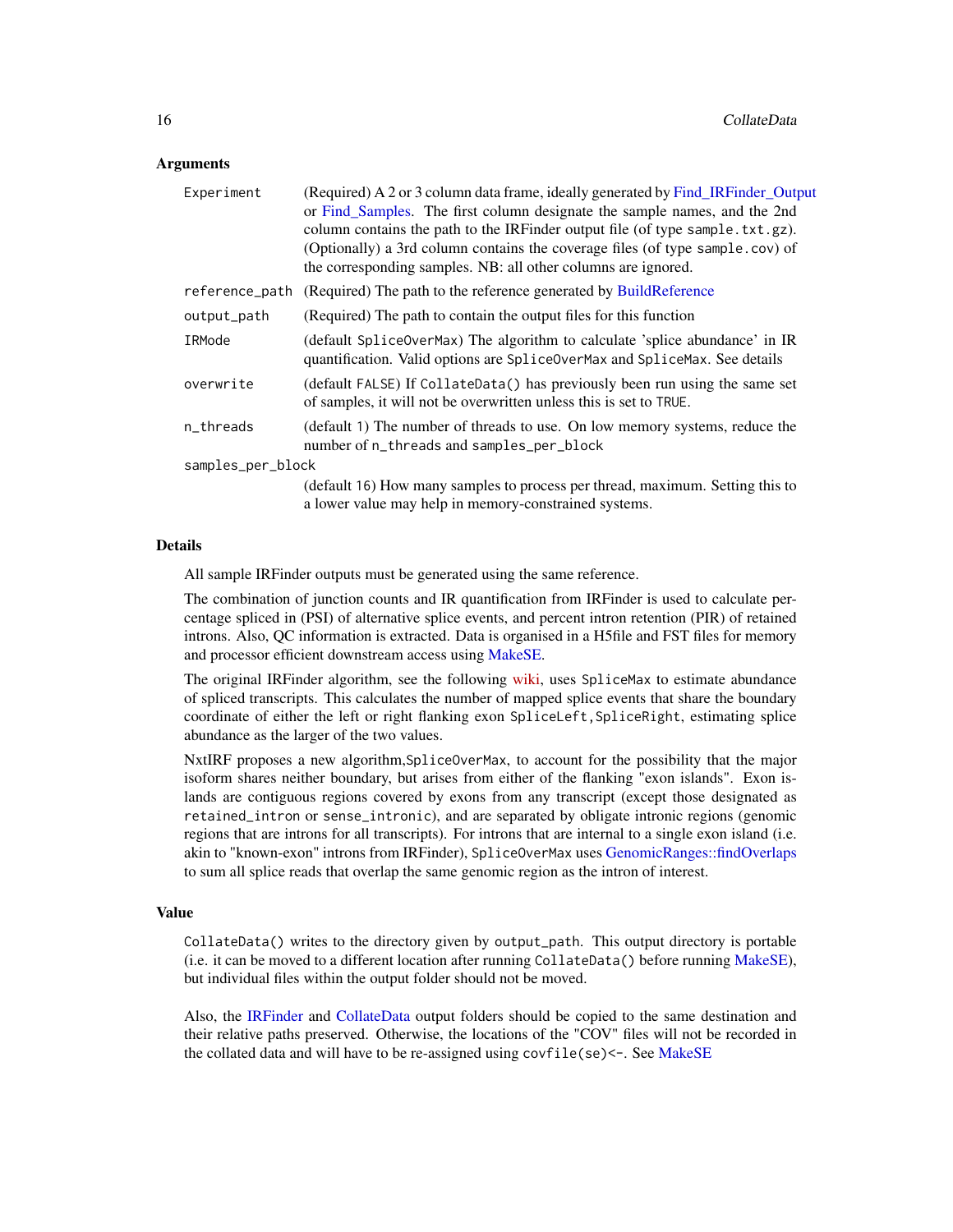#### <span id="page-16-0"></span>CoordToGR 17

## See Also

[IRFinder,](#page-24-1) [MakeSE](#page-27-1)

## Examples

```
BuildReference(
    reference_path = file.path(tempdir(), "Reference"),
    fasta = chrZ\_genome(),
   gtf = chrZ_gtf())
bams <- NxtIRF_example_bams()
IRFinder(bams$path, bams$sample,
  reference_path = file.path(tempdir(), "Reference"),
  output_path = file.path(tempdir(), "IRFinder_output")
\lambdaexpr <- Find_IRFinder_Output(file.path(tempdir(), "IRFinder_output"))
CollateData(expr,
  reference_path = file.path(tempdir(), "Reference"),
  output_path = file.path(tempdir(), "NxtIRF_output")
)
```

```
CoordToGR Converts genomic coordinates into a GRanges object
```
#### Description

This function takes a string vector of genomic coordinates and converts it into a GRanges object.

#### Usage

CoordToGR(coordinates)

#### Arguments

coordinates A string vector of one or more genomic coordinates to be converted

#### Details

Genomic coordinates can take one of the following syntax:

- seqnames:start
- seqnames:start-end
- seqnames:start-end/strand

The following examples are considered valid genomic coordinates:

• "chr1:21535"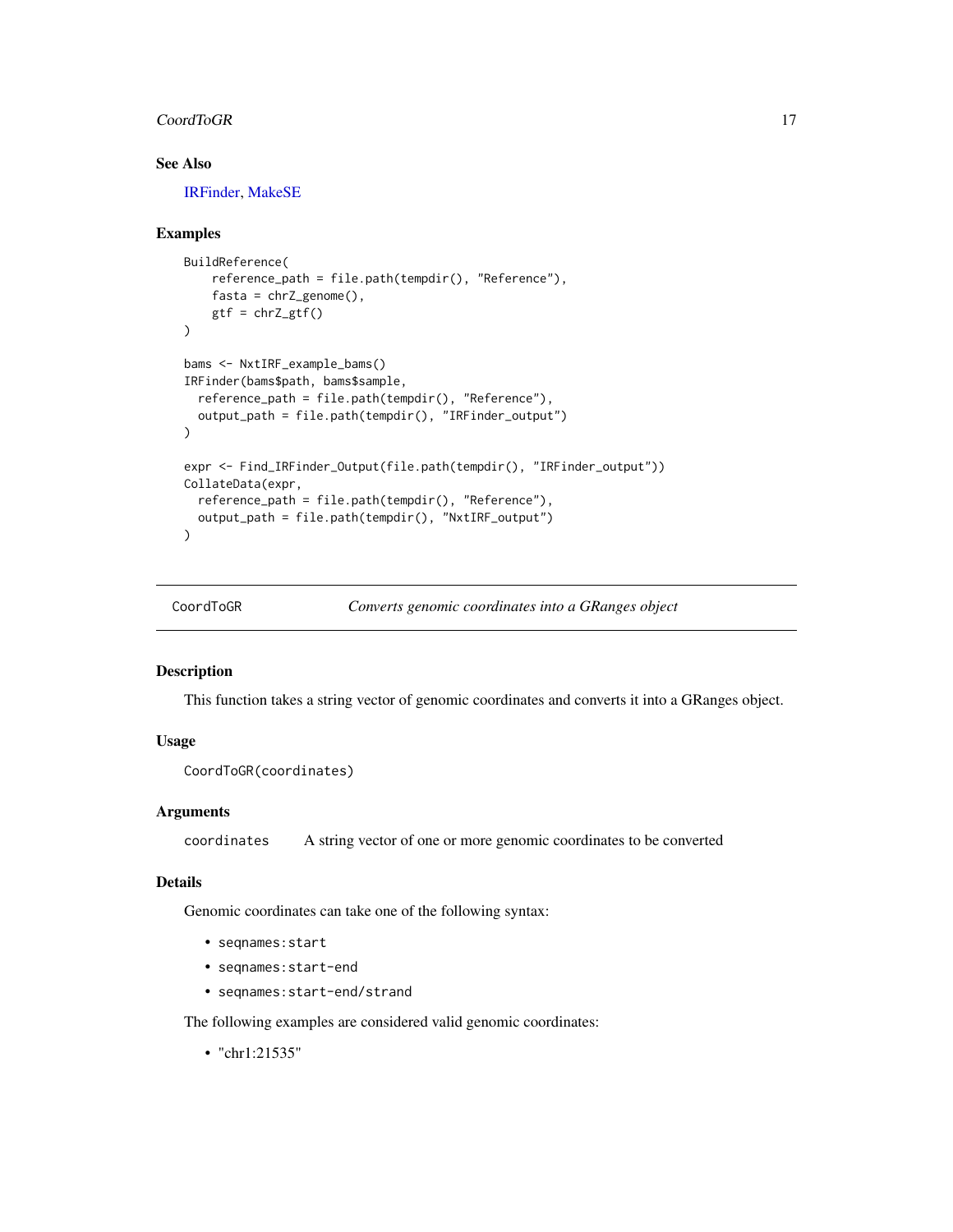#### 18 Coverage 2014 18 Coverage 2014 18 Coverage 2014 18 Coverage 2014 18 Coverage

- "chr3:10550-10730"
- "X:51231-51330/-"
- "chrM:2134-5232/+"

## Value

A GRanges object that corresponds to the given coordinates

#### Examples

```
se <- NxtIRF_example_NxtSE()
```
coordinates <- rowData(se)\$EventRegion

gr <- CoordToGR(coordinates)

Coverage *Calls NxtIRF's C++ function to retrieve coverage from a COV file*

#### <span id="page-17-1"></span>Description

This function returns an RLE / RLEList or data.frame containing coverage data from the given COV file

COV files are generated by NxtIRF's [IRFinder](#page-24-1) and [BAM2COV](#page-24-2) functions. It records alignment coverage for each nucleotide in the given BAM file. It stores this data in "COV" format, which is an indexed BGZF-compressed format specialised for the storage of unstranded and stranded alignment coverage in RNA sequencing.

Unlike BigWig files, COV files store coverage for both positive and negative strands.

These functions retrieves coverage data from the specified COV file. They are computationally efficient as they utilise random-access to rapidly search for the requested data from the COV file.

#### Usage

```
GetCoverage(file, seqname = "", start = 0, end = 0, strand = c("*", "+", "-"))GetCoverage_DF(
 file,
 seqname = ",
 start = 0,
 end = 0,strand = c("*", "+", "--"))
```
<span id="page-17-0"></span>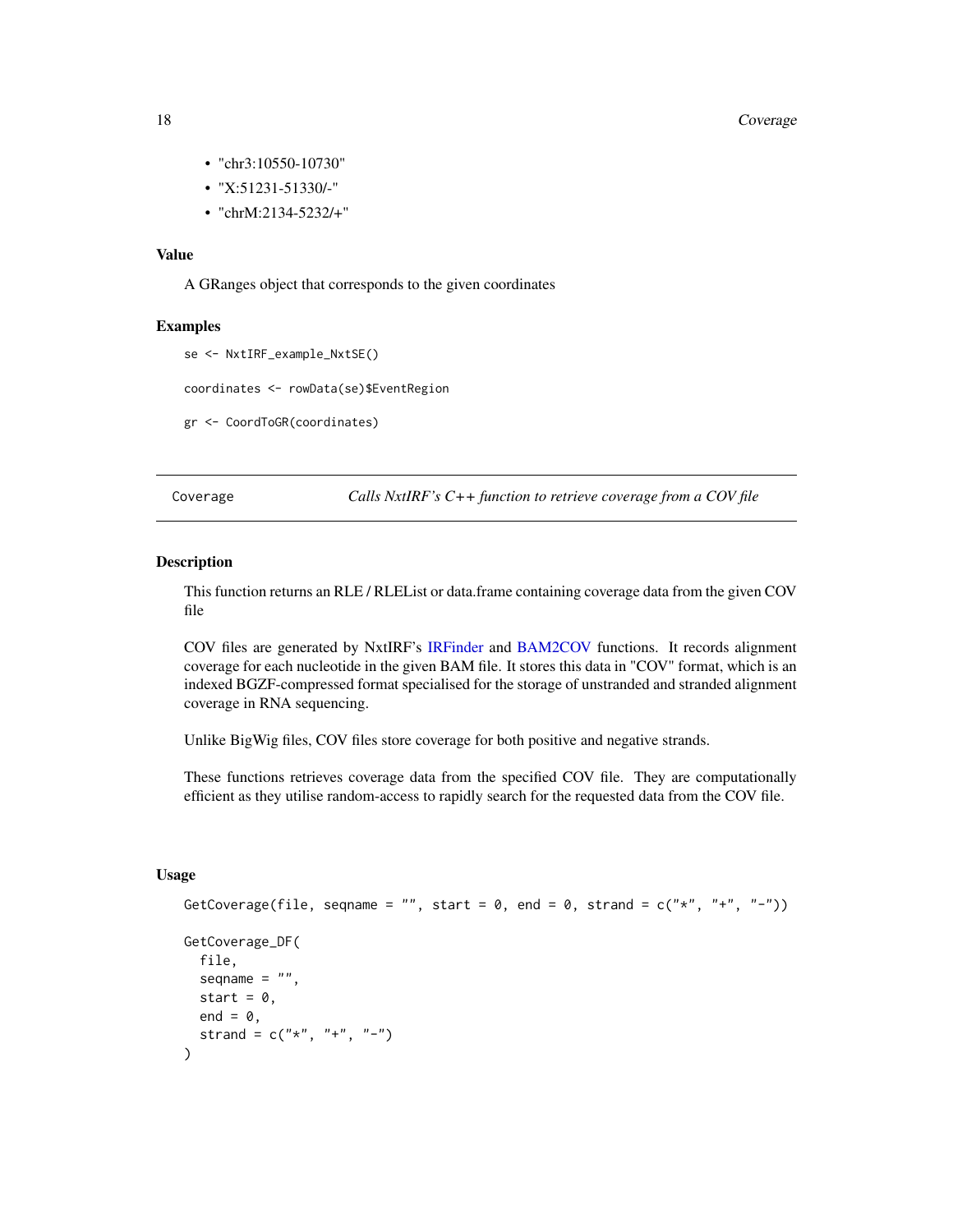#### Coverage 19

```
GetCoverageRegions(
  file,
  regions,
  strandMode = c("unstranded", "forward", "reverse")
\mathcal{E}GetCoverageBins(
  file,
  region,
 bins = 2000,strandMode = c("unstranded", "forward", "reverse"),
 bin_size
)
```
## Arguments

| file       | (Required) The file name of the COV file                                                                                                                                                                                                                                                                               |
|------------|------------------------------------------------------------------------------------------------------------------------------------------------------------------------------------------------------------------------------------------------------------------------------------------------------------------------|
| seqname    | (Required for GetCoverage_DF) A string denoting the chromosome name. If<br>left blank in GetCoverage, retrieves RLEL ist containing coverage of the entire<br>file.                                                                                                                                                    |
| start, end | 1-based genomic coordinates. If start = $\theta$ and end = $\theta$ , will retrieve RLE of<br>specified chromosome.                                                                                                                                                                                                    |
| strand     | Either "*", "+", or "-"                                                                                                                                                                                                                                                                                                |
| regions    | A GRanges object for a set of regions to obtain mean / total coverage from the<br>given COV file.                                                                                                                                                                                                                      |
| strandMode | The stranded-ness of the RNA-seq experiment. "unstranded" means that an un-<br>stranded protocol was used. Stranded protocols can be either "forward", where<br>the first read is the same strand as the expressed transcript, or "reverse" where<br>the second strand is the same strand as the expressed transcript. |
| region     | In GetCoverageBins, a single query region as a GRanges object                                                                                                                                                                                                                                                          |
| bins       | In GetCoverageBins, the number of bins to divide the given region. If bin_size<br>is given, overrides this parameter                                                                                                                                                                                                   |
| bin_size   | In GetCoverageBins, the number of nucleotides per bin                                                                                                                                                                                                                                                                  |
|            |                                                                                                                                                                                                                                                                                                                        |

## Value

For GetCoverage: If seqname is left as "", returns an RLEList of the whole BAM file, with each RLE in the list containing coverage data for one chromosome. Otherwise, returns an RLE containing coverage data for the requested genomic region

For GetCoverage\_DF: Returns a two-column data frame, with the first column coordinate denoting genomic coordinate, and the second column value containing the coverage depth for each coordinate nucleotide.

For GetCoverageRegions: Returns a GRanges object with an extra metacolumn: cov\_mean, which gives the mean coverage of each of the given ranges.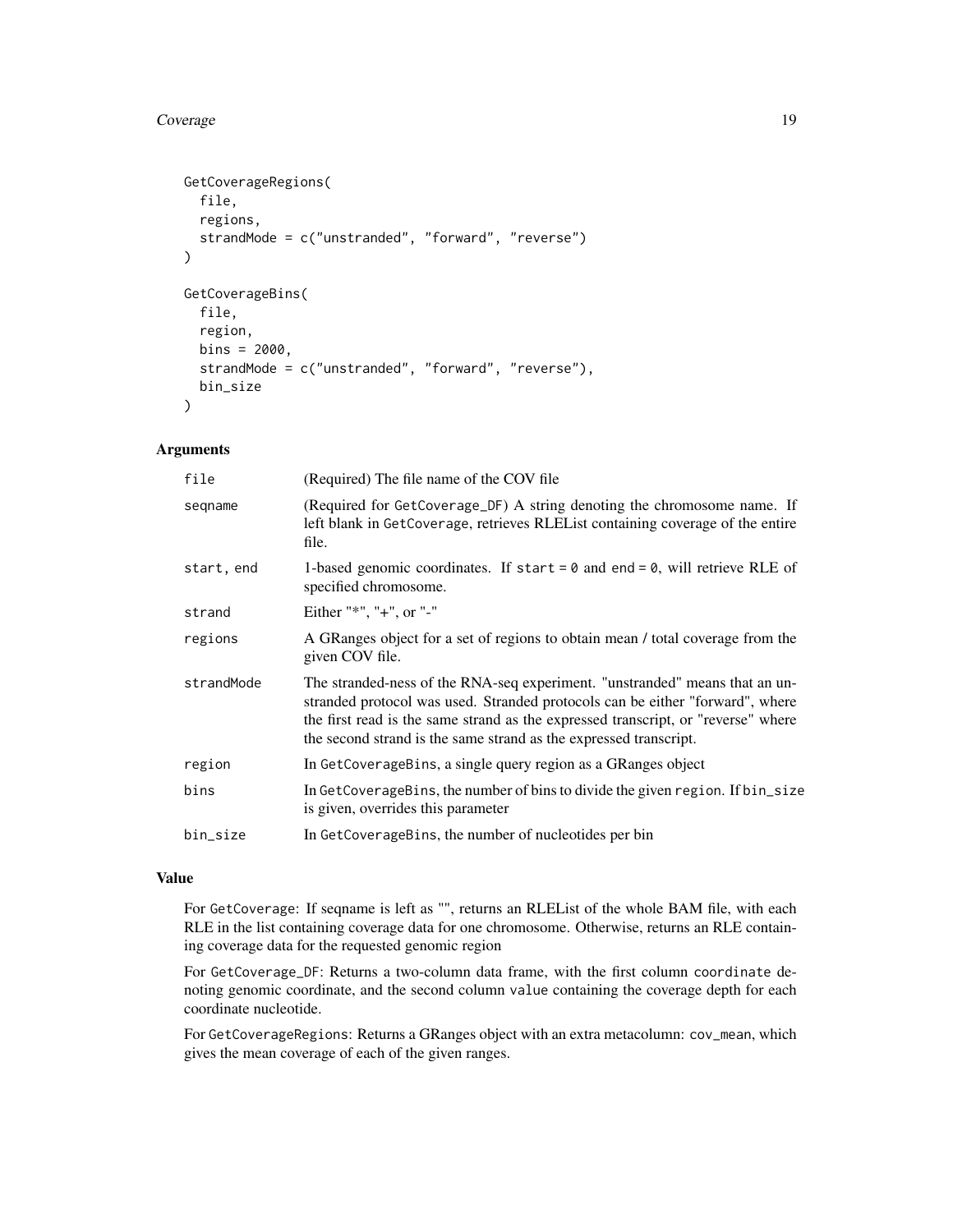For GetCoverageBins: Returns a GRanges object which spans the given region, divided by the number of bins or by width as given by bin\_size. Mean coverage in each bin is calculated (returned by the cov\_mean metadata column). This function is useful for retrieving coverage of a large region for visualisation, especially when the size of the region vastly exceeds the width of the figure.

#### Functions

- GetCoverage: Retrieves alignment coverage as an RLE or RLElist
- GetCoverage\_DF: Retrieves alignment coverage as a data.frame
- GetCoverageRegions: Retrieves total and mean coverage of a GRanges object from a COV file
- GetCoverageBins: Retrieves coverage of a single region from a COV file, binned by the given number of bins or bin\_size

## Examples

```
se <- NxtIRF_example_NxtSE()
cov_file <- covfile(se)[1]
# Retrieve Coverage as RLE
cov <- GetCoverage(cov_file, seqname = "chrZ",
  start = 10000, end = 20000,
  strand = "*"\lambda# Retrieve Coverage as data.frame
cov.df <- GetCoverage_DF(cov_file, seqname = "chrZ",
  start = 10000, end = 20000,
  strand = "*")
# Retrieve mean coverage of 100-nt window regions as defined
# in a GRanges object:
gr <- GenomicRanges::GRanges(
    seqnames = "chrZ",
    ranges = IRanges::IRanges(
        start = seq(1, 99901, by = 100),
        end = seq(100, 100000, by = 100)
    ), strand = "-"
)
gr.unstranded <- GetCoverageRegions(cov_file,
   regions = gr,
    strandMode = "unstranded"
)
gr.stranded <- GetCoverageRegions(cov_file,
```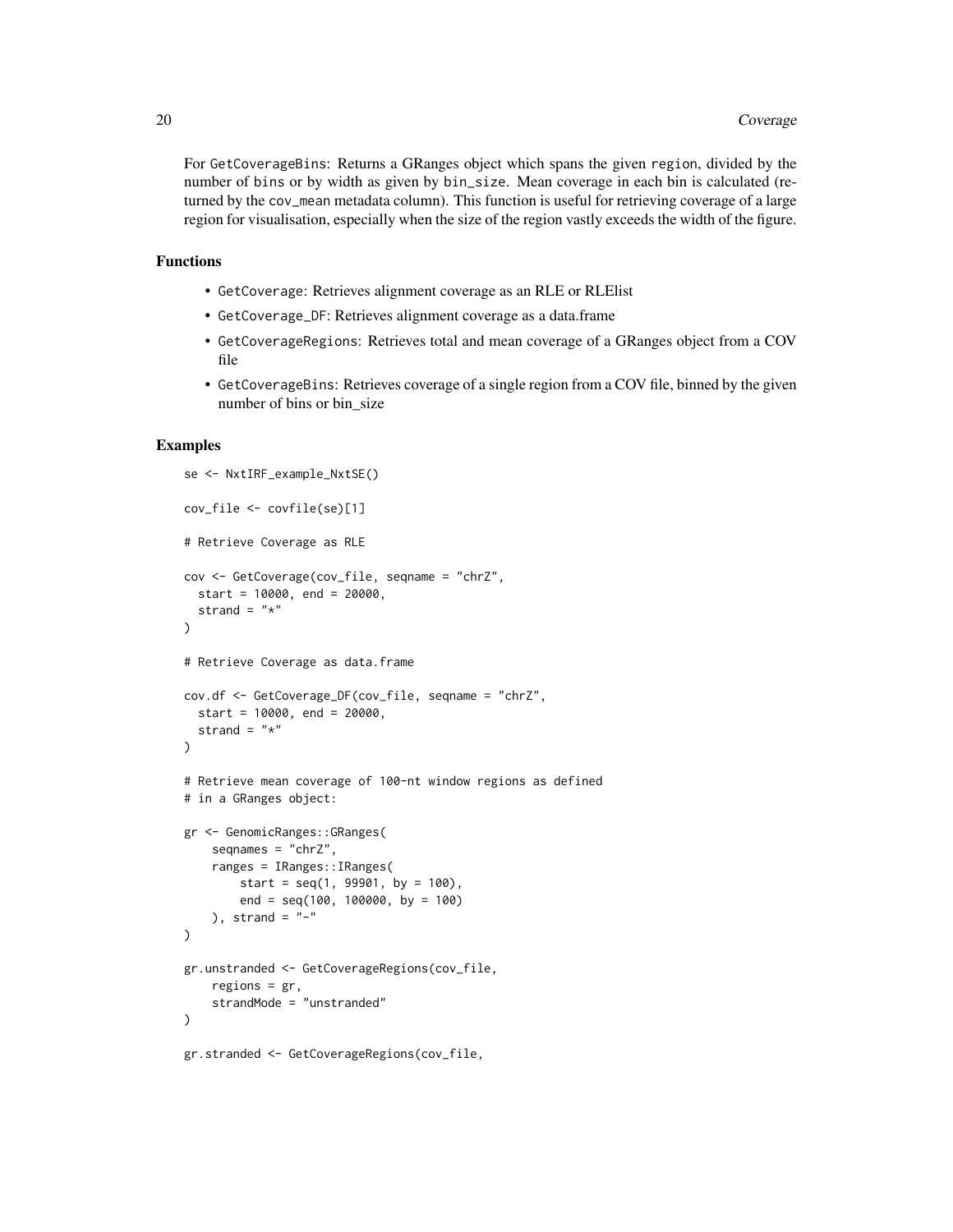```
regions = gr,
    strandMode = "reverse"
)
# Retrieve binned coverage of a large region
gr.fetch = GetCoverageBins(
   cov_file,
   region = GenomicRanges::GRanges(seqnames = "chrZ",
       ranges = IRanges::IRanges(start = 100, end = 100000),
       strand = "*"),
   bins = 2000
\lambda# Plot coverage using ggplot:
require(ggplot2)
ggplot(cov.df, aes(x = coordinate, y = value)) +geom_line() + theme_white
ggplot(as.data.frame(gr.unstranded),
    aes(x = (start + end) / 2, y = cov_mean) +
   geom_line() + theme_white
ggplot(as.data.frame(gr.fetch),
    aes(x = (start + end)/2, y = cov_mean) +
   geom_line() + theme_white
# Export COV data as BigWig
cov_whole <- GetCoverage(cov_file)
bw_file <- file.path(tempdir(), "sample.bw")
rtracklayer::export(cov_whole, bw_file, "bw")
```
example-NxtIRF-data *NxtIRF Example BAMs and NxtSE Experiment Object*

#### Description

NxtIRF\_example\_bams() is a wrapper function to obtain and make a local copy of 6 example files provided by the NxtIRFdata companion package to demonstrate the use of NxtIRFcore. See [Nx](#page-0-0)[tIRFdata::example\\_bams](#page-0-0) for a description of the provided BAM files.

NxtIRF\_example\_NxtSE() retrieves a ready-made functioning [NxtSE](#page-37-1) object. The steps to repro-duce this object is shown in the example code in [MakeSE](#page-27-1)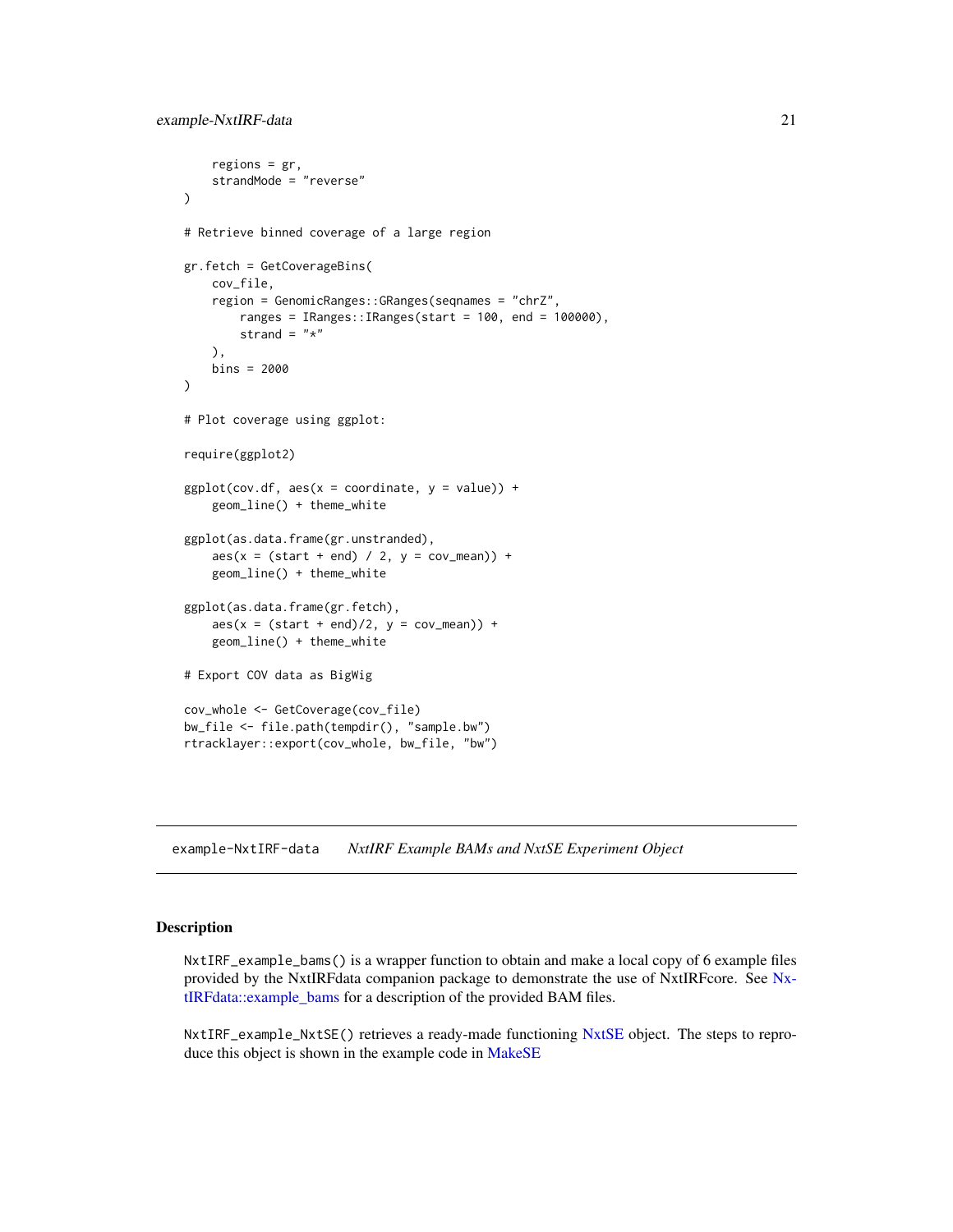#### Usage

```
NxtIRF_example_bams()
```

```
NxtIRF_example_NxtSE()
```
#### Value

In NxtIRF\_example\_bams(): returns a 2-column data frame containing sample names and BAM paths of the example dataset.

In NxtIRF\_example\_NxtSE(): returns a [NxtSE](#page-37-1) object.

## Functions

- NxtIRF\_example\_bams: Returns a 2-column data frame, containing sample names and sample paths (in tempdir()) of example BAM files
- NxtIRF\_example\_NxtSE: Returns a (in-memory / realized) NxtSE object that was pre-generated using the NxtIRF example reference and example BAM files

## References

Generation of the mappability files was performed using NxtIRF using a method analogous to that described in:

Middleton R, Gao D, Thomas A, Singh B, Au A, Wong JJ, Bomane A, Cosson B, Eyras E, Rasko JE, Ritchie W. IRFinder: assessing the impact of intron retention on mammalian gene expression. Genome Biol. 2017 Mar 15;18(1):51. [doi:10.1186/s1305901711844](https://doi.org/10.1186/s13059-017-1184-4)

#### See Also

## [MakeSE](#page-27-1)

## Examples

# returns a data frame with the first column as sample names, and the # second column as BAM paths

```
NxtIRF_example_bams()
```

```
# Returns a NxtSE object created by the example bams aligned to the
# mock NxtSE reference
```

```
se <- NxtIRF_example_NxtSE()
```
<span id="page-21-0"></span>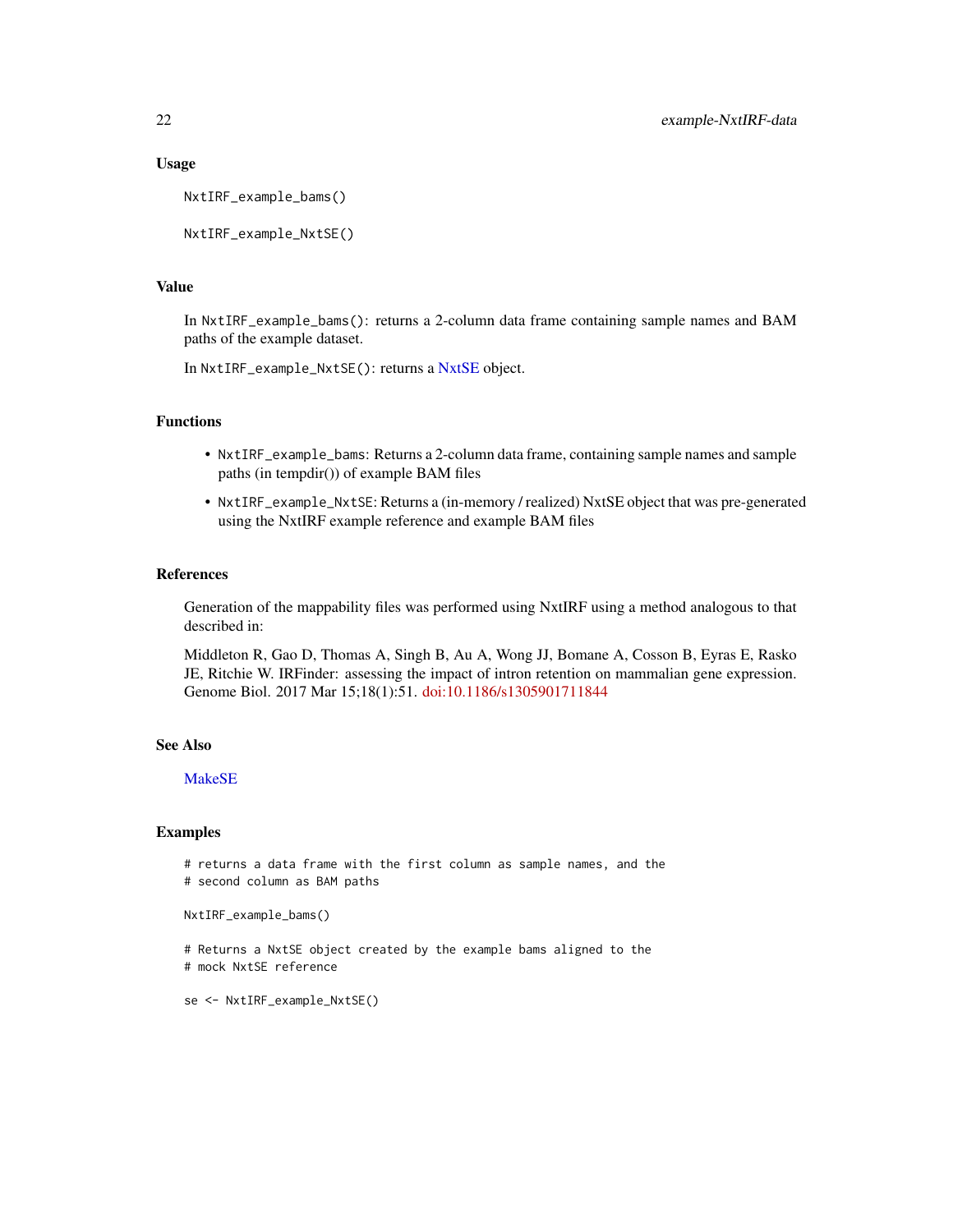#### <span id="page-22-2"></span><span id="page-22-1"></span><span id="page-22-0"></span>**Description**

Often, files e.g. raw sequencing FASTQ files, alignment BAM files, or IRFinder output files, are stored in a single folder under some directory structure. They can be grouped by being in common directory or having common names. Often, their sample names can be gleaned by these common names or the names of the folders in which they are contained. This function (recursively) finds all files and extracts sample names assuming either the files are named by sample names (level  $= 0$ ), or that their names can be derived from the parent folder (level  $= 1$ ). Higher level also work (e.g. level = 2) mean the parent folder of the parent folder of the file is named by sample names. See details section below.

#### Usage

```
Find_Samples(sample_path, suffix = ".txt.gz", level = 0)
```

```
Find_FASTQ(
  sample_path,
 paired = TRUE,
  fastq_suffix = c(".fastq", ".fq", ".fastq.gz", ".fq.gz"),
  level = 0)
```

```
Find_Bams(sample_path, level = 0)
```

```
Find_IRFinder_Output(sample_path, level = 0)
```
#### **Arguments**

| sample_path  | The path in which to recursively search for files that match the given suffix                                                                                                                                                 |
|--------------|-------------------------------------------------------------------------------------------------------------------------------------------------------------------------------------------------------------------------------|
| suffix       | A vector of or or more strings that specifies the file suffix (e.g. '.bam' denotes<br>BAM files, whereas ".txt.gz" denotes gzipped txt files).                                                                                |
| level        | Whether sample names can be found in the file names themselves (level $= 0$ ), or<br>their parent directory (level $= 1$ ). Potentially parent of parent directory (level $=$<br>2). Support max level $\leq$ 3 (for sanity). |
| paired       | Whether to expect single FASTQ files (of the format "sample.fastq"), or paired<br>files (of the format "sample_1.fastq", "sample_2.fastq")                                                                                    |
| fastq_suffix | The name of the FASTQ suffix. Options are: ".fastq", ".fastq.gz", ".fq", or<br>".fq.gz"                                                                                                                                       |

## Details

Paired FASTQ files are assumed to be named using the suffix  $\Box$  1 and  $\Box$  2 after their common names; e.g. sample\_1.fastq, sample\_2.fastq. Alternate FASTQ suffixes for Find\_FASTQ() include ".fq", ".fastq.gz", and ".fq.gz".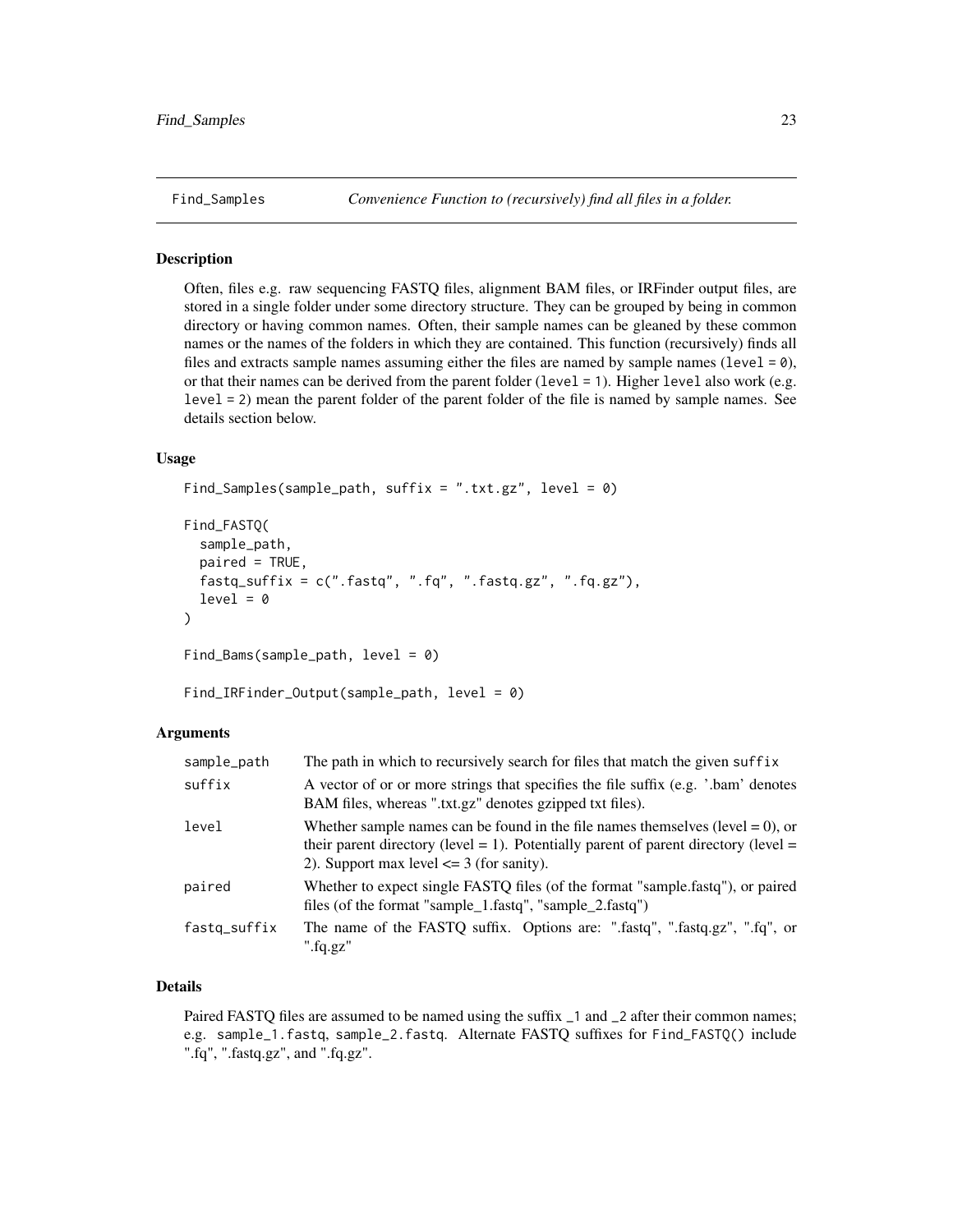<span id="page-23-0"></span>In BAM files, often the parent directory denotes their sample names. In this case, use level = 1 to automatically annotate the sample names using Find\_Bams().

IRFinder outputs two files per BAM processed. These are named by the given sample names. The text output is named "sample1.txt.gz", and the COV file is named "sample1.cov", where sample1 is the name of the sample. These files can be organised / tabulated using the function Find\_IRFinder\_Output. The generic function Find\_Samples will organise the IRFinder text output files but exclude the COV files. Use the latter as the Experiment in [CollateData](#page-14-1) if one decides to collate an experiment without linked COV files, for portability reasons.

## Value

A multi-column data frame with the first column containing the sample name, and subsequent columns being the file paths with suffix as determined by suffix.

#### Functions

- Find\_Samples: Finds all files with the given suffix pattern. Annotates sample names based on file or parent folder names.
- Find\_FASTQ: Use Find\_Samples() to return all FASTQ files in a given folder
- Find\_Bams: Use Find\_Samples() to return all BAM files in a given folder
- Find\_IRFinder\_Output: Use Find\_Samples() to return all IRFinder output files in a given folder, including COV files

#### Examples

```
# Retrieve all BAM files in a given folder, named by sample names
bam_path <- tempdir()
example_bams(path = bam_path)
df.bams <- Find_Samples(sample_path = bam_path,
 sufficient = ".bam", level = 0)# equivalent to:
df.bams \le Find_Bams(bam_path, level = 0)
# Retrieve all IRFinder output files in a given folder,
# named by sample names
expr <- Find_IRFinder_Output(file.path(tempdir(), "IRFinder_output"))
## Not run:
# Find FASTQ files in a directory, named by sample names
# where files are in the form:
# - "./sample_folder/sample1.fastq"
# - "./sample_folder/sample2.fastq"
Find_FASTQ("./sample_folder", paired = FALSE, fastq_suffix = ".fastq")
# Find paired gzipped FASTQ files in a directory, named by parent directory
# where files are in the form:
# - "./sample_folder/sample1/raw_1.fq.gz"
# - "./sample_folder/sample1/raw_2.fq.gz"
```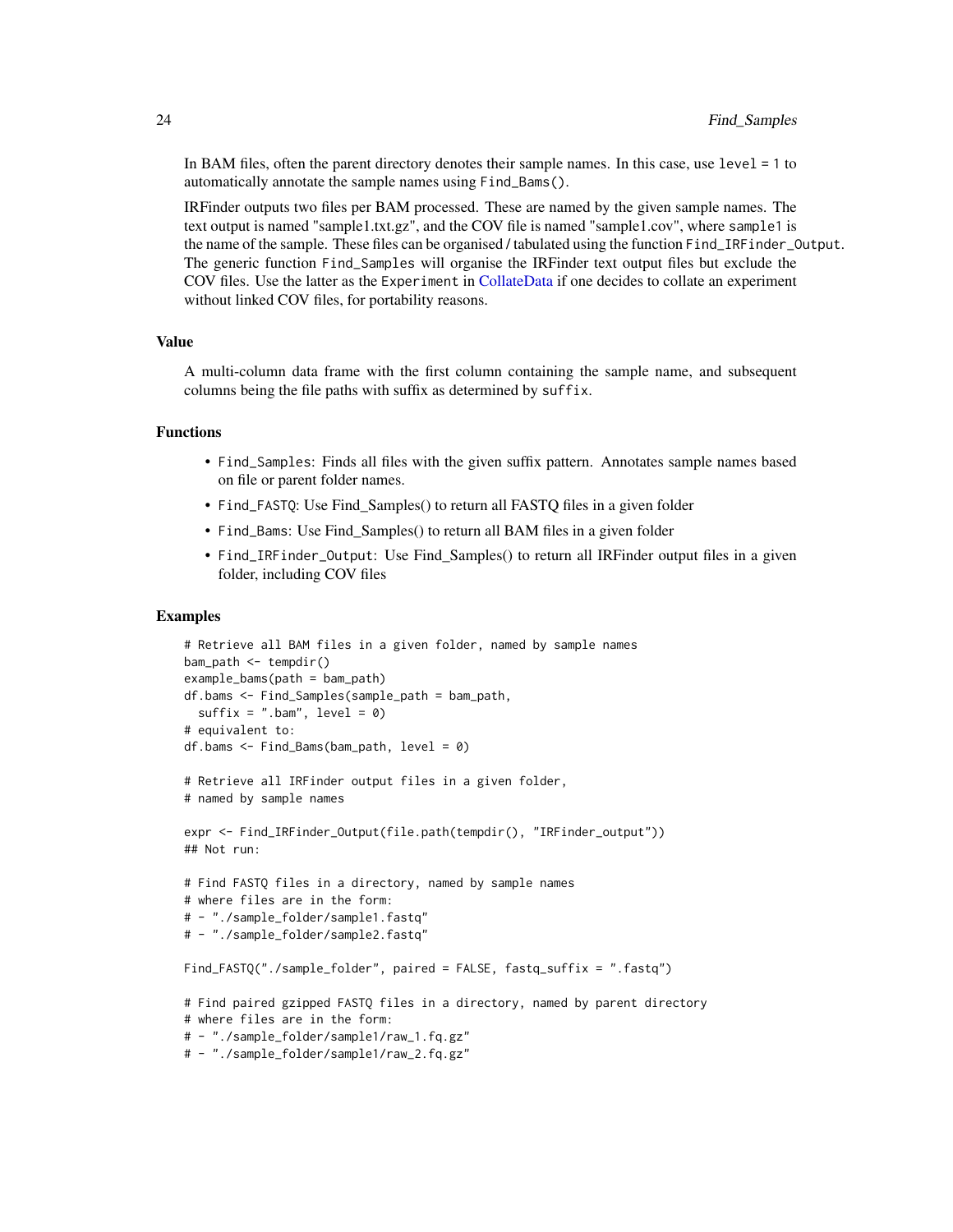#### <span id="page-24-0"></span>IRFinder 25

```
# - "./sample_folder/sample2/raw_1.fq.gz"
# - "./sample_folder/sample2/raw_2.fq.gz"
Find_FASTQ("./sample_folder", paired = TRUE, fastq_suffix = ".fq.gz")
## End(Not run)
```
<span id="page-24-1"></span>IRFinder *Runs the OpenMP/C++-based NxtIRF/IRFinder algorithm*

## <span id="page-24-2"></span>**Description**

These function calls the IRFinder C++ routine on one or more BAM files.

The routine is an improved version over the original IRFinder, with OpenMP-based multi-threading and the production of compact "COV" files to record alignment coverage. A NxtIRF reference built using [BuildReference](#page-8-1) is required.

After IRFinder is run, users should call [CollateData](#page-14-1) to collate individual outputs into an experiment / dataset.

BAM2COV creates COV files from BAM files without running the full IRFinder algorithm.

See details for performance info.

## Usage

```
BAM2COV(
  bamfiles = "./Unsorted.bam",
  sample_names = "sample1",
  output_path = "./cov_folder",
  n_threads = 1,
 Use_OpenMP = TRUE,
  overwrite = FALSE,
  verbose = FALSE
)
IRFinder(
  bamfiles = "./Unsorted.bam",
  sample_names = "sample1",
  reference_path = "./Reference",
  output_path = "./IRFinder_Output",
  n_{th}reads = 1,
 Use_OpenMP = TRUE,
  overwrite = FALSE,
  run_featureCounts = FALSE,
  verbose = FALSE
)
```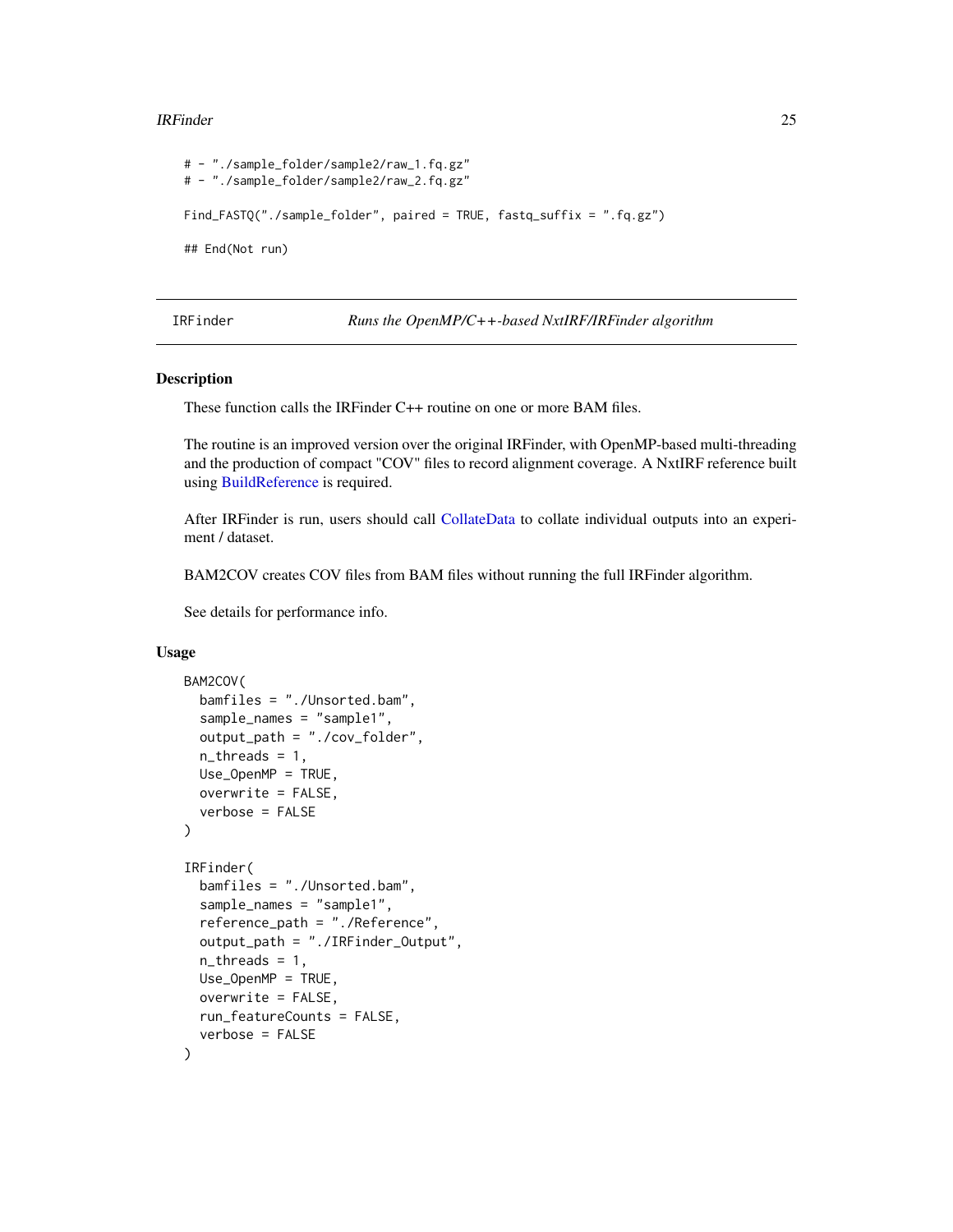#### <span id="page-25-0"></span>Arguments

| bamfiles          | A vector containing file paths of 1 or more BAM files                                                                                                                                            |
|-------------------|--------------------------------------------------------------------------------------------------------------------------------------------------------------------------------------------------|
| sample_names      | The sample names of the given BAM files. Must be a vector of the same length<br>as bamfiles                                                                                                      |
| output_path       | The output directory of this function                                                                                                                                                            |
| n_threads         | (default 1) The number of threads to use. See details.                                                                                                                                           |
| Use_OpenMP        | (default TRUE) Whether to use OpenMP to run IRFinder. If set to FALSE, Bioc-<br>Parallel will be used if n_threads is set                                                                        |
| overwrite         | (default FALSE) If IRFinder output files already exist, will not attempt to re-run.<br>If run_featureCounts is TRUE, will not overwrite gene counts of previous run<br>unless overwrite is TRUE. |
| verbose           | (default FALSE) Set to TRUE to allow IRFinder to output progress bars and mes-<br>sages                                                                                                          |
|                   | reference_path The directory containing the NxtIRF reference                                                                                                                                     |
| run_featureCounts |                                                                                                                                                                                                  |
|                   | (default FALSE) Whether this function will run Rsubread::featureCounts on the<br>BAM files after running IRFinder. If so, the output will be saved to "main. FC. Rds                             |

#### Details

Typical run-times for a 100-million paired-end alignment BAM file takes 10 minutes using a single core. Using 8 threads, the runtime is approximately 2 minutes. Approximately 10 Gb of RAM is used when OpenMP is used. If OpenMP is not used (see below), this memory usage is multiplied across the number of processor threads (i.e. 40 Gb if n\_threads = 4).

in the output\_path directory as a list object.

OpenMP is natively available to Linux / Windows compilers, and OpenMP will be used if Use\_OpenMP is set to TRUE, using multiple threads to process each BAM file. On Macs, if OpenMP is not available at compilation, BiocParallel will be used, processing BAM files simultaneously, with one BAM file per thread.

#### Value

IRFinder output will be saved to output\_path. Output files will be named using the given sample names.

- sample.txt.gz: The main IRFinder output file containing the quantitation of IR and splice junctions, as well as QC information
- sample.cov: Contains coverage information in compressed binary. See [GetCoverage](#page-17-1)
- main.FC.Rds: A single file containing gene counts for the whole dataset (only if run\_featureCounts  $==$  TRUE)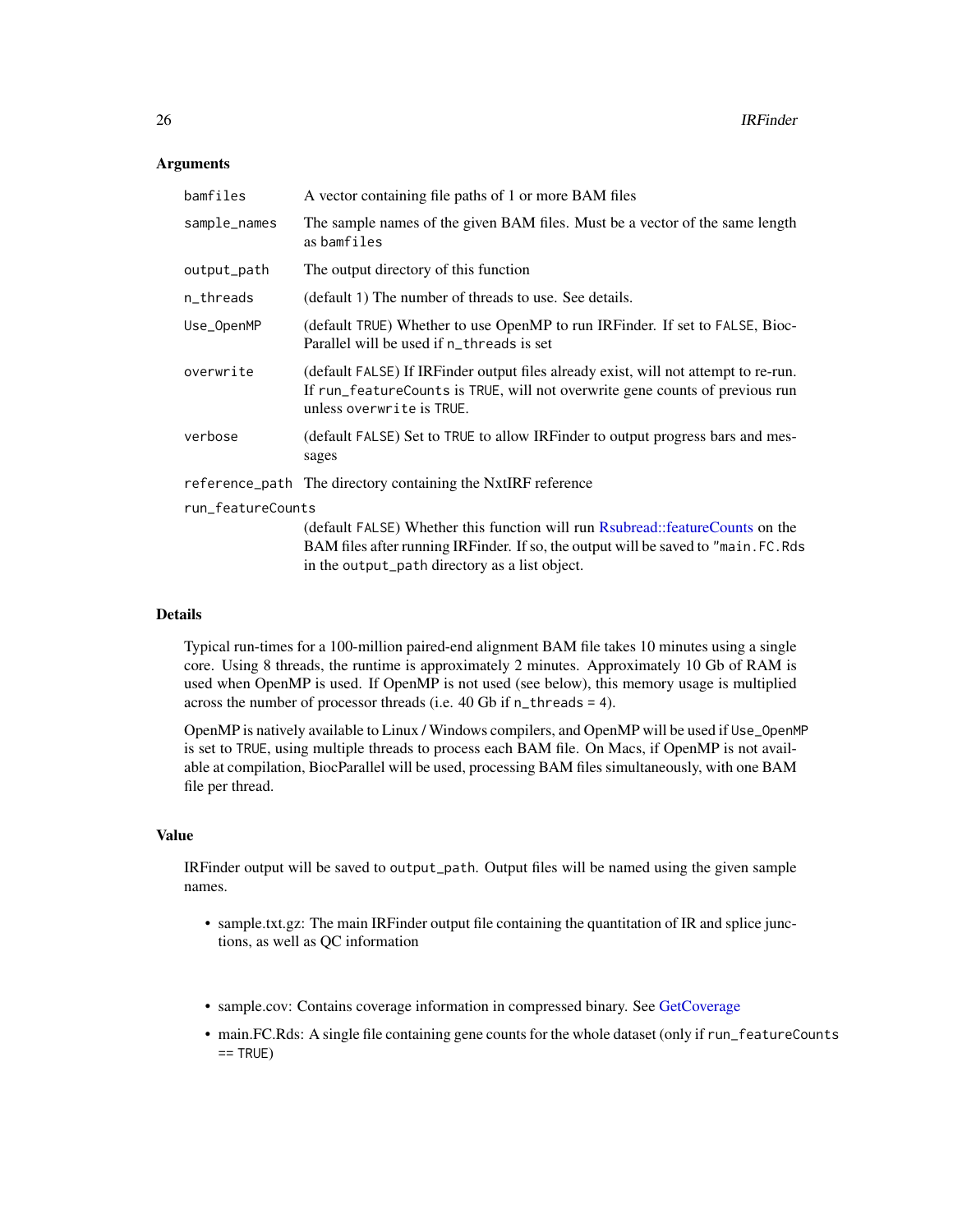#### <span id="page-26-0"></span>IsCOV 27

## Functions

- BAM2COV: Converts BAM files to COV files without running IRFinder algorithm
- IRFinder: Runs IRFinder algorithm on BAM files. Requires a NxtIRF/IRFinder reference generated by BuildReference()

## See Also

[BuildReference](#page-8-1) [CollateData](#page-14-1) [IsCOV](#page-26-1)

## Examples

# Run BAM2COV, which only produces COV files but does not run IRFinder:

```
bams <- NxtIRF_example_bams()
BAM2COV(bams$path, bams$sample,
  output_path = file.path(tempdir(), "IRFinder_output"),
  n_threads = 2, overwrite = TRUE
)
# Run IRFinder algorithm, which produces:
# - text output of intron coverage and spliced read counts
# - COV files which record read coverages
example_ref <- file.path(tempdir(), "Reference")
BuildReference(
   reference_path = example_ref,
    fasta = chrZ\_genome(),
   gtf = chrZ_gtf()\mathcal{L}bams <- NxtIRF_example_bams()
IRFinder(bams$path, bams$sample,
  reference_path = file.path(tempdir(), "Reference"),
  output_path = file.path(tempdir(), "IRFinder_output"),
  n_threads = 2
)
```
<span id="page-26-1"></span>IsCOV *Validates the given file as a valid COV file*

#### Description

This function takes the path of a possible COV file and checks whether its format complies with that of the COV format defined by this package.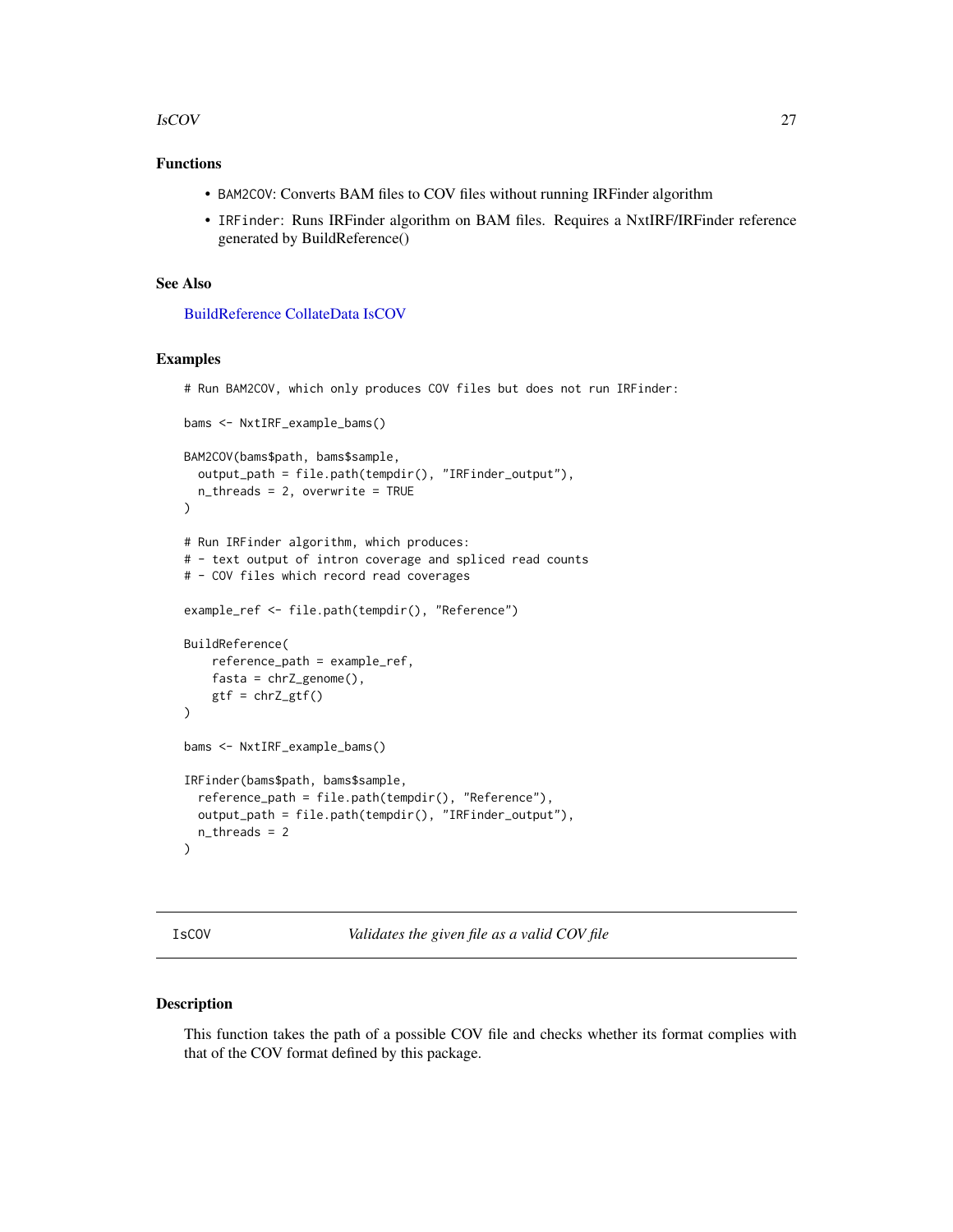#### Usage

IsCOV(coverage\_files)

## Arguments

coverage\_files A vector containing the file names of files to be checked

## **Details**

COV files are BGZF-compressed files. The first 4 bytes of the file must always be 'COV\1', distinguishing it from BAM or other files in BGZF format. This function checks whether the given file complies with this.

#### Value

TRUE if all files are valid COV files. FALSE otherwise

#### See Also

[IRFinder](#page-24-1) [CollateData](#page-14-1)

#### Examples

```
se <- NxtIRF_example_NxtSE()
```
cov\_files <- covfile(se)

IsCOV(cov\_files) # returns true if these are true COV files

<span id="page-27-1"></span>MakeSE *Constructs a NxtSE object from the collated data*

## Description

Creates a [NxtSE](#page-37-1) object from the data from IRFinder output collated using [CollateData.](#page-14-1) This object is used for downstream differential analysis of IR and alternative splicing events using [ASE](#page-4-1)[methods](#page-4-1) as well as visualisation using [Plot\\_Coverage](#page-41-1)

#### Usage

```
MakeSE(collate_path, colData, RemoveOverlapping = TRUE, realize = FALSE)
```
<span id="page-27-0"></span>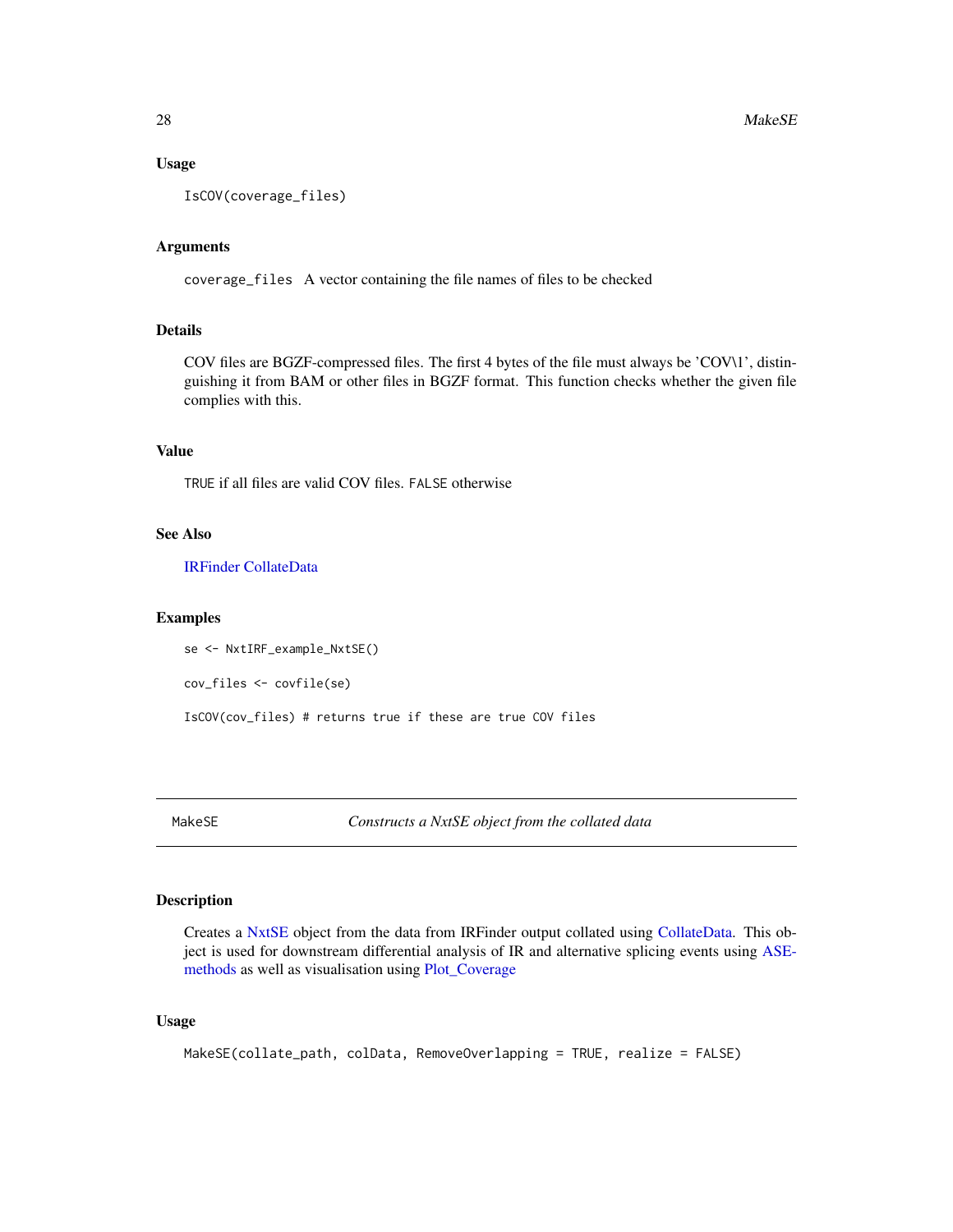#### <span id="page-28-0"></span>MakeSE 29

## Arguments

| collate_path      | (Required) The output path of CollateData pointing to the collated data                                                                                                                                                                                                                                                                                                                                                                     |
|-------------------|---------------------------------------------------------------------------------------------------------------------------------------------------------------------------------------------------------------------------------------------------------------------------------------------------------------------------------------------------------------------------------------------------------------------------------------------|
| colData           | (Optional) A data frame containing the sample annotation information. The first<br>column must contain the sample names. Omit coldata to generate a NxtSE<br>object of the whole dataset without any assigned annotations. Alternatively, if<br>the names of only a subset of samples are given, then MakeSE() will construct<br>the NxtSE object based only on the samples given. The colData can be set later<br>using $\text{colData}()$ |
| RemoveOverlapping |                                                                                                                                                                                                                                                                                                                                                                                                                                             |
|                   | $\Delta$ (default = TRUE) Whether to filter out overlapping novel IR events belonging to<br>minor isoforms. See details.                                                                                                                                                                                                                                                                                                                    |
| realize           | (default = FALSE) Whether to load all assay data into memory. See details                                                                                                                                                                                                                                                                                                                                                                   |

## Details

MakeSE retrieves the generic SummarizedExperiment structure saved by [CollateData,](#page-14-1) and initialises a [NxtSE](#page-37-1) object. It references the required on-disk assay data using DelayedArrays, thereby utilising 'on-disk' memory to conserve memory usage.

For extremely large datasets, loading the entire data into memory may consume too much memory. In such cases, make a subset of the [NxtSE](#page-37-1) object (e.g. subset by samples) before loading the data into memory (RAM) using [realize\\_NxtSE](#page-37-2)

It should be noted that downstream applications of NxtIRF, including [ASE-methods,](#page-4-1) [Plot\\_Coverage,](#page-41-1) are much faster if the [NxtSE](#page-37-1) is realized. It is recommended to realize the NxtSE object before extensive usage.

If COV files assigned via [CollateData](#page-14-1) have been moved relative to the collate\_path, the created [NxtSE](#page-37-1) object will not have any linked COV files and Plot Coverage cannot be used. To reassign these files, a vector of file paths corresponding to all the COV files of the data set can be assigned using covfile(se) <- vector\_of\_cov\_files. See example below for details.

If RemoveOverlapping = TRUE, MakeSE will try to identify which introns belong to major isoforms, then remove introns of minor introns that overlaps those of major isoforms. Non-overlapping introns are then reassessed iteratively, until all introns are included or excluded in this way. This is important to ensure that overlapping novel IR events are not 'double-counted'.

## Value

A [NxtSE](#page-37-1) object containing the compiled data in DelayedArrays pointing to the assay data contained in the given collate\_path

#### Examples

```
# The following code can be used to reproduce the NxtSE object
```

```
# that can be fetched with NxtIRF_example_NxtSE()
```

```
BuildReference(
```

```
reference_path = file.path(tempdir(), "Reference"),
fasta = chrZ\_genome(),
gtf = chrZ_gtf()
```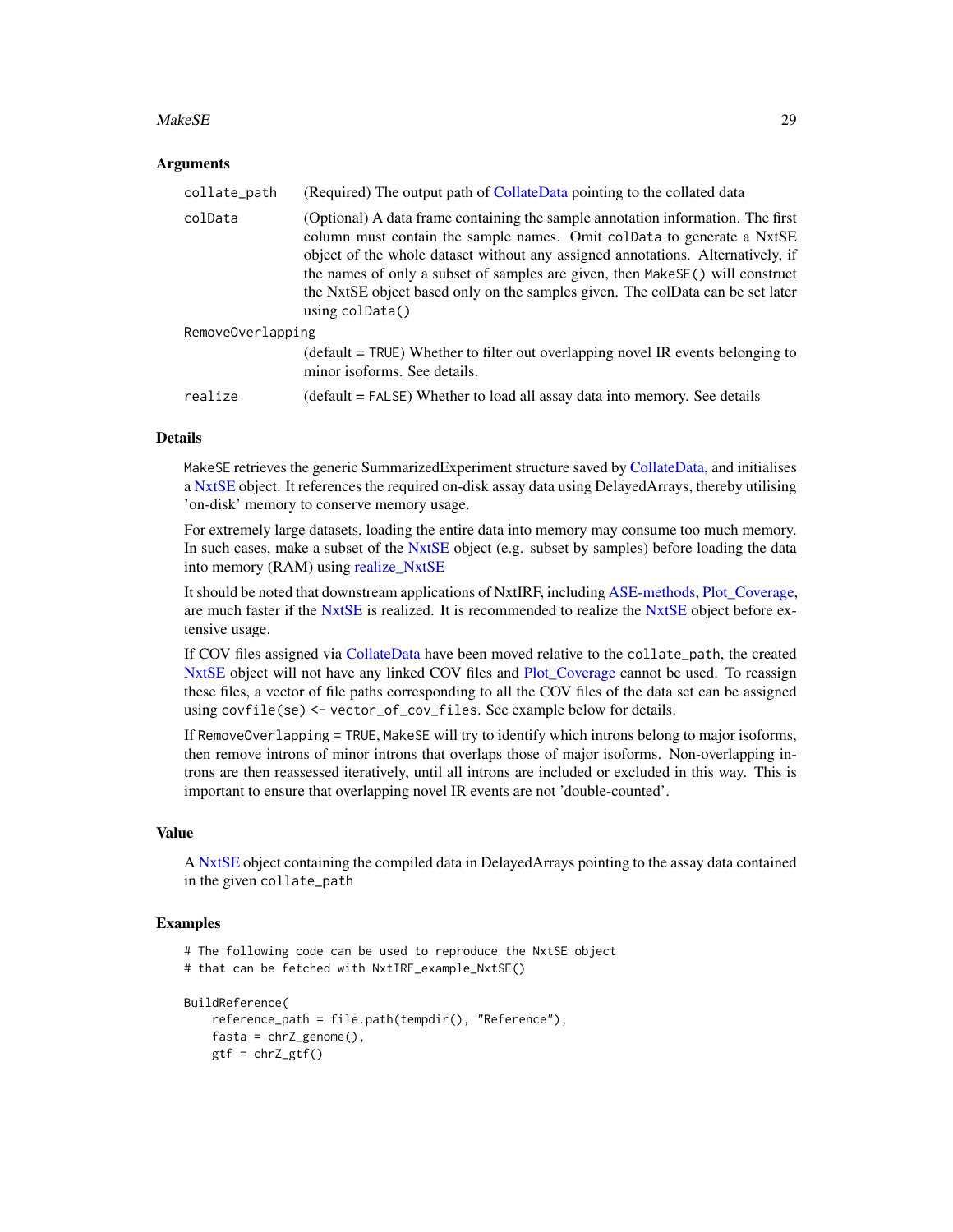```
)
bams <- NxtIRF_example_bams()
IRFinder(bams$path, bams$sample,
  reference_path = file.path(tempdir(), "Reference"),
  output_path = file.path(tempdir(), "IRFinder_output")
)
expr <- Find_IRFinder_Output(file.path(tempdir(), "IRFinder_output"))
CollateData(expr,
  reference_path = file.path(tempdir(), "Reference"),
  output_path = file.path(tempdir(), "NxtIRF_output")
)
se <- MakeSE(collate_path = file.path(tempdir(), "NxtIRF_output"))
# "Realize" NxtSE object to load all H5 assays into memory:
se <- realize_NxtSE(se)
# If COV files have been removed since the last call to CollateData()
# reassign them to the NxtSE object, for example:
covfile_path <- system.file("extdata", package = "NxtIRFcore")
covfile_df <- Find_Samples(covfile_path, ".cov")
covfile(se) <- covfile_df$path
# Check that the produced object is identical to the example NxtSE
example_se <- NxtIRF_example_NxtSE()
identical(se, example_se) # should return TRUE
```

```
make_plot_data Construct data of percent-spliced-in (PSI) matrices and "diagonal" for
                         heatmaps and scatter plots
```
#### <span id="page-29-2"></span>Description

make\_matrix() constructs a matrix of PSI values of the given alternative splicing events (ASEs).

make\_diagonal() constructs a table of "average" PSI values, with samples grouped by two given conditions (e.g. "group A" and "group B") of a given condition category (e.g. condition "treatment"). See details below.

#### Usage

make\_matrix(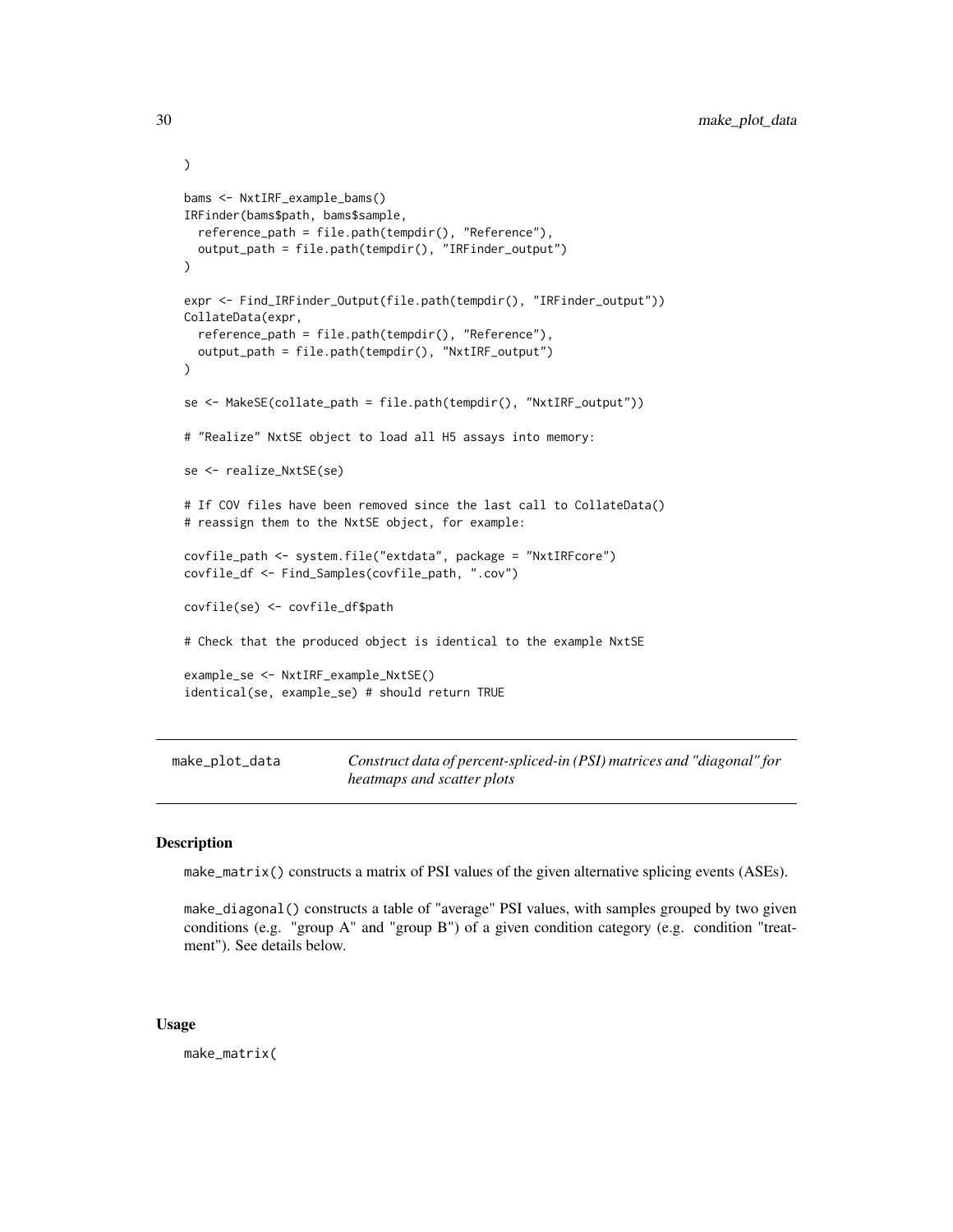<span id="page-30-0"></span>make\_plot\_data 31

```
se,
 event_list,
 sample_list = colnames(se),
 method = c("PSI", "logit", "Z-score"),
 depth_threshold = 10,
 logit\_max = 5,
 na.percent.max = 0.1\mathcal{L}make_diagonal(
  se,
 event_list = rownames(se),
 condition,
 nom_DE,
 denom_DE,
  depth_threshold = 10,
 logit\_max = 5\mathcal{L}
```
## Arguments

| se              | (Required) A NxtSE object generated by MakeSE                                                                                                                                                                                                                                                                                                                                                                                          |
|-----------------|----------------------------------------------------------------------------------------------------------------------------------------------------------------------------------------------------------------------------------------------------------------------------------------------------------------------------------------------------------------------------------------------------------------------------------------|
| event_list      | A character vector containing the row names of ASE events (as given by the<br>EventName column of differential ASE results table using limma_ASE() or DESeq_ASE())                                                                                                                                                                                                                                                                     |
| sample_list     | $(default = colnames(se))$ In make_matrix(), a list of sample names in the<br>given experiment to be included in the returned matrix                                                                                                                                                                                                                                                                                                   |
| method          | In make_matrix(), rhe values to be returned (default = "PSI"). It can alter-<br>nately be "logit" which returns logit-transformed PSI values, or "Z-score" which<br>returns Z-score-transformed PSI values                                                                                                                                                                                                                             |
| depth_threshold |                                                                                                                                                                                                                                                                                                                                                                                                                                        |
|                 | $(default = 10)$ Samples with the number of reads supporting either included or<br>excluded isoforms below this values are excluded                                                                                                                                                                                                                                                                                                    |
| logit_max       | $(\text{default} = 5)$ PSI values close to 0 or 1 are rounded up/down to plogis (-logit_max)<br>and plogis(logit_max), respectively. See details.                                                                                                                                                                                                                                                                                      |
| na.percent.max  | $(detault = 0.1)$ The maximum proportion of values in the given dataset that were<br>transformed to NA because of low splicing depth. ASE events where there are a<br>higher proportion (default 10%) NA values will be excluded from the final matrix.<br>Most heatmap functions will spring an error if there are too many NA values in<br>any given row. This option caps the number of NA values to avoid returning this<br>error. |
| condition       | The name of the column containing the condition values in colData(se)                                                                                                                                                                                                                                                                                                                                                                  |
| nom_DE          | The condition to be contrasted, e.g. $nom$ DE = "treatment"                                                                                                                                                                                                                                                                                                                                                                            |
| denom_DE        | The condition to be contrasted against, e.g. denom_DE = "control"                                                                                                                                                                                                                                                                                                                                                                      |
|                 |                                                                                                                                                                                                                                                                                                                                                                                                                                        |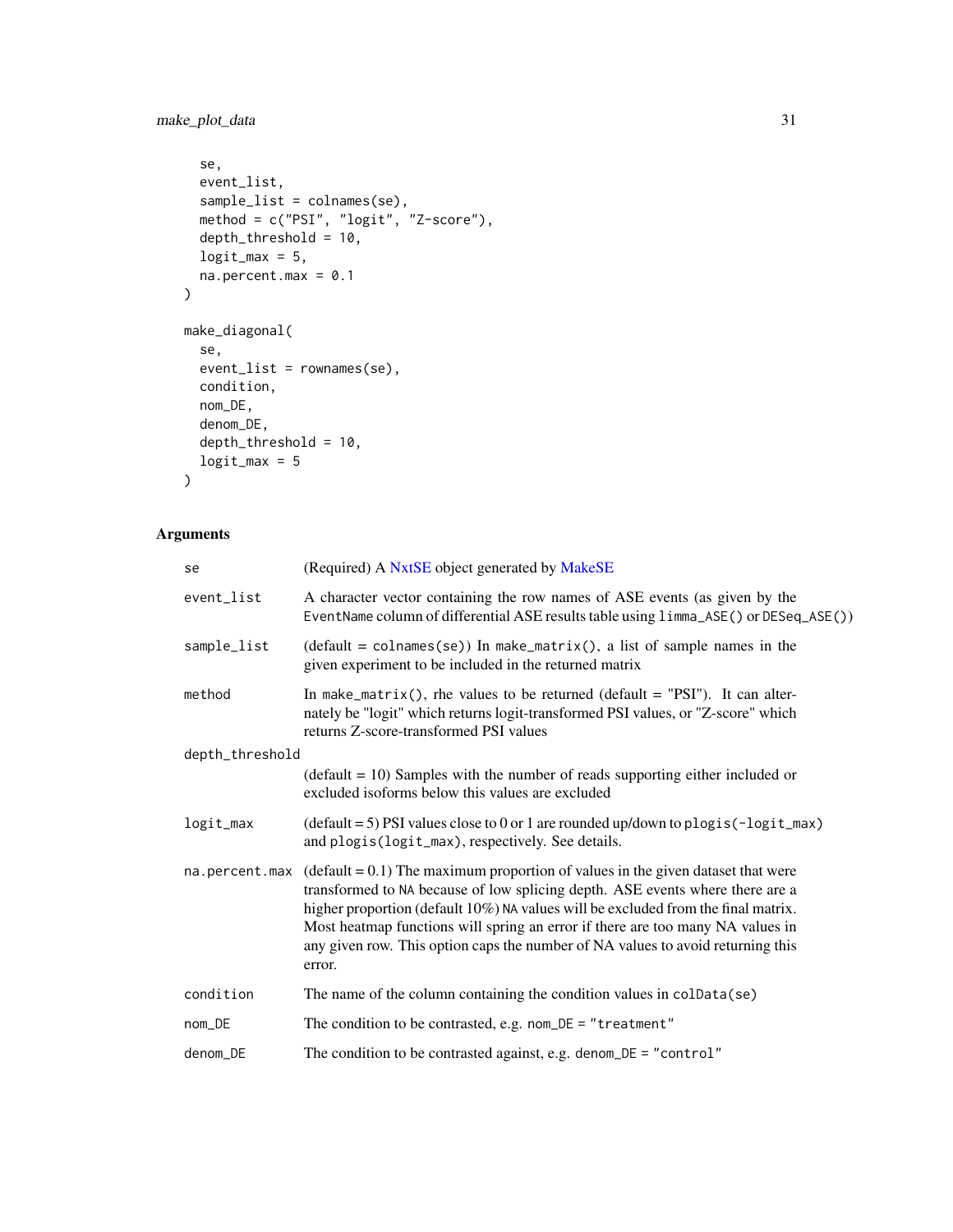#### Details

Note that this function takes the geometric mean of PSI, by first converting all values to logit(PSI), taking the average logit(PSI) values of each condition, and then converting back to PSI using inverse logit.

Samples with low splicing coverage (either due to insufficient sequencing depth or low gene expression) are excluded from calculation of mean PSIs. The threshold can be set using depth\_threshold. Excluding these samples is appropriate because the uncertainty of PSI is high when the total included / excluded count is low. Note that events where all samples in a condition is excluded will return a value of NaN.

Using logit-transformed PSI values is appropriate because PSI values are bound to the (0,1) interval, and are often thought to be beta-distributed. The link function often used with beta-distributed models is the logit function, which is defined as  $logit(x) = function(x) log(x / (1 - x))$ , and is equivalent to [stats::qlogis.](#page-0-0) Its inverse is equivalent to [stats::plogis.](#page-0-0)

Users wishing to calculate arithmetic means of PSI are advised to use [make\\_matrix,](#page-29-2) followed by [rowMeans](#page-0-0) on subsetted sample columns.

#### Value

For make\_matrix: A matrix of PSI (or alternate) values, with columns as samples and rows as ASE events.

For make\_diagonal: A 3 column data frame, with the first column containing event\_list list of ASE events, and the last 2 columns containing the average PSI values of the nominator and denominator conditions.

#### Functions

- make\_matrix: constructs a matrix of PSI values of the given alternative splicing events (ASEs)
- make\_diagonal: constructs a table of "average" PSI values

#### Examples

```
se <- NxtIRF_example_NxtSE()
collData(se)$treatment <- rep(c("A", "B"), each = 3)event_list <- rowData(se)$EventName
mat <- make_matrix(se, event_list[1:10])
diag_values <- make_diagonal(se, event_list,
 condition = "treatment", nom_DE = "A", denom_DE = "B"
)
```
<span id="page-31-0"></span>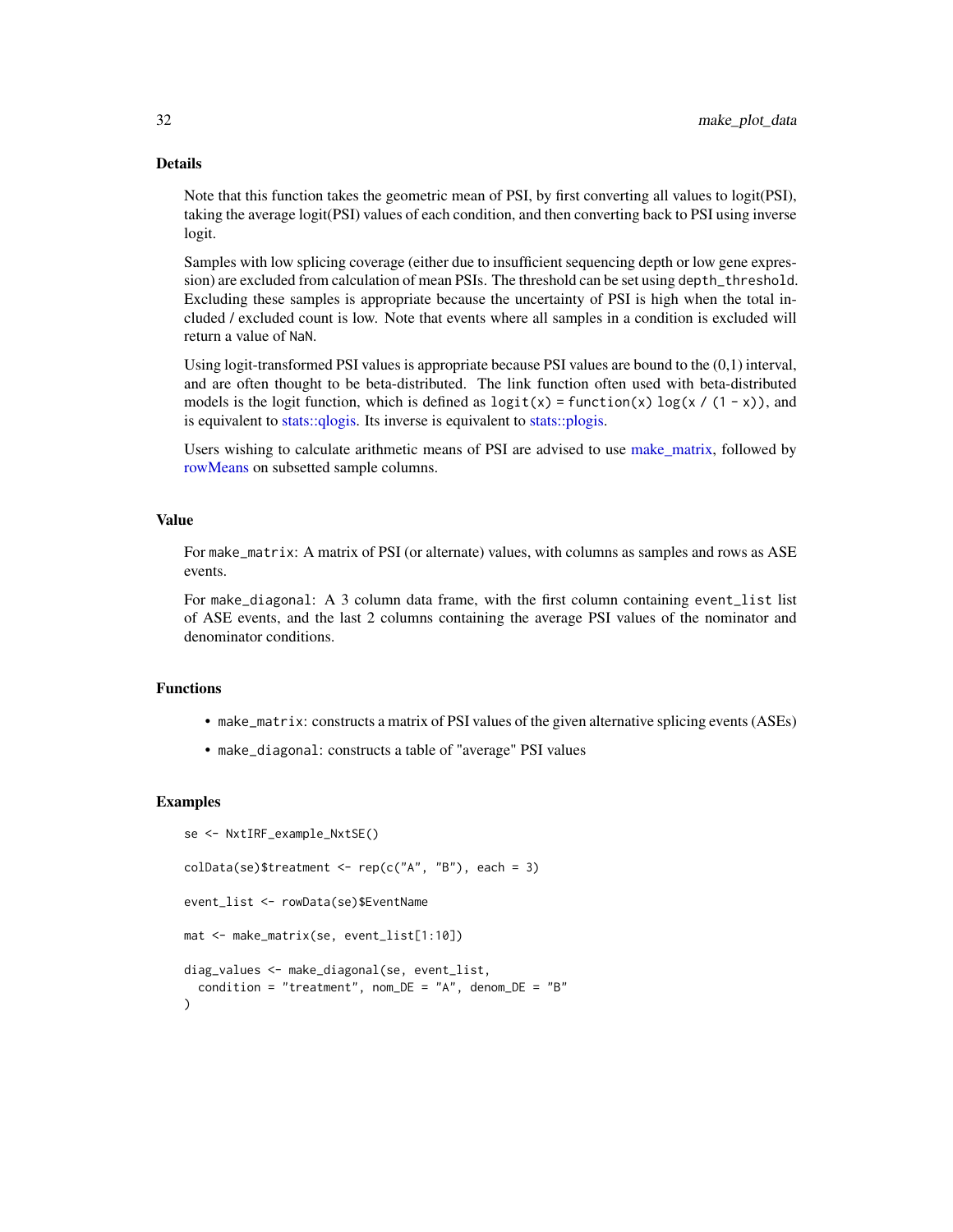<span id="page-32-2"></span><span id="page-32-0"></span>Mappability-methods *Calculate low mappability genomic regions*

## <span id="page-32-1"></span>Description

These functions empirically calculate low-mappability (Mappability Exclusion) regions using the given genome FASTA file. A splice-aware alignment software capable of aligning reads to the genome is required. See details and examples below.

## Usage

```
Mappability_GenReads(
  reference_path,
  read_len = 70,
  read_stride = 10,
  error_pos = 35,
  verbose = TRUE,
  alt_fasta_file
)
Mappability_CalculateExclusions(
  reference_path,
  aligned_bam = file.path(reference_path, "Mappability", "Aligned.out.bam"),
  threshold = 4,
  n_threads = 1
)
```
## Arguments

|             | reference_path The directory of the reference prepared by GetReferenceResource()                                                                                                                                                                      |
|-------------|-------------------------------------------------------------------------------------------------------------------------------------------------------------------------------------------------------------------------------------------------------|
| read_len    | The nucleotide length of the synthetic reads                                                                                                                                                                                                          |
| read_stride | The nucleotide distance between adjacent synthetic reads                                                                                                                                                                                              |
| error_pos   | The position of the procedurally-generated nucleotide error from the start of<br>each synthetic reads                                                                                                                                                 |
| verbose     | Whether additional status messages are shown                                                                                                                                                                                                          |
|             | alt_fasta_file (Optional) The path to the user-supplied genome fasta file, if different to that<br>found inside the resource subdirectory of the reference_path. If GetReferenceResource()<br>has already been run, this parameter should be omitted. |
| aligned_bam | The BAM file of alignment of the synthetic reads generated by Mappability_GenReads().<br>Users should use a genome splice-aware aligner, preferably the same aligner<br>used to align the samples in their experiment.                                |
| threshold   | Genomic regions with this alignment read depth (or below) in the aligned syn-<br>thetic read BAM are defined as low mappability regions.                                                                                                              |
| n_threads   | The number of threads used to calculate mappability exclusion regions from<br>aligned bam file of synthetic reads.                                                                                                                                    |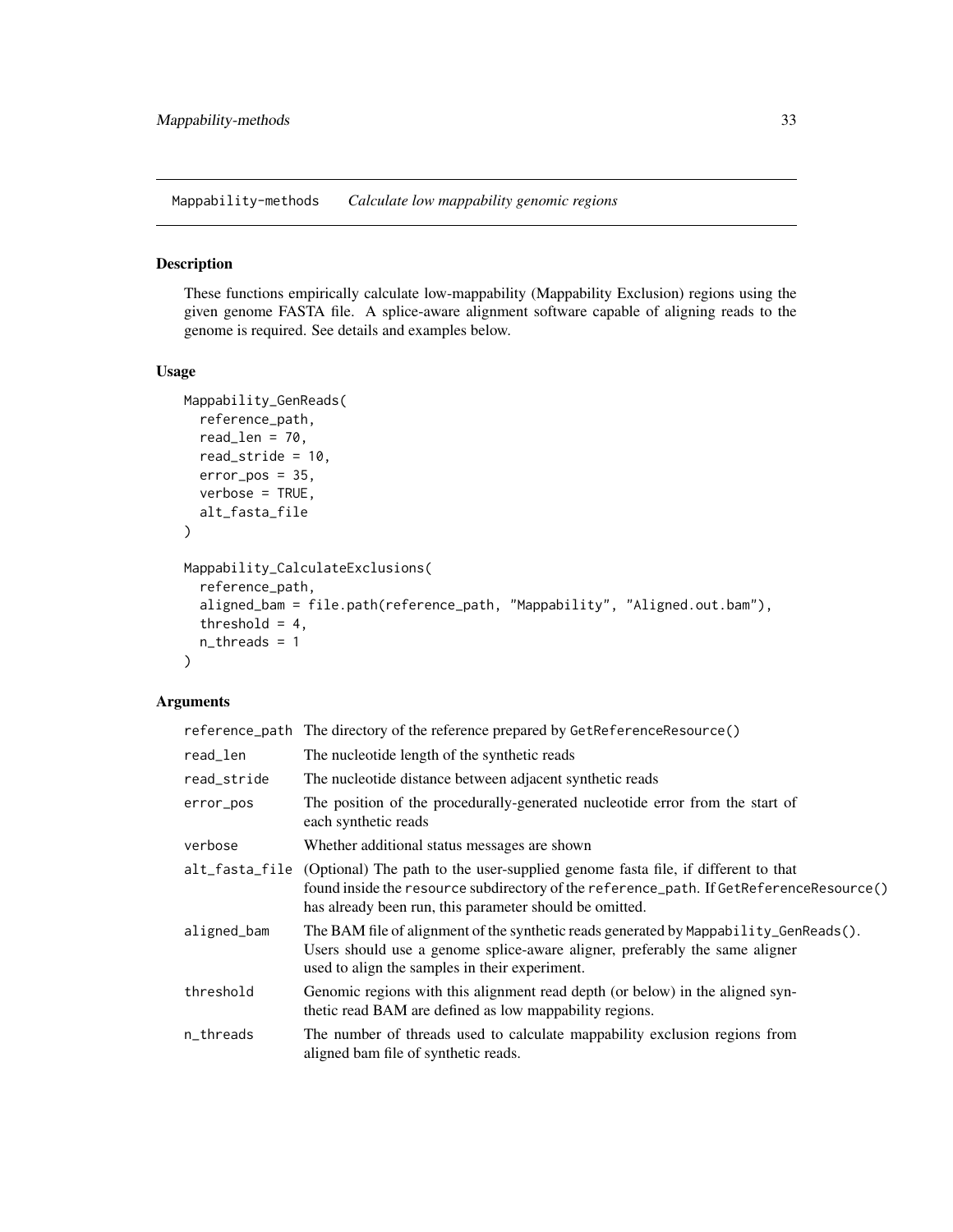<span id="page-33-0"></span>Creating a Mappability Exclusion BED file is a three-step process.

- First, using Mappability\_GenReads(), synthetic reads are systematically generated using the given genome contained within reference\_path.
- Second, an aligner such as STAR (preferably the same aligner used for the subsequent RNAseq experiment) is required to align these reads to the source genome. Poorly mapped regions of the genome will be reflected by regions of low coverage depth.
- Finally, the BAM file containing the aligned reads is analysed using Mappability\_CalculateExclusions(), to identify low-mappability regions to compile the Mappability Exclusion BED file.

It is recommended to leave all parameters to their default settings. Regular users should only specify reference\_path, aligned\_bam and n\_threads, as required.

NB: [STAR\\_Mappability](#page-47-2) runs all 3 steps required, using the STAR aligner. This only works in systems where STAR is installed.

NB2: In systems where STAR is not available, consider using HISAT2 or Rsubread. A working example using Rsubread is shown below.

## Value

- For Mappability\_GenReads: writes Reads.fa to the Mappability subdirectory inside the given reference\_path.
- For Mappability\_CalculateExclusions: writes a gzipped BED file named MappabilityExclusion.bed.gz to the Mappability subdirectory inside reference\_path. This BED file is automatically used by BuildReference() if MappabilityRef is not specified.

## Functions

- Mappability\_GenReads: Generates synthetic reads from a genome FASTA file, for mappability calculations.
- Mappability\_CalculateExclusions: Generate a BED file defining low mappability regions, using reads generated by Mappability\_GenReads(), aligned to the genome.

#### See Also

## **[BuildReference](#page-8-1)**

## Examples

```
# (1a) Creates genome resource files
ref_path <- file.path(tempdir(), "Reference")
GetReferenceResource(
   reference_path = ref_path,
   fasta = chrZ\_genome(),
   gtf = chrZ_gtf()
```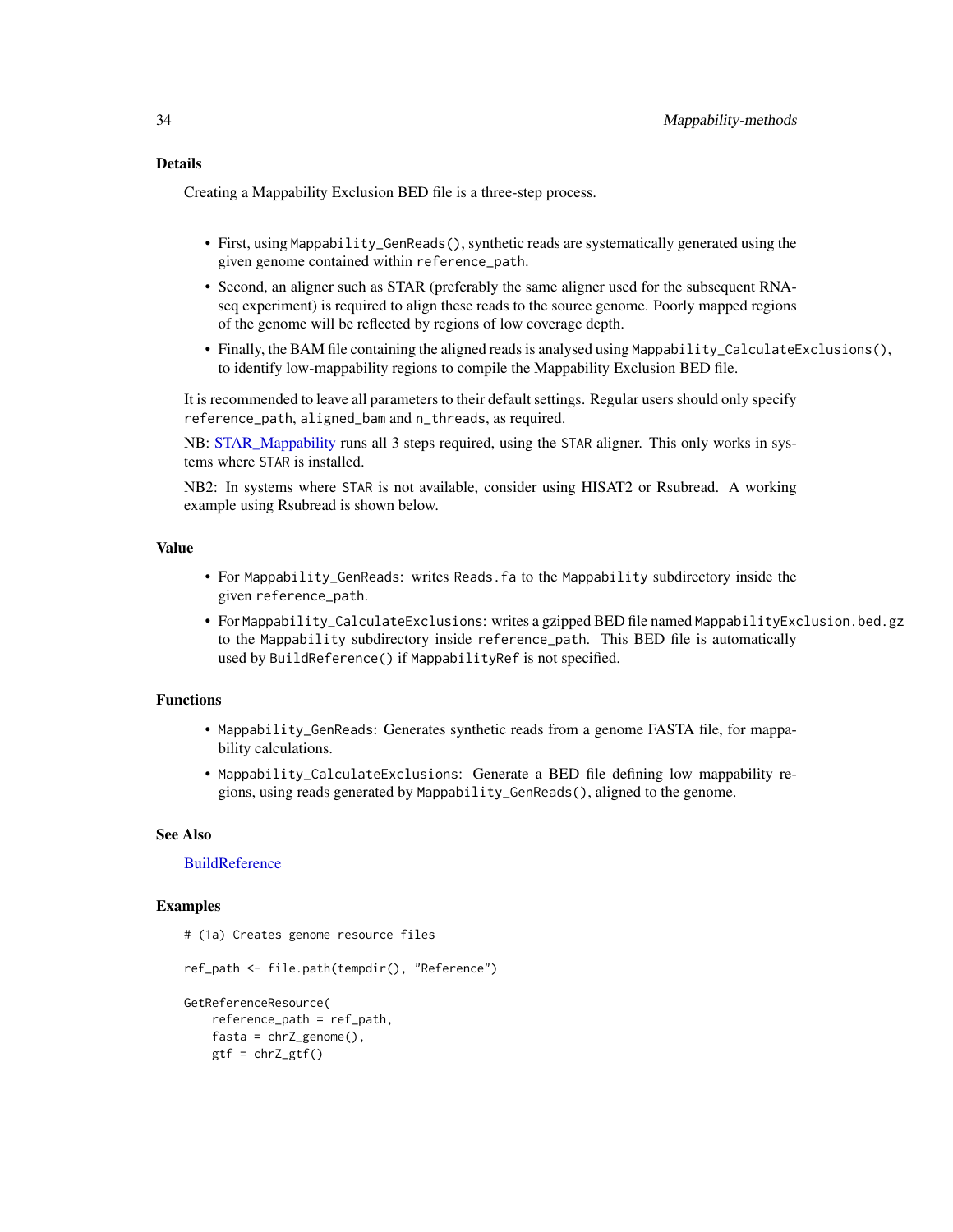```
)
# (1b) Systematically generate reads based on the NxtIRF example genome:
Mappability_GenReads(
   reference_path = ref_path
)
## Not run:
# (2) Align the generated reads using Rsubread:
# (2a) Build the Rsubread genome index:
setwd(ref_path)
Rsubread::buildindex(basename = "./reference_index",
    reference = chrZ_genome())
# (2b) Align the synthetic reads using Rsubread::subjunc()
Rsubread::subjunc(
    index = "./reference_index",
    readfile1 = file.path(ref_path, "Mappability", "Reads.fa"),
    output_file = file.path(ref_path, "Mappability", "AlignedReads.bam"),
   useAnnotation = TRUE,
    annot.ext = chrZ_gtf(),
    isGTF = TRUE
)
# (3) Analyse the aligned reads in the BAM file for low-mappability regions:
Mappability_CalculateExclusions(
    reference_path = ref_path,
    aligned_bam = file.path(ref_path, "Mappability", "AlignedReads.bam")
)
# (4) Build the NxtIRF reference using the calculated Mappability Exclusions
BuildReference(ref_path)
# NB the default is to search for the BED file generated by
# `Mappability_CalculateExclusions()` in the given reference_path
## End(Not run)
```
<span id="page-34-2"></span>NxtFilter-class *NxtIRF filters to remove low-abundance alternative splicing and intron retention events*

## <span id="page-34-1"></span>**Description**

NxtIRF filters to remove low-abundance alternative splicing and intron retention events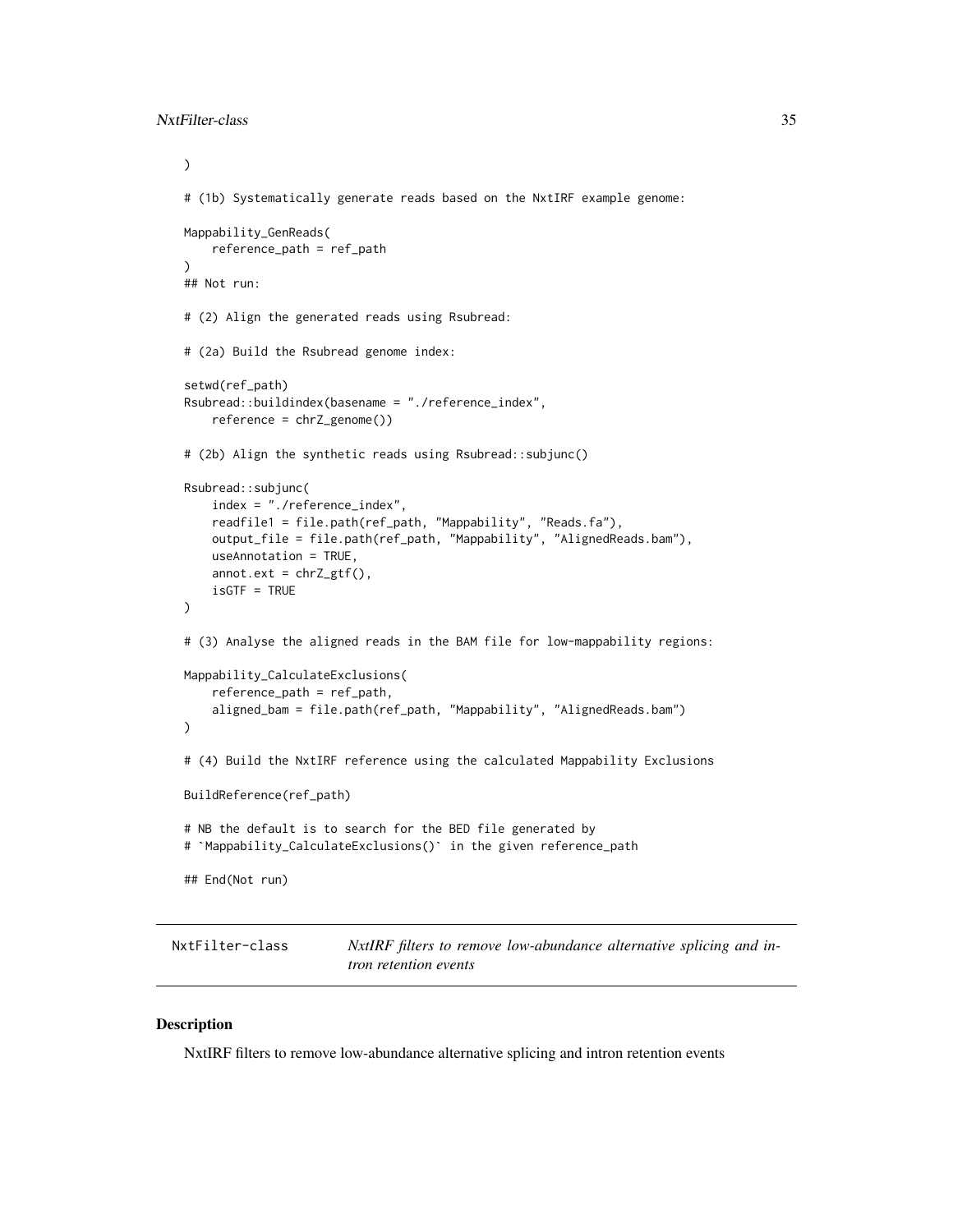## Usage

```
NxtFilter(
 filterClass = c("Data", "Annotation"),
 filterType = c("Depth", "Coverage", "Consistency", "Protein_Coding", "NMD", "TSL",
    "Terminus", "ExclusiveMXE"),
 pcTRUE = 100,
 minimum = 20,maximum = 1,
 minDepth = 5,
 condition = ",
 minCond = -1,EventTypes = c("IR", "MXE", "SE", "A3SS", "A5SS", "AFE", "ALE", "RI")
\mathcal{L}
```
## Arguments

| filterClass | Must be either "Data" or "Annotation". See details                                                                                                                                                                                                                                                                                                                                                                                                                                                                            |
|-------------|-------------------------------------------------------------------------------------------------------------------------------------------------------------------------------------------------------------------------------------------------------------------------------------------------------------------------------------------------------------------------------------------------------------------------------------------------------------------------------------------------------------------------------|
| filterType  | If filterClass = "Data", then must be one of $c$ ("Depth", "Coverage", "Consistency").<br>If filterClass = "Annotation", must be one of c("Protein_Coding", "NMD",<br>"TSL"). See details                                                                                                                                                                                                                                                                                                                                     |
| pcTRUE      | If conditions are set, what percentage of all samples in each of the condition<br>must the filter be satisfied for the event to pass the filter check. Must be between<br>0 and 100 (default 100)                                                                                                                                                                                                                                                                                                                             |
| minimum     | Filter-dependent argument. See details                                                                                                                                                                                                                                                                                                                                                                                                                                                                                        |
| maximum     | Filter-dependent argument. See details                                                                                                                                                                                                                                                                                                                                                                                                                                                                                        |
| minDepth    | Filter-dependent argument. See details                                                                                                                                                                                                                                                                                                                                                                                                                                                                                        |
| condition   | (default "") If set, must match the name of an experimental condition in the<br>NxtSE object to be filtered, i.e. a column name in colData(se). Leave blank<br>to disable filtering by condition                                                                                                                                                                                                                                                                                                                              |
| minCond     | (default -1) If condition is set, how many minimum number of conditions must<br>pass the filter criteria. For example, if condition = "Batch", and batches are "A",<br>"B", or "C", setting minCond = 2 with pcTRUE = 100 means that all samples be-<br>longing to two of the three types of Batch must pass the filter criteria. Setting -1<br>means all elements of condition must pass criteria. Set to -1 when the number<br>of elements in the experimental condition is unknown. Ignored if condition is<br>left blank. |
| EventTypes  | What types of events are considered for filtering. Must be one of c("IR",<br>"MXE", "SE", "A3SS", "A5SS", "AFE", "ALE", "RI"). Events not specified<br>in EventTypes are not filtered (i.e. they will pass the filter without checks)                                                                                                                                                                                                                                                                                         |

## Details

## Annotation Filters

• Protein\_Coding: Filters for alternative splicing or IR events involving protein-coding transcripts. No additional parameters required.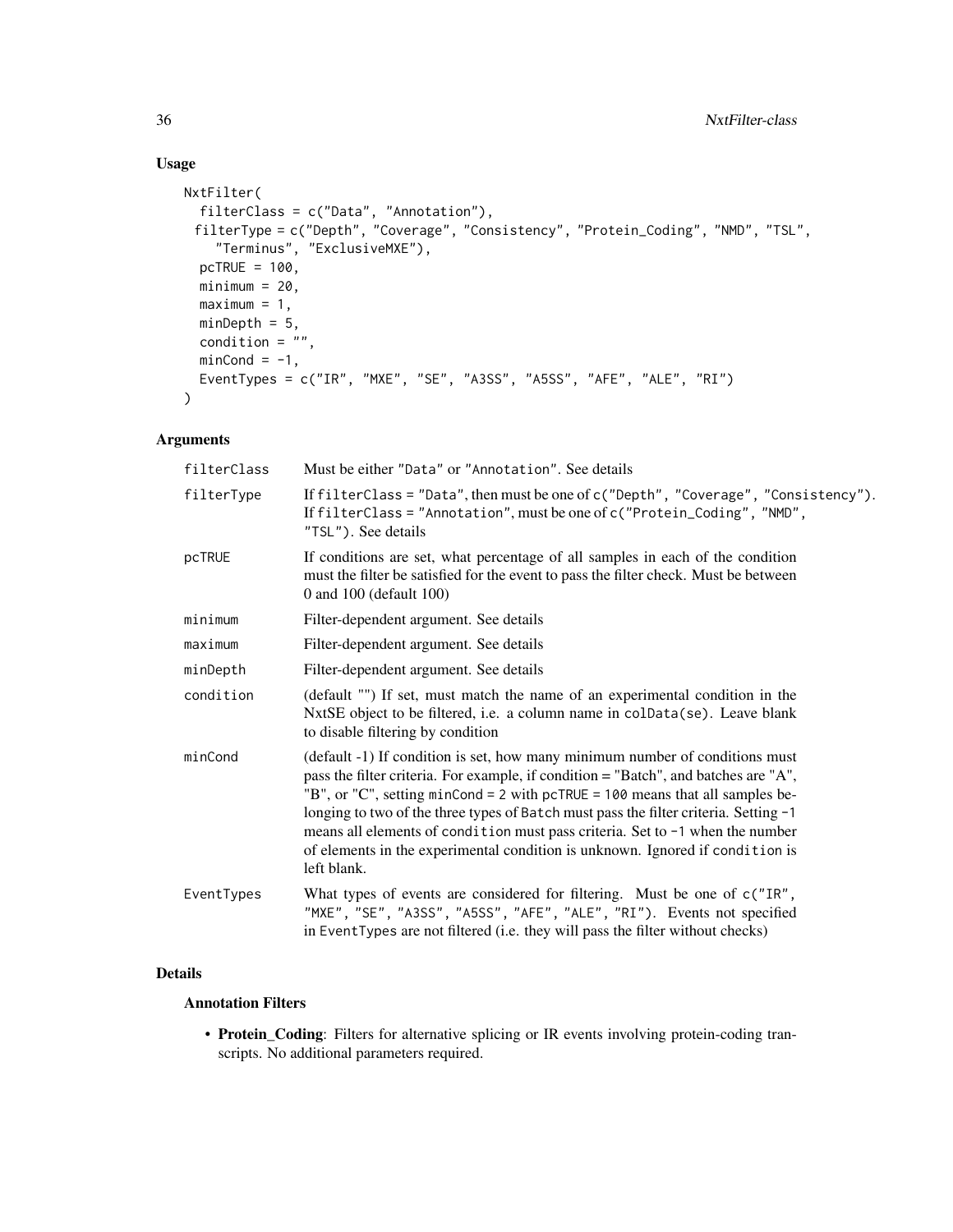- <span id="page-36-0"></span>• NMD: Filters for events in which one isoform is a predicted NMD substrate.
- TSL: filters for events in which both isoforms have a TSL level below or equal to minimum
- Terminus (New as of version 1.1.1): In alternate first exons, the splice junction must not be shared with another transcript for which it is not its first intron. For alternative last exons, the splice junction must not be shared with another transcript for which it is not its last intron
- ExclusiveMXE (New as of version 1.1.1): For MXE events, the two alternate casette exons must not overlap in their genomic regions

## Data Filters

- Depth: Filters IR or alternative splicing events of transcripts that are "expressed" with adequate Depth as calculated by the sum of all splicing and IR reads spanning the event. Events with Depth below minimum are filtered out
- Coverage: Coverage means different things to IR and alternative splicing.

For IR, Coverage refers to the percentage of the measured intron covered with reads. Introns of samples with an IntronDepth above minDepth are assessed, with introns with coverage below minimum are filtered out.

For Alternative Splicing, Coverage refers to the percentage of all splicing events observed across the genomic region that is compatible with either the included or excluded event. This prevents NxtIRF from doing differential analysis between two minor isoforms. Instead of IntronDepth, in AS events NxtIRF considers events where the spliced reads from both exonic regions exceed minDepth. Then, events with a splicing coverage below minimum are excluded.

We recommend testing IR events for  $> 90\%$  coverage and AS events for  $> 60\%$  coverage as given in the default filters which can be accessed using [get\\_default\\_filters](#page-45-1)

• Consistency: Skipped exons (SE) and mutually exclusive exons (MXE) comprise reads aligned to two contiguous splice junctions. Most algorithms take the average counts from both junctions. This will inadvertently include transcripts that share one but not both splice events. To check that this is not happening, we require both splice junctions to have comparable counts. This filter checks whether reads from each splice junction comprises a reasonable proportion of the sum of these reads.

Events are excluded if either of the upstream or downstream event is lower than total splicing events by a log-2 magnitude above maximum. For example, if maximum = 2, we require both upstream and downstream events to represent at least  $1/(2^2) = 1/4$  of the sum of upstream and downstream event. If maximum = 3, then each junction must be at least 1/8 of total, etc. This is considered for each isoform of each event, as long as the total counts belonging to the considered isoform is above minDepth.

IR-events are also checked. For IR events, the upstream and downstream exon-intron spanning reads must comprise a reasonable proportion of total exon-intron spanning reads.

We highly recommend using the default filters, which can be acquired using [get\\_default\\_filters](#page-45-1)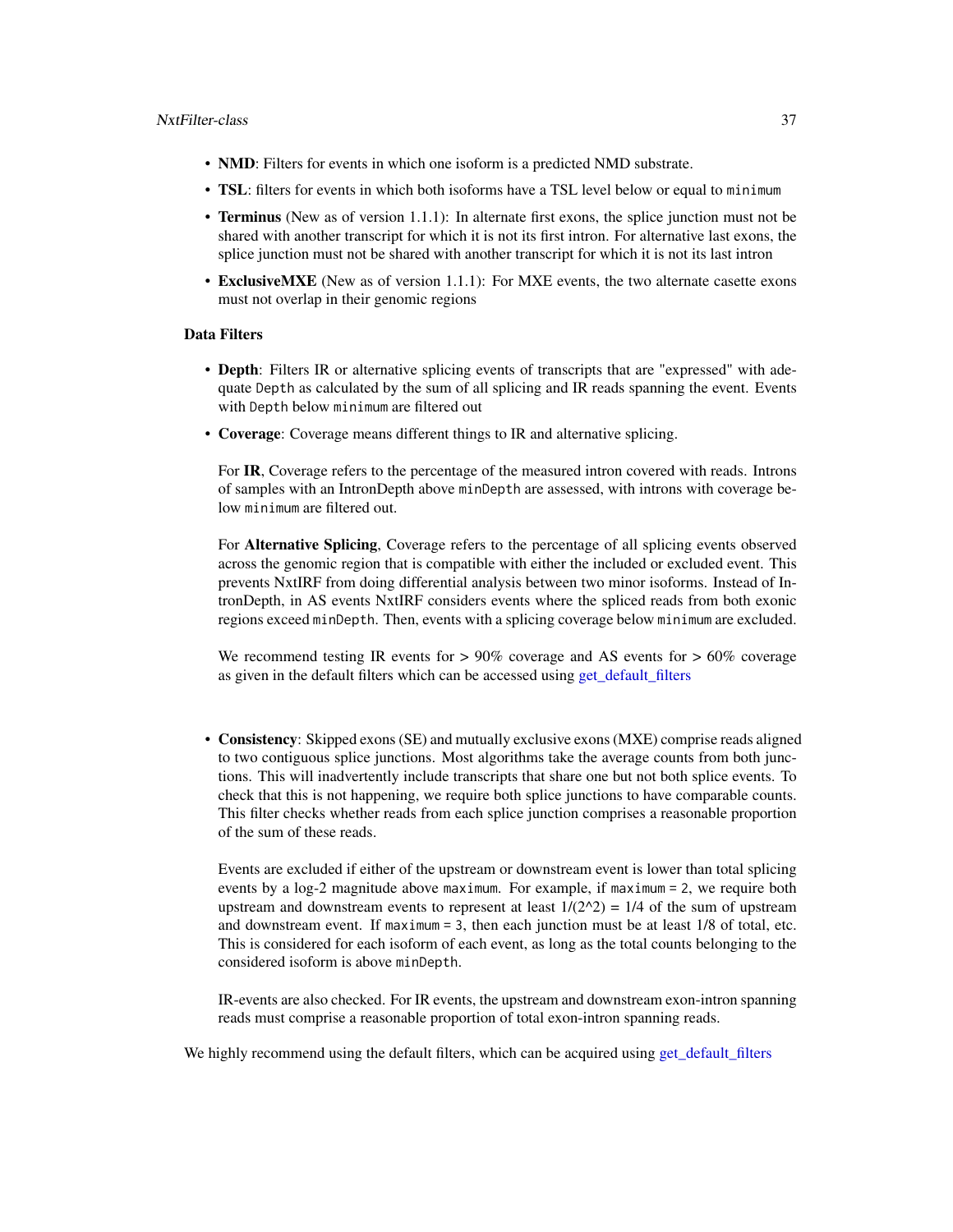## <span id="page-37-0"></span>Value

A NxtFilter object with the specified parameters

## Functions

• NxtFilter: Constructs a NxtFilter object

#### See Also

[Run\\_NxtIRF\\_Filters](#page-45-2)

## Examples

```
# Create a NxtFilter that filters for protein-coding ASE
f1 <- NxtFilter(filterClass = "Annotation", filterType = "Protein_Coding")
# Create a NxtFilter that filters for Depth >= 20 in IR events
f2 <- NxtFilter(
    filterClass = "Data", filterType = "Depth",
    minimum = 20, EventTypes = c("IR", "RI"))
# Create a NxtFilter that filters for Coverage > 60% in splice events
# that must be satisfied in at least 2 categories of condition "Genotype"
f3 <- NxtFilter(
   filterClass = "Data", filterType = "Coverage",
   minimum = 60, EventTypes = c("MXE", "SE", "AFE", "ALE", "A3SS", "A5SS"),
   condition = "Genotype", minCond = 2
\lambda# Create a NxtFilter that filters for Depth > 10 in all events
# that must be satisfied in at least 50% of each gender
f4 <- NxtFilter(
    filterClass = "Data", filterType = "Depth",
   minimum = 10, condition = "gender", pcTRUE = 50)
# Get a description of what these filters do:
f1
f2
f3
f4
```
<span id="page-37-2"></span><span id="page-37-1"></span>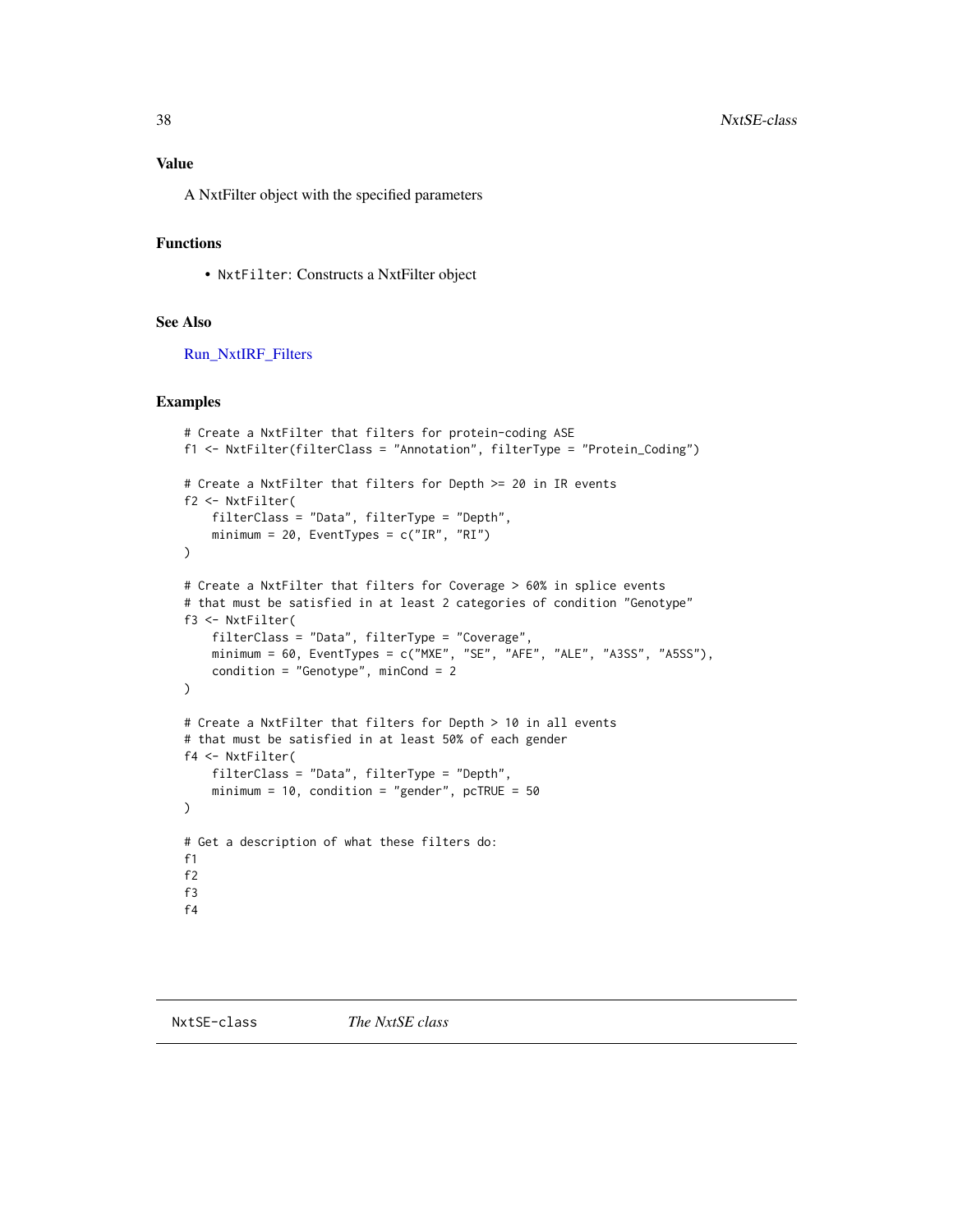#### <span id="page-38-0"></span>NxtSE-class 39

#### Description

The NxtSE class inherits from the [SummarizedExperiment](#page-0-0) class and is constructed from [MakeSE.](#page-27-1) NxtSE extends SummarizedExperiment by housing additional assays pertaining to IR and splice junction counts.

#### Usage

```
NxtSE(...)
## S4 method for signature 'NxtSE'
up\_inc(x, withDimnames = TRUE, ...)## S4 method for signature 'NxtSE'
down\_inc(x, withDimnames = TRUE, ...)## S4 method for signature 'NxtSE'
up\_exc(x, withDimnames = TRUE, ...)## S4 method for signature 'NxtSE'
down\_exc(x, withDimnames = TRUE, ...)## S4 method for signature 'NxtSE'
covfile(x, withDimnames = TRUE, ...)## S4 method for signature 'NxtSE'
sampleOC(x, withDimnames = TRUE, ...)## S4 method for signature 'NxtSE'
ref(x, withDimnames = TRUE, ...)## S4 method for signature 'NxtSE'
realize_NxtSE(x, withDimnames = TRUE, ...)## S4 replacement method for signature 'NxtSE'
up\_inc(x, withDimnames = TRUE) <- value
## S4 replacement method for signature 'NxtSE'
down\_inc(x, withDimnames = TRUE) <- value
## S4 replacement method for signature 'NxtSE'
up\_exc(x, withDimnames = TRUE) <- value
## S4 replacement method for signature 'NxtSE'
down\_exc(x, withDimnames = TRUE) <- value
## S4 replacement method for signature 'NxtSE'
covfile(x, withDimnames = TRUE) <- value
```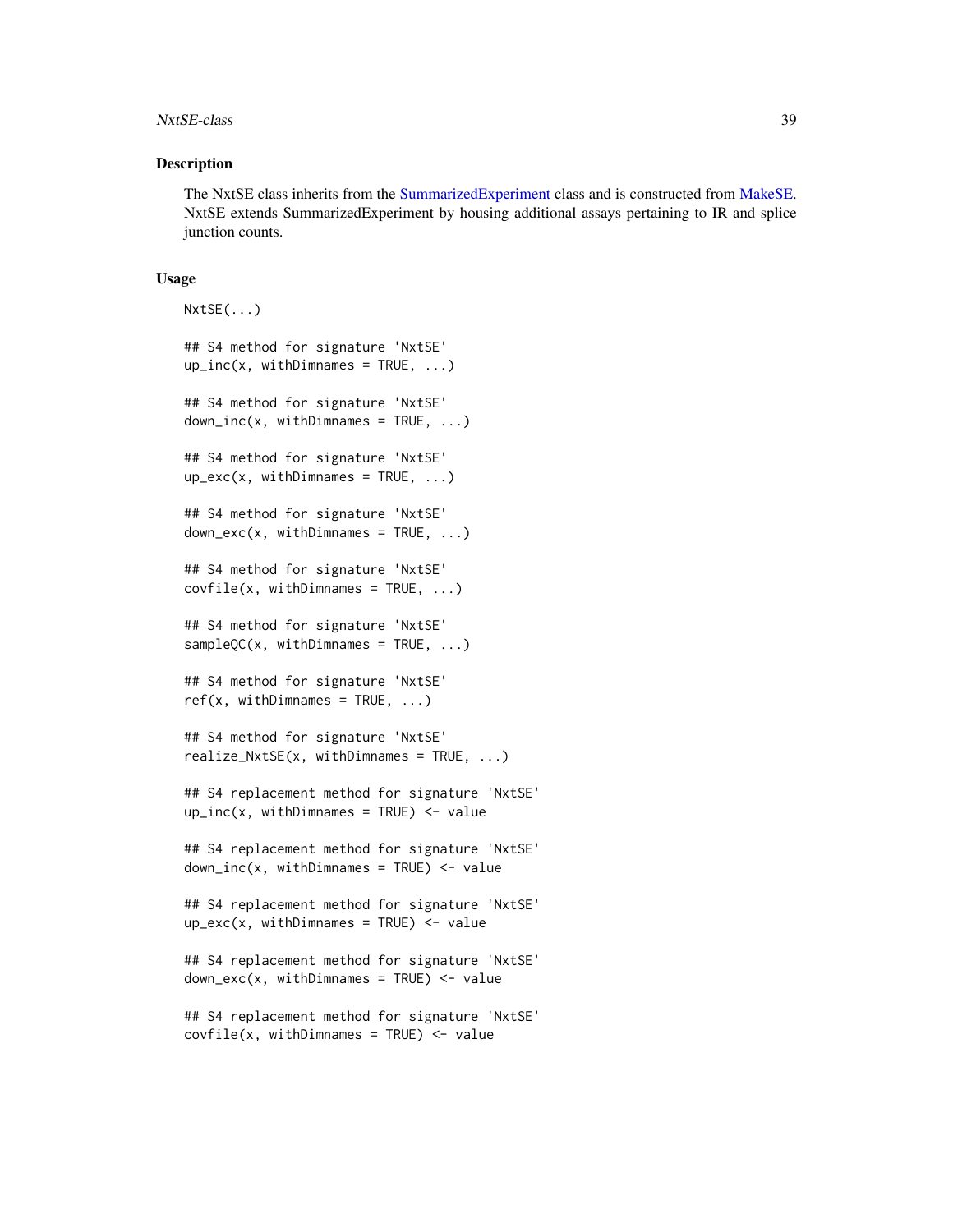```
## S4 replacement method for signature 'NxtSE'
sampleOC(x, withDimnames = TRUE) <- value
## S4 method for signature 'NxtSE, ANY, ANY, ANY'
x[i, j, \ldots, drop = TRUE]## S4 replacement method for signature 'NxtSE, ANY, ANY, NxtSE'
x[i, j, ...] <- value
## S4 method for signature 'NxtSE'
cbind(..., deparse.level = 1)## S4 method for signature 'NxtSE'
rbind(..., \text{ deparse. level} = 1)
```
#### Arguments

| $\ddotsc$     | In NxtSE(), additional arguments to be passed onto SummarizedExperiment()                                                                       |
|---------------|-------------------------------------------------------------------------------------------------------------------------------------------------|
| $\mathsf{x}$  | A NxtSE object                                                                                                                                  |
| withDimnames  | (default TRUE) Whether exported assays should be supplied with row and col-<br>umn names of the NxtSE object. See Summarized Experiment         |
| value         | The value to replace. Must be a matrix for the up_inc<-, down_inc<-, up_exc<-<br>and down_exc<- replacers, and a character vector for covfile<- |
| i, j          | Row and column subscripts to subset a NxtSE object.                                                                                             |
| drop          | A logical $(1)$ , ignored by these methods.                                                                                                     |
| deparse.level | See base::cbind for a description of this argument.                                                                                             |

#### Value

See Functions section (below) for details

## Functions

- NxtSE: Constructor function for NxtSE; akin to SummarizedExperiment(...)
- up\_inc,NxtSE-method: Gets upstream included events (SE/MXE), or upstream exon-intron spanning reads (IR)
- down\_inc,NxtSE-method: Gets downstream included events (SE/MXE), or downstream exonintron spanning reads (IR)
- up\_exc,NxtSE-method: Gets upstream excluded events (MXE only)
- down\_exc,NxtSE-method: Gets downstream excluded events (MXE only)
- covfile,NxtSE-method: Gets a named vector with the paths to the corresponding COV files
- sampleQC,NxtSE-method: Gets a data frame with the QC parameters of the samples
- ref,NxtSE-method: Retrieves a list of annotation data associated with this NxtSE object; primarily used in Plot\_Coverage()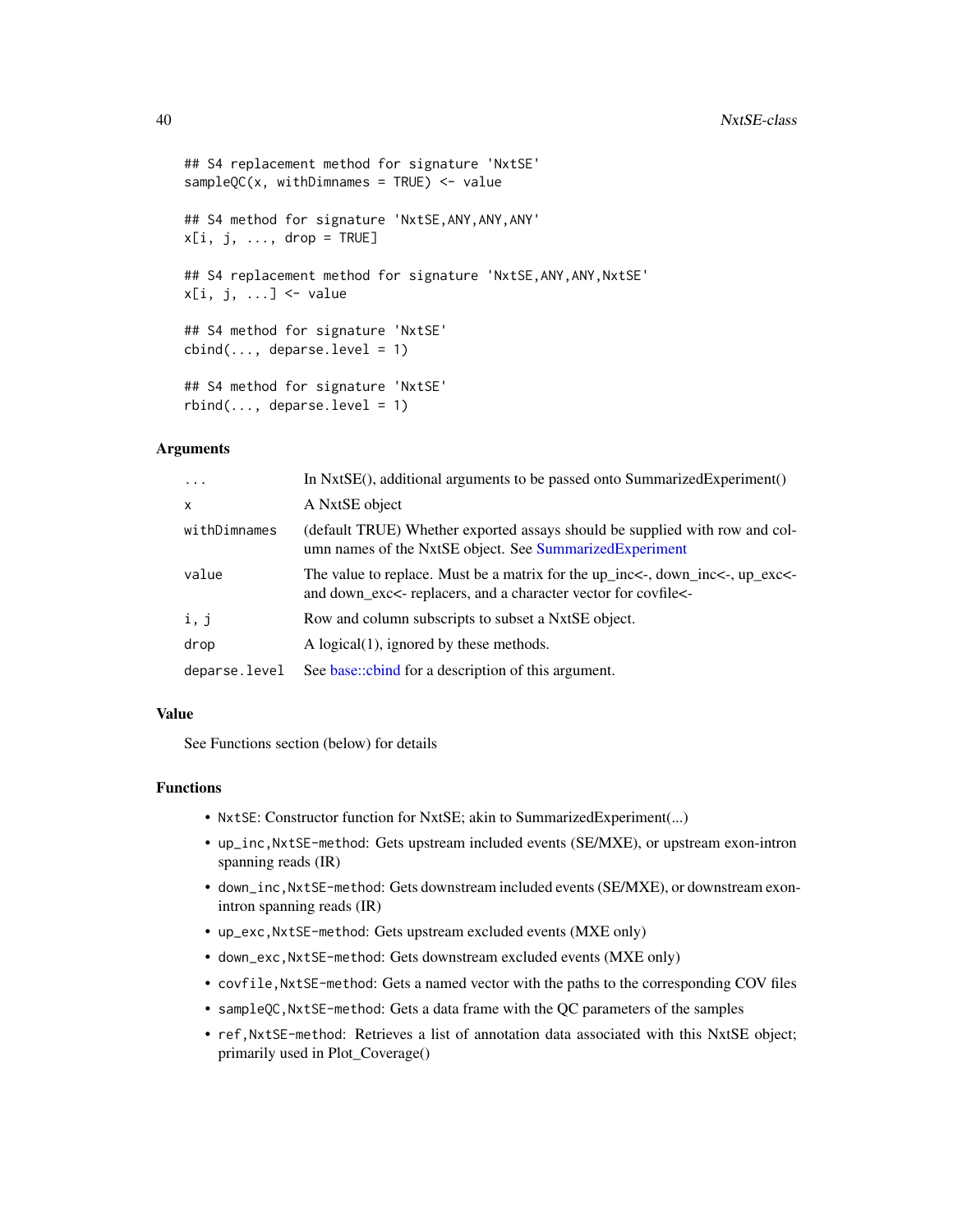- realize\_NxtSE,NxtSE-method: Converts all DelayedMatrix assays as matrices (i.e. performs all delayed calculation and loads resulting object to RAM)
- up\_inc<-,NxtSE-method: Sets upstream included events (SE/MXE), or upstream exon-intron spanning reads (IR)
- down\_inc<-,NxtSE-method: Sets downstream included events (SE/MXE), or downstream exon-intron spanning reads (IR)
- up\_exc<-,NxtSE-method: Sets upstream excluded events (MXE only)
- down\_exc<-, NxtSE-method: Sets downstream excluded events (MXE only)
- covfile<-, NxtSE-method: Sets the paths to the corresponding COV files
- sampleQC<-,NxtSE-method: Sets the values in the data frame containing sample QC
- [,NxtSE,ANY,ANY,ANY-method: Subsets a NxtSE object
- [<-, NxtSE, ANY, ANY, NxtSE-method: Sets a subsetted NxtSE object
- cbind, NxtSE-method: Combines two NxtSE objects (by samples columns)
- rbind,NxtSE-method: Combines two NxtSE objects (by AS/IR events rows)

#### Examples

# Run the full pipeline to generate a NxtSE object:

```
BuildReference(
    reference_path = file.path(tempdir(), "Reference"),
    fasta = chrZ\_genome(),
    gtf = chrZ_gtf()\lambdabams <- NxtIRF_example_bams()
IRFinder(bams$path, bams$sample,
  reference_path = file.path(tempdir(), "Reference"),
  output_path = file.path(tempdir(), "IRFinder_output")
)
expr <- Find_IRFinder_Output(file.path(tempdir(), "IRFinder_output"))
CollateData(expr,
  reference_path = file.path(tempdir(), "Reference"),
  output_path = file.path(tempdir(), "NxtIRF_output")
)
se <- MakeSE(collate_path = file.path(tempdir(), "NxtIRF_output"))
# Coerce NxtSE -> SummarizedExperiment
se_raw <- as(se, "SummarizedExperiment")
# Coerce SummarizedExperiment -> NxtSE
se_NxtSE <- as(se_raw, "NxtSE")
identical(se, se_NxtSE) # Returns TRUE
# Get Junction reads of SE / MXE and spans-reads of IR events
up_inc(se)
```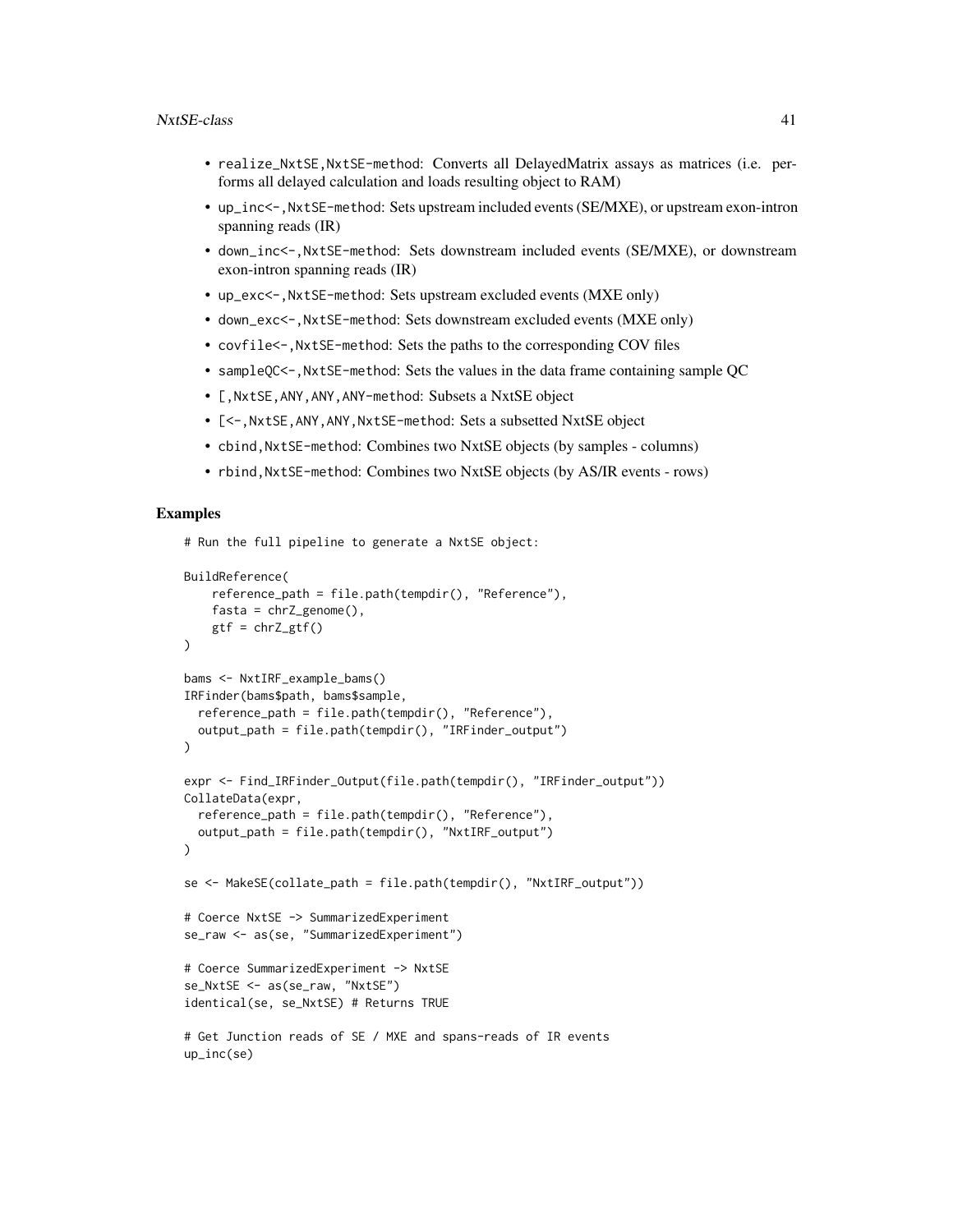```
down_inc(se)
up_exc(se)
down_exc(se)
# Get list of available coverage files
covfile(se)
# Get sample QC information
sampleQC(se)
# Get resource NxtIRF data (used internally for Plot_Coverage())
cov_data <- ref(se)
names(cov_data)
# Subset functions
se_by_samples <- se[,1:3]
se_by_events <- se[1:10,]
se_by_rowData <- subset(se, EventType == "IR")
# Cbind (bind event_identical NxtSE by samples)
se_by_samples_1 <- se[,1:3]
se_by_samples_2 \leftarrow se[, 4:6]se_cbind <- cbind(se_by_samples_1, se_by_samples_2)
identical(se, se_cbind) # should return TRUE
# Rbind (bind sample_identical NxtSE by events)
se_IR <- subset(se, EventType == "IR")
se_SE <- subset(se, EventType == "SE")
se_IRSE <- rbind(se_IR, se_SE)
identical(se_IRSE, subset(se, EventType %in% c("IR", "SE"))) # TRUE
# Convert HDF5-based NxtSE to in-memory se
# MakeSE() creates a HDF5-based NxtSE object where all assay data is stored
# as an h5 file instead of in-memory. All operations are performed as
# delayed operations as per DelayedArray package.
# To realize the NxtSE object as an in-memory object, use:
se_real <- realize_NxtSE(se)
identical(se, se_real) # should return FALSE
# To check the difference, run:
class(up_inc(se))
class(up_inc(se_real))
```
<span id="page-41-1"></span>

<span id="page-41-0"></span>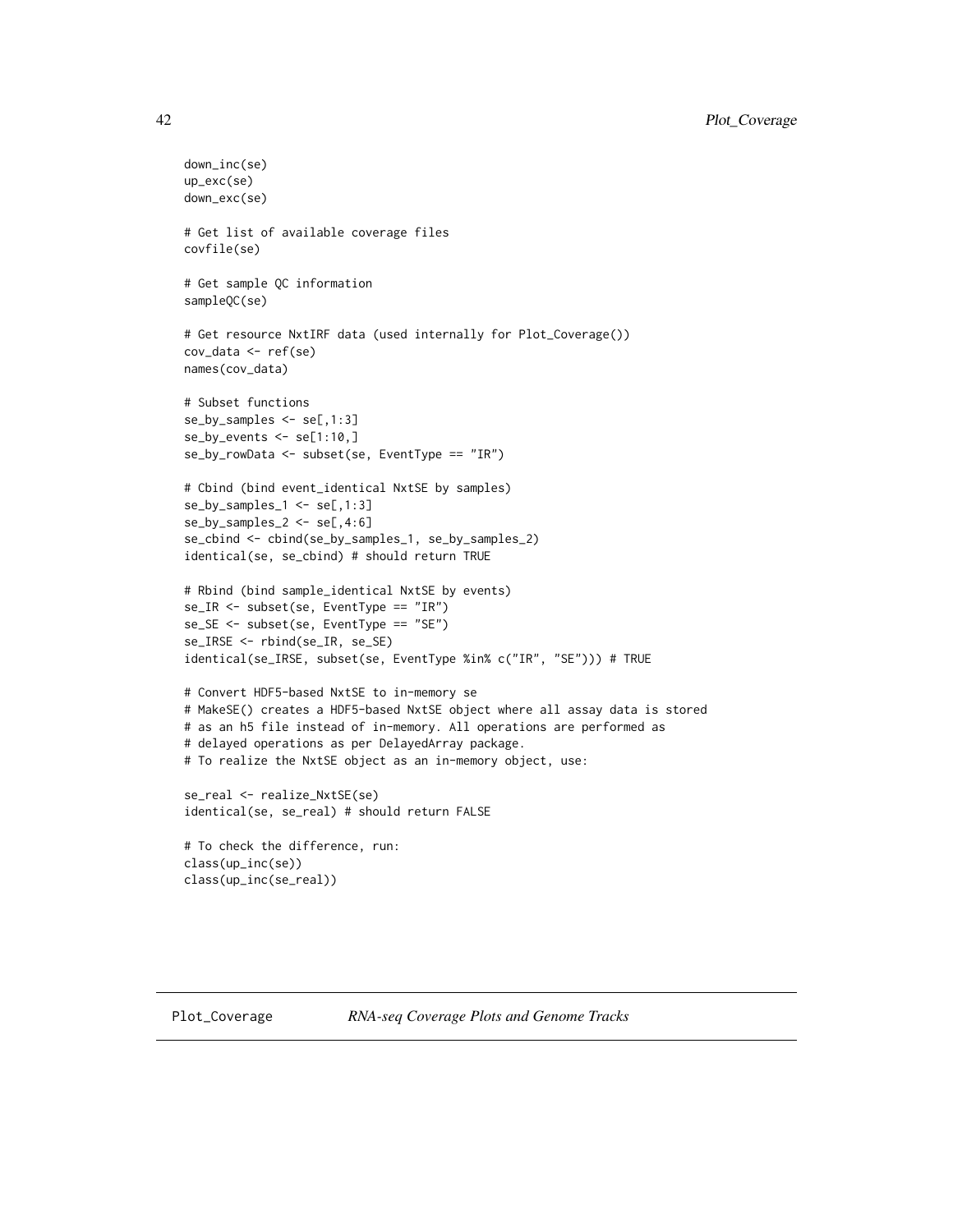## <span id="page-42-0"></span>Plot\_Coverage 43

## Description

Generate plotly / ggplot RNA-seq genome and coverage plots from command line. For some quick working examples, see the Examples section below.

#### Usage

```
Plot_Coverage(
  se,
 Event,
 Gene,
  seqname,
  start,
  end,
  coordinates,
  strand = c("*", "+", "--"),
  zoom_factor,
  bases_flanking = 100,
  tracks,
  track_names = tracks,
  condition,
  selected_transcripts,
  condense_tracks = FALSE,
  stack_tracks = FALSE,
  t_test = FALSE,
  norm_event
\mathcal{L}Plot_Genome(
  se,
  reference_path,
  Gene,
  seqname,
  start,
  end,
  coordinates,
  zoom_factor,
 bases_flanking = 100,
  selected_transcripts,
  condense_tracks = FALSE
)
```

```
as_egg_ggplot(p_obj)
```
## Arguments

se A [NxtSE](#page-37-1) object, created by [MakeSE.](#page-27-1) COV files must be linked to the NxtSE object. To do this, see the example in [MakeSE.](#page-27-1) Required by Plot\_Coverage.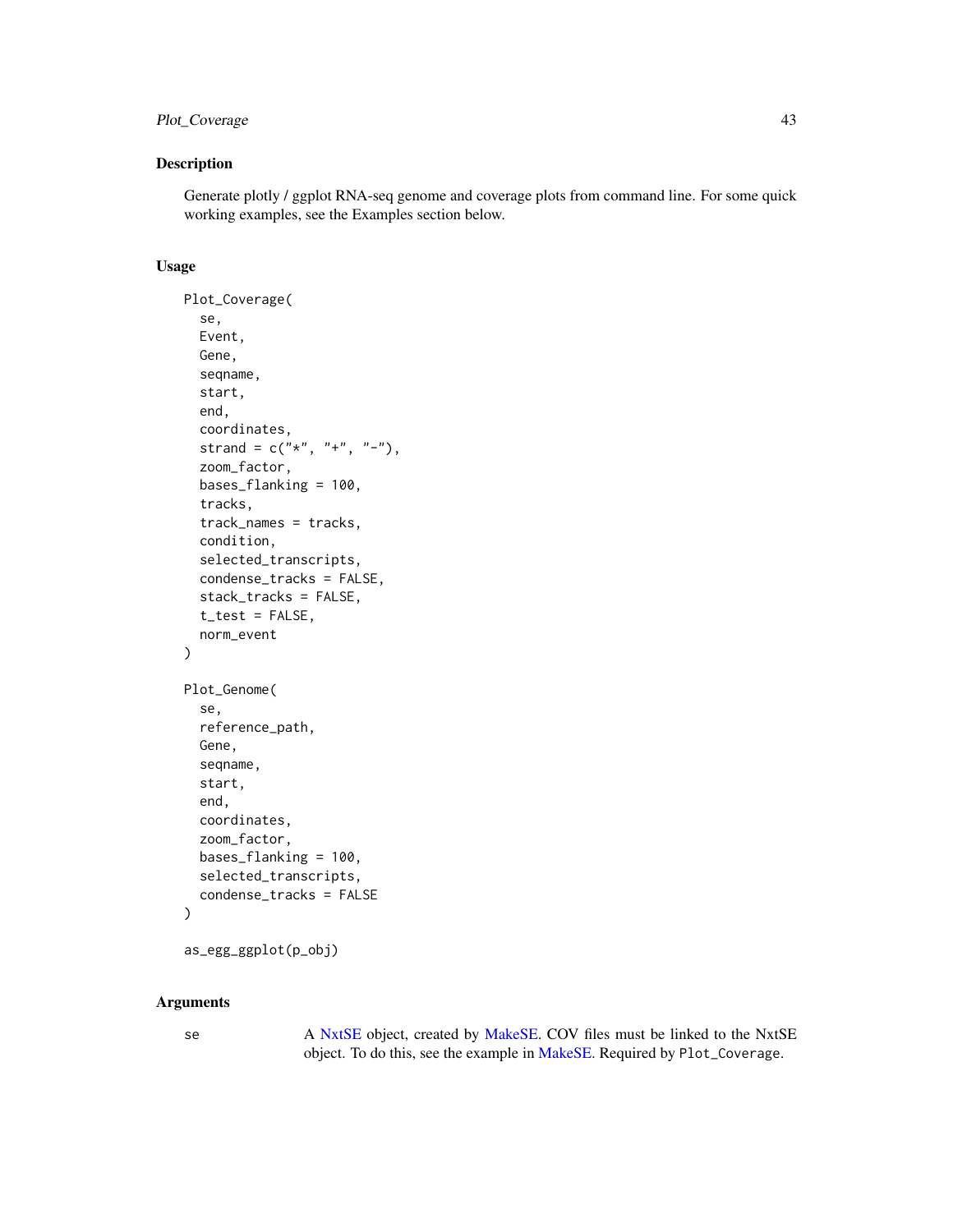<span id="page-43-0"></span>

| Event                | The EventName of the IR / alternative splicing event to be displayed. Use<br>rownames (se) to display a list of valid events.                                                                                                                                                                                                                                                                                                                                                         |
|----------------------|---------------------------------------------------------------------------------------------------------------------------------------------------------------------------------------------------------------------------------------------------------------------------------------------------------------------------------------------------------------------------------------------------------------------------------------------------------------------------------------|
| Gene                 | Whether to use the range for the given Gene. If given, overrides Event (but<br>Event or norm_event will be used to normalise by condition). Valid Gene en-<br>tries include gene_id (Ensembl ID) or gene_name (Gene Symbol).                                                                                                                                                                                                                                                          |
| seqname, start, end  |                                                                                                                                                                                                                                                                                                                                                                                                                                                                                       |
|                      | The chromosome (string) and genomic start/end coordinates (numeric) of the<br>region to display. If present, overrides both Event and Gene. E.g. for a given re-<br>gion of chr1:10000-11000, use the parameters: seqname = "chr1", start = $10000$ , end = $11000$                                                                                                                                                                                                                   |
| coordinates          | A string specifying genomic coordinates can be given instead of seqname, start, end.<br>Must be of the format "chr:start-end", e.g. "chr1:10000-11000"                                                                                                                                                                                                                                                                                                                                |
| strand               | Whether to show coverage of both strands "*" (default), or from the "+" or "-"<br>strand only.                                                                                                                                                                                                                                                                                                                                                                                        |
| zoom_factor          | Zoom out from event. Each level of zoom zooms out by a factor of 3. E.g.<br>for a query region of chr1:10000-11000, if a zoom_factor of 1.0 is given,<br>chr1:99000-12000 will be displayed.                                                                                                                                                                                                                                                                                          |
| bases_flanking       | (Default = 100) How many bases flanking the zoomed window. Useful when<br>used in conjunction with zoom_factor == $0$ . E.g. for a given region of chr1:10000-<br>11000, if zoom_factor = 0 and bases_flanking = 100, the region chr1:9900-<br>11100 will be displayed.                                                                                                                                                                                                               |
| tracks               | The names of individual samples, or the names of the different conditions to be<br>plotted. For the latter, set condition to the specified condition category.                                                                                                                                                                                                                                                                                                                        |
| track_names          | The names of the tracks to be displayed. If omitted, the track_names will default<br>to the input in tracks                                                                                                                                                                                                                                                                                                                                                                           |
| condition            | To display normalised coverage per condition, set this to the condition category.<br>If omitted, tracks are assumed to refer to the names of individual samples.                                                                                                                                                                                                                                                                                                                      |
| selected_transcripts |                                                                                                                                                                                                                                                                                                                                                                                                                                                                                       |
|                      | (Optional) A vector containing transcript ID or transcript names of transcripts<br>to be displayed on the gene annotation track. Useful to remove minor isoforms<br>that are not relevant to the samples being displayed.                                                                                                                                                                                                                                                             |
| condense_tracks      |                                                                                                                                                                                                                                                                                                                                                                                                                                                                                       |
|                      | (default FALSE) Whether to collapse the transcript track annotations by gene.                                                                                                                                                                                                                                                                                                                                                                                                         |
| stack_tracks         | (default FALSE) Whether to graph all the conditions on a single coverage track.<br>If set to TRUE, each condition will be displayed in a different colour on the same<br>track. Ignored if condition is not set.                                                                                                                                                                                                                                                                      |
| t_test               | (default FALSE) Whether to perform a pair-wise T-test. Only used if there are<br>TWO condition tracks.                                                                                                                                                                                                                                                                                                                                                                                |
| norm_event           | Whether to normalise by an event different to that given in "Event". The dif-<br>ference between this and Event is that the genomic coordinates can be centered<br>around a different Event, Gene or region as given in seqname/start/end. If<br>norm_event is different to Event, norm_event will be used for normalisation<br>and Event will be used to define the genomic coordinates of the viewing win-<br>dow. norm_event is required if Event is not set and condition is set. |
| reference_path       | The path of the reference generated by BuildReference. Required by Plot_Genome<br>if a NxtSE object is not specified.                                                                                                                                                                                                                                                                                                                                                                 |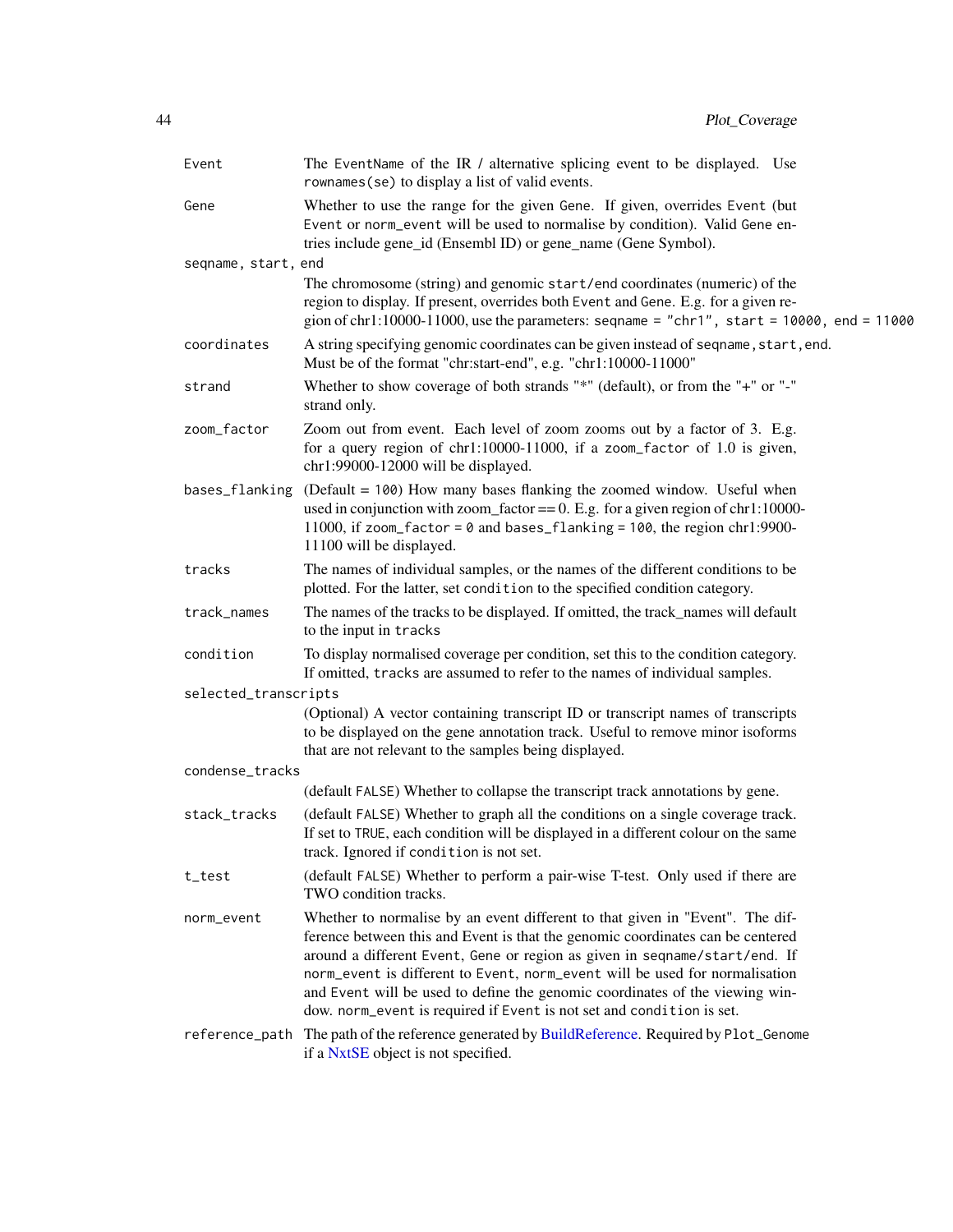<span id="page-44-0"></span>p\_obj In as\_egg\_ggplot, takes the output of Plot\_Coverage and plots all tracks in a static plot using ggarrange function of the egg package. Requires egg to be installed.

#### Details

In RNA sequencing, alignments to spliced transcripts will "skip" over genomic regions of introns. This can be illustrated in a plot using a horizontal genomic axis, with the vertical axis representing the number of alignments covering each nucleotide. As a result, the coverage "hills" represent the expression of exons, and "valleys" to introns.

Different alternatively-spliced isoforms thus produce different coverage patterns. The change in the coverage across an alternate exon relative to its constitutively-included flanking exons, for example, represents its alternative inclusion or skipping. Similarly, elevation of intron valleys represent increased intron retention.

With multiple replicates per sample, coverage is dependent on library size and gene expression. To compare alternative splicing ratios, normalisation of the coverage of the alternate exon (or alternatively retained intron) relative to their constitutive flanking exons, is required. There is no established method for this normalisation, and can be confounded in situations where flanking elements are themselves alternatively spliced.

NxtIRF performs this coverage normalisation using the same method as its estimate of spliced / intronic transcript abundance using the SpliceOverMax method (see details section in [CollateData\)](#page-14-1). This normalisation can be applied to correct for library size and gene expression differences between samples of the same experimental condition. After normalisation, mean and variance of coverage can be computed as ratios relative to total transcript abundance. This method can visualise alternatively included genomic regions including casette exons, alternate splice site usage, and intron retention.

Plot\_Coverage generates plots showing depth of alignments to the genomic axis. Plots can be generated for individual samples or samples grouped by experimental conditions. In the latter, mean and 95% confidence intervals are shown.

Plot\_Genome generates genome transcript tracks only. Protein-coding regions are denoted by thick rectangles, whereas non-protein coding transcripts or untranslated regions are denoted with thin rectangles. Introns are denoted as lines.

#### Value

A list containing two objects. final\_plot is the plotly object. ggplot is a list of ggplot tracks, with:

- ggplot [[n]] is the nth track (where  $n = 1, 2, 3$  or 4).
- ggplot[[5]] contains the T-test track if one is generated.
- ggplot[[6]] always contains the genome track.

#### Functions

• Plot\_Coverage: generates plots showing depth of alignments to the genomic axis. Plots can be generated for individual samples or samples grouped by experimental conditions. In the latter, mean and 95 intervals are shown.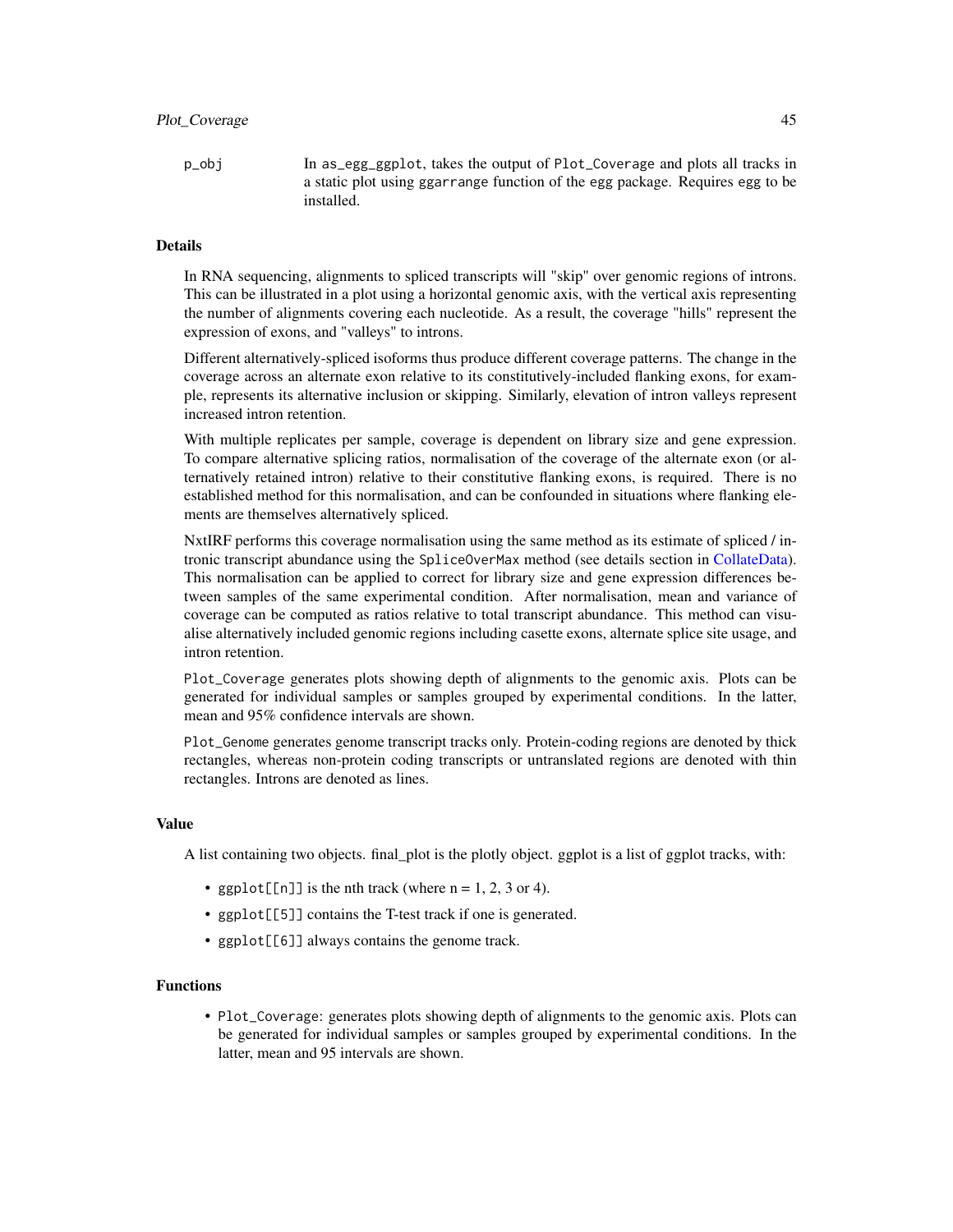- <span id="page-45-0"></span>• Plot\_Genome: Generates a plot of transcripts within a given genomic region, or belonging to a specified gene
- as\_egg\_ggplot: Coerce the 'Plot\_Coverage()' output as a vertically stacked ggplot, using egg::ggarrange

#### Examples

```
se <- NxtIRF_example_NxtSE()
# Plot the genome track only, with specified gene:
p <- Plot_Genome(se, Gene = "SRSF3")
p$ggplot
# View the genome track, specifying a genomic region via coordinates:
p <- Plot_Genome(se, coordinates = "chrZ:10000-20000")
p$ggplot
# Assign annotation re experimental conditions
collData(se)$treatment <- rep(c("A", "B"), each = 3)# Verify that the COV files are linked to the NxtSE object:
covfile(se)
# Return a list of ggplot and plotly objects
p <- Plot_Coverage(
    se = se,
    Event = rowData(se)$EventName[1],
    tracks = columns(se)[1:4]\lambda# Display a static ggplot / egg::ggarrange stacked plot:
as_egg_ggplot(p)
# Display the plotly-based interactive Coverage plot:
p$final_plot
# Plot the same event but by condition "treatment"
p <- Plot_Coverage(
    se, rowData(se)$EventName[1],
    tracks = c("A", "B"), condition = "treatment"
\lambdaas_egg_ggplot(p)
```
#### <span id="page-45-2"></span><span id="page-45-1"></span>Run\_NxtIRF\_Filters *Filtering for IR and Alternative Splicing Events*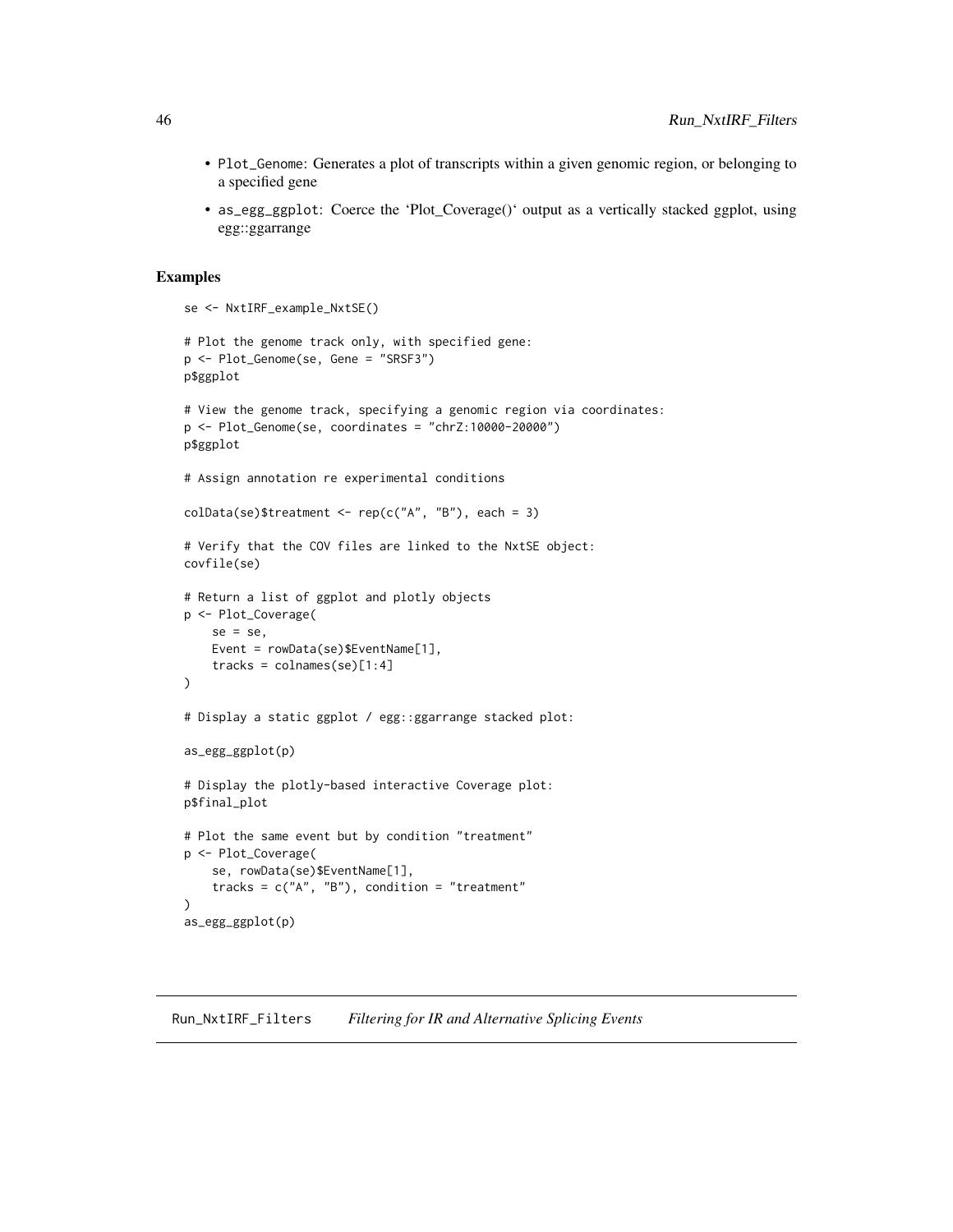#### <span id="page-46-0"></span>Description

This function implements filtering of IR or AS events based on customisable criteria. See [NxtFilter](#page-34-1) for details.

#### Usage

```
get_default_filters(legacy = FALSE)
```

```
apply_filters(se, filters = get_default_filters())
```

```
runFilter(se, filterObj)
```
#### Arguments

| legacy    | (default FALSE) Set to TRUE to get the first four default filters introduced in the<br>initial NxtIRF core release. |
|-----------|---------------------------------------------------------------------------------------------------------------------|
| se        | the NxtSE object to filter                                                                                          |
| filters   | A vector or list of one or more NxtFilter objects. If left blank, the NxtIRF default<br>filters will be used.       |
| filterObj | A single NxtFilter object.                                                                                          |

## Details

We highly recommend using the default filters, which are as follows:

- (1) Depth filter of 20,
- (2) Coverage filter requiring 90% coverage in IR events.
- (3) Coverage filter requiring 60% coverage in AS events (i.e. Included + Excluded isoforms must cover at least 60% of all junction events across the given region)
- (4) Consistency filter requring log difference of 2 (for skipped exon and mutually exclusive exon events, each junction must comprise at least  $1/(2^2) = 1/4$  of all reads associated with each isoform). For retained introns, the exon-intron overhangs must not differ by 1/4

Also, in NxtIRFcore version 1.1.1 and above, we introduced two annotation-based filters:

- (5) Terminus filter: In alternate first exons, the splice junction must not be shared with another transcript for which it is not its first intron. For alternative last exons, the splice junction must not be shared with another transcript for which it is not its last intron
- (6) ExclusiveMXE filter: For MXE events, the two alternate casette exons must not overlap in their genomic regions

In all data-based filters, we require at least 80% samples (pcTRUE = 80) to pass this filters from the entire dataset (minCond =  $-1$ ).

Events with event read depth (reads supporting either included or excluded isoforms) lower than 5  $(\text{minDepth} = 5)$  are not assessed in filter #2, and in #3 and #4 this threshold is  $(\text{minDepth} = 20)$ .

For an explanation of the various parameters mentioned here, see [NxtFilter](#page-34-1)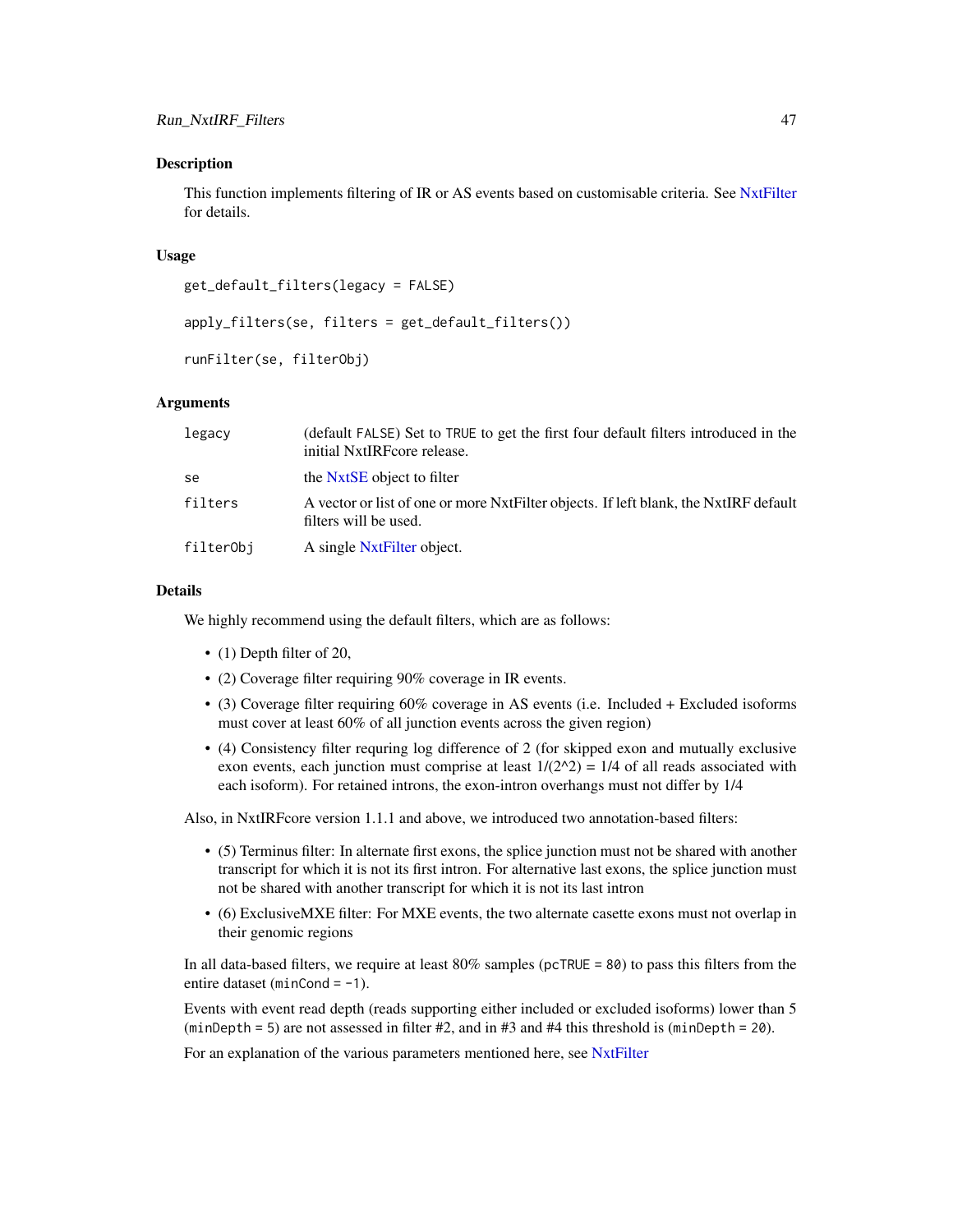## <span id="page-47-0"></span>Value

For runFilter and apply\_filters: a vector of type logical, representing the rows of NxtSE that should be kept.

For get\_default\_filters: returns a list of default recommended filters that should be parsed into apply\_filters.

#### Functions

- get\_default\_filters: Returns a vector of recommended default NxtIRF filters
- apply\_filters: Run a vector or list of NxtFilter objects on a NxtSE object
- runFilter: Run a single filter on a NxtSE object

#### See Also

[NxtFilter](#page-34-1) for details describing how to create and assign settings to NxtFilter objects.

#### Examples

```
# see ?MakeSE on example code of how this object was generated
se <- NxtIRF_example_NxtSE()
# Get the list of NxtIRF recommended filters
filters <- get_default_filters()
# View a description of what these filters do:
filters
# Filter the NxtSE using the first default filter ("Depth")
se.depthfilter <- se[runFilter(se, filters[[1]]), ]
# Filter the NxtSE using all four default filters
se.defaultFiltered <- se[apply_filters(se, get_default_filters()), ]
```
<span id="page-47-1"></span>STAR-methods *STAR wrapper for building reference for STAR, and aligning RNAsequencing*

#### <span id="page-47-2"></span>Description

These functions run the STAR aligner to build a STAR genome reference, calculate mappability exclusion regions using STAR, and align one or more FASTQ files (single or paired) to the generated genome. These functions only work on Linux-based systems with STAR installed. STAR must be accessible via \$PATH. See details and examples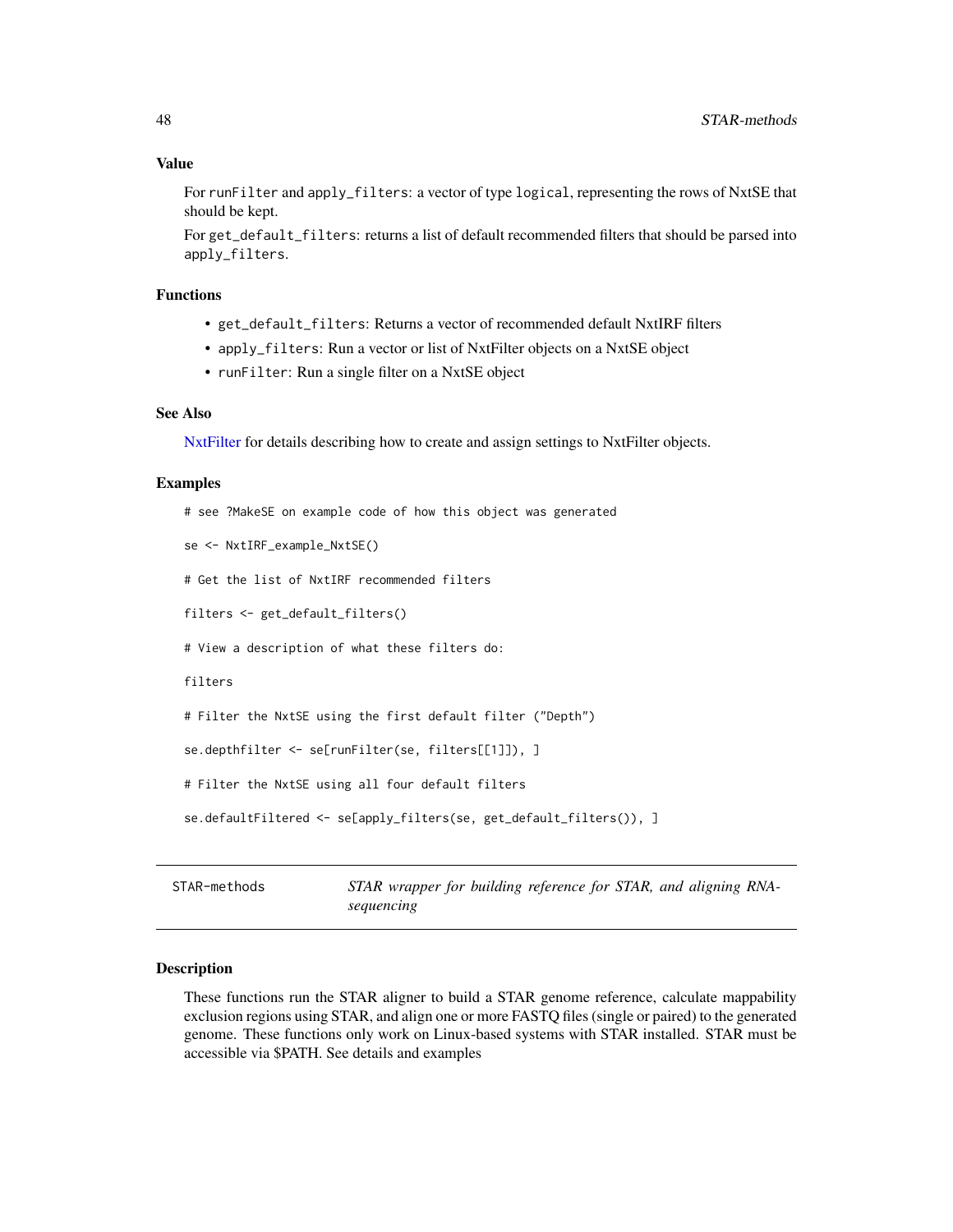## <span id="page-48-0"></span>STAR-methods 49

## Usage

```
STAR_version()
STAR_buildRef(
  reference_path,
  STAR_ref_path = file.path(reference_path, "STAR"),
  also_generate_mappability = TRUE,
  map_depth_threshold = 4,
  sjdbOverhang = 149,
  n_{th}reads = 4,
  additional_args = NULL,
  ...
\mathcal{L}STAR_Mappability(
  reference_path,
  STAR_ref_path = file.path(reference_path, "STAR"),
  map_depth_threshold = 4,
  n_{th}reads = 4,
  ...
\mathcal{L}STAR_align_experiment(
 Experiment,
  STAR_ref_path,
  BAM_output_path,
  trim_adaptor = "AGATCGGAAG",
  two_pass = FALSE,
  n_{th}reads = 4
\lambdaSTAR_align_fastq(
  fastq_1 = c("./sample_1estarq"),fastq_2 = NULL,STAR_ref_path,
  BAM_output_path,
  two_pass = FALSE,
  trim_adaptor = "AGATCGGAAG",
  memory_mode = "NoSharedMemory",
  additional_args = NULL,
  n_threads = 4
)
```
## Arguments

reference\_path The path to the reference. [GetReferenceResource](#page-8-2) must first be run using this path as its reference\_path STAR\_ref\_path (Default - the "STAR" subdirectory under reference\_path) The directory con-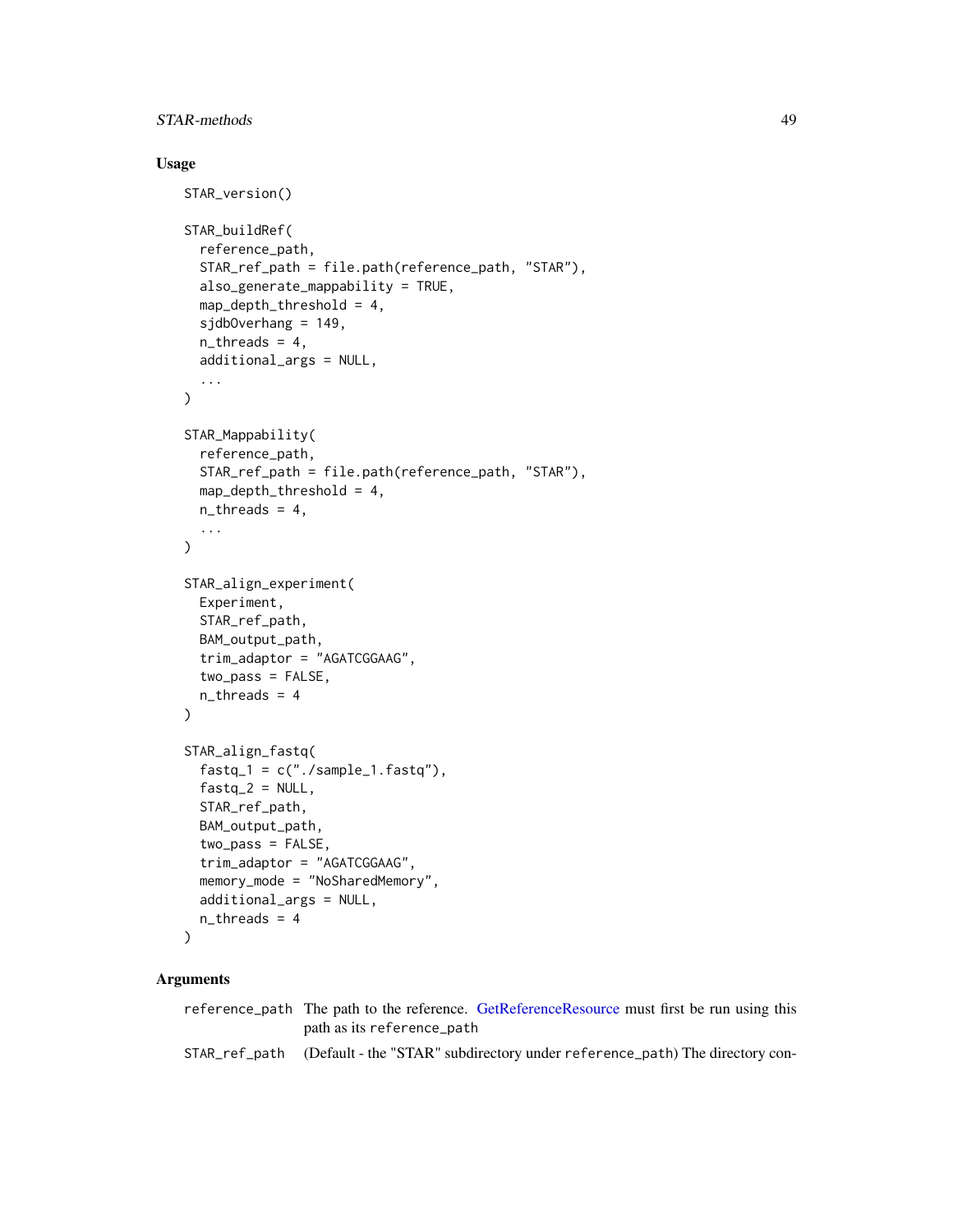<span id="page-49-0"></span>

|                           | taining the STAR reference to be used or to contain the newly-generated STAR<br>reference                                                                                                                                                                                                                                                                                                                                                          |  |
|---------------------------|----------------------------------------------------------------------------------------------------------------------------------------------------------------------------------------------------------------------------------------------------------------------------------------------------------------------------------------------------------------------------------------------------------------------------------------------------|--|
| also_generate_mappability |                                                                                                                                                                                                                                                                                                                                                                                                                                                    |  |
|                           | Whether STAR_buildRef() also calculates Mappability Exclusion regions.                                                                                                                                                                                                                                                                                                                                                                             |  |
| map_depth_threshold       |                                                                                                                                                                                                                                                                                                                                                                                                                                                    |  |
|                           | (Default 4) The depth of mapped reads threshold at or below which Mappability<br>exclusion regions are defined. See Mappability-methods. Ignored if also_generate_mappability<br>$=$ FALSE                                                                                                                                                                                                                                                         |  |
| sjdbOverhang              | (Default = $149$ ) A STAR setting indicating the length of the donor / acceptor<br>sequence on each side of the junctions. Ideally equal to (mate_length - 1). As<br>the most common read length is 150, the default of this function is 149. See the<br>STAR aligner manual for details.                                                                                                                                                          |  |
| n_threads                 | The number of threads to run the STAR aligner.                                                                                                                                                                                                                                                                                                                                                                                                     |  |
| additional_args           |                                                                                                                                                                                                                                                                                                                                                                                                                                                    |  |
|                           | A character vector of additional arguments to be parsed into STAR. See exam-<br>ples below.                                                                                                                                                                                                                                                                                                                                                        |  |
| $\ddots$                  | Additional arguments to be parsed into Mappability_GenReads(). See Mappability-<br>methods.                                                                                                                                                                                                                                                                                                                                                        |  |
| Experiment                | A two or three-column data frame with the columns denoting sample names,<br>forward-FASTQ and reverse-FASTQ files. This can be conveniently generated<br>using Find_FASTQ                                                                                                                                                                                                                                                                          |  |
| BAM_output_path           |                                                                                                                                                                                                                                                                                                                                                                                                                                                    |  |
|                           | The path under which STAR outputs the aligned BAM files. In STAR_align_experiment(),<br>STAR will output aligned BAMS inside subdirectories of this folder, named by<br>sample names. In STAR_align_fastq(), STAR will output directly into this<br>path.                                                                                                                                                                                          |  |
| trim_adaptor              | The sequence of the Illumina adaptor to trim via STAR's --clip3pAdapterSeq<br>option                                                                                                                                                                                                                                                                                                                                                               |  |
| two_pass                  | Whether to use two-pass mapping. In STAR_align_experiment(), STAR will<br>first align every sample and generate a list of splice junctions but not BAM files.<br>The junctions are then given to STAR to generate a temporary genome (con-<br>tained within _STARgenome) subdirectory within that of the first sample), using<br>these junctions to improve novel junction detection. In STAR_align_fastq(),<br>STAR will run -- twopassMode Basic |  |
| fastq_1, fastq_2          |                                                                                                                                                                                                                                                                                                                                                                                                                                                    |  |
|                           | In STAR_align_fastq: character vectors giving the path(s) of one or more FASTQ<br>(or FASTA) files to be aligned. If single reads are to be aligned, omit fastq_2                                                                                                                                                                                                                                                                                  |  |
| memory_mode               | The parameter to be parsed to --genomeLoad; either NoSharedMemory or LoadAndKeep<br>are used.                                                                                                                                                                                                                                                                                                                                                      |  |

## Details

## Pre-requisites

STAR\_buildRef requires [GetReferenceResource](#page-8-2) to be run to fetch the required genome and gene annotation files.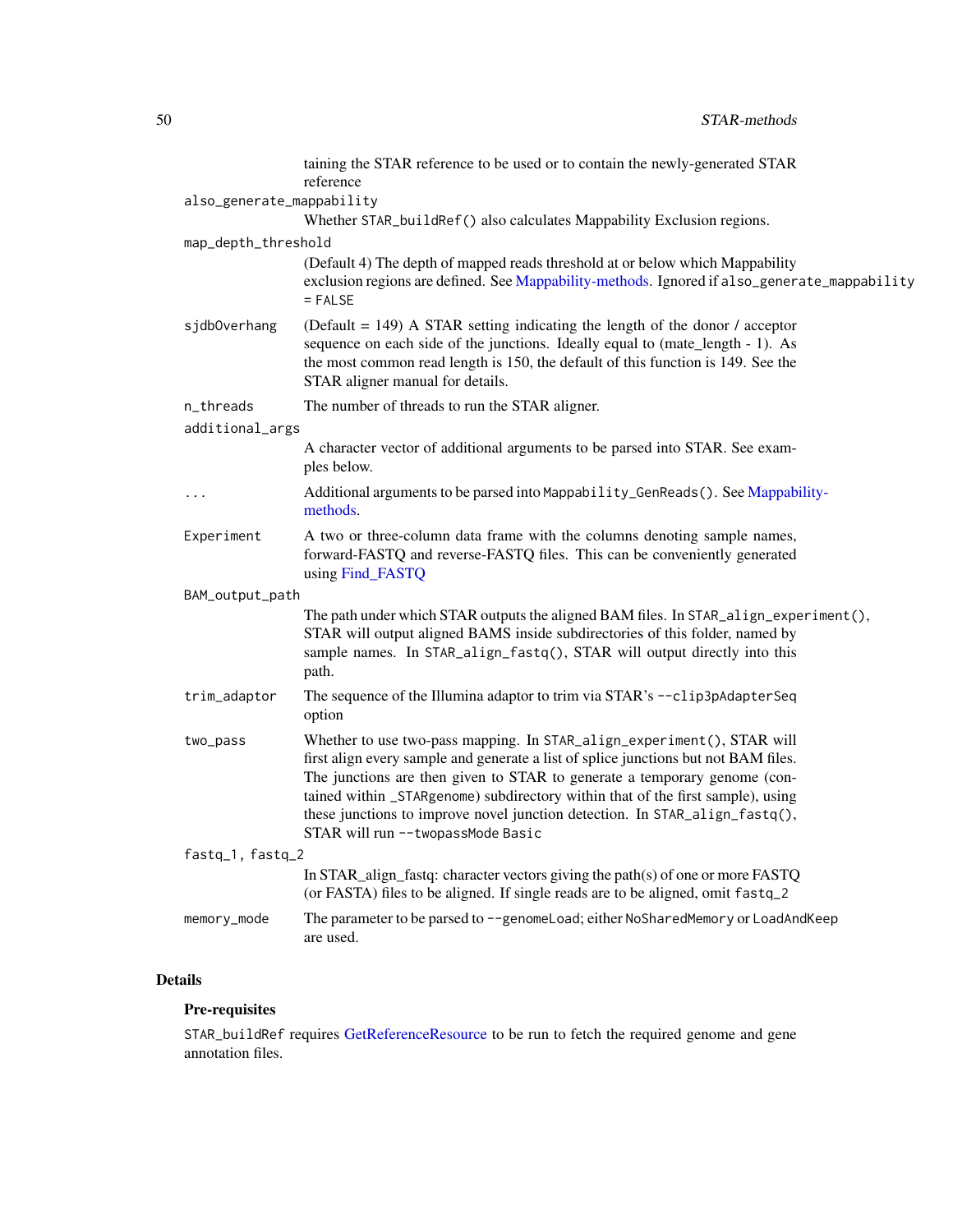## <span id="page-50-0"></span>STAR-methods 51

STAR\_Mappability, STAR\_align\_experiment and STAR\_align\_fastq requires a STAR genome, which can be built using STAR\_buildRef

#### Function Description

For STAR\_buildRef: this function will create a STAR genome reference in the STAR subdirectory in the path given by reference\_path. Optionally, it will run [STAR\\_Mappability](#page-47-2) if also\_generate\_mappability is set to TRUE

For STAR\_Mappability: this function will first will run Mappability GenReads, then use the given STAR genome to align the synthetic reads using STAR. The aligned BAM file will then be processed using [Mappability\\_CalculateExclusions](#page-32-1) to calculate the lowly-mappable genomic regions, producing the MappabilityExclusion.bed.gz output file.

For STAR\_align\_fastq: aligns a single or pair of FASTQ files to the given STAR genome using the STAR aligner.

For STAR\_align\_experiment: aligns a set of FASTQ or paired FASTQ files using the given STAR genome using the STAR aligner. A data.frame specifying sample names and corresponding FASTQ files are required

## Value

None. STAR will output files into the given output directories.

#### Functions

- STAR\_version: Checks whether STAR is installed, and its version
- STAR\_buildRef: Creates a STAR genome reference.
- STAR\_Mappability: Calculates lowly-mappable genomic regions using STAR
- STAR\_align\_experiment: Aligns multiple sets of FASTQ files, belonging to multiple samples
- STAR\_align\_fastq: Aligns a single sample (with single or paired FASTQ or FASTA files)

## See Also

[BuildReference](#page-8-1) [Find\\_Samples](#page-22-2) [Mappability-methods](#page-32-2)

[The latest STAR documentation](https://github.com/alexdobin/STAR/blob/master/doc/STARmanual.pdf)

#### Examples

# 0) Check that STAR is installed and compatible with NxtIRF

```
STAR_version()
## Not run:
```
- # The below workflow illustrates
- # 1) Getting the reference resource
- # 2) Building the STAR Reference, including Mappability Exclusion calculation
- # 3) Building the NxtIRF Reference, using the Mappability Exclusion file
- # 4) Aligning (a) one or (b) multiple raw sequencing samples.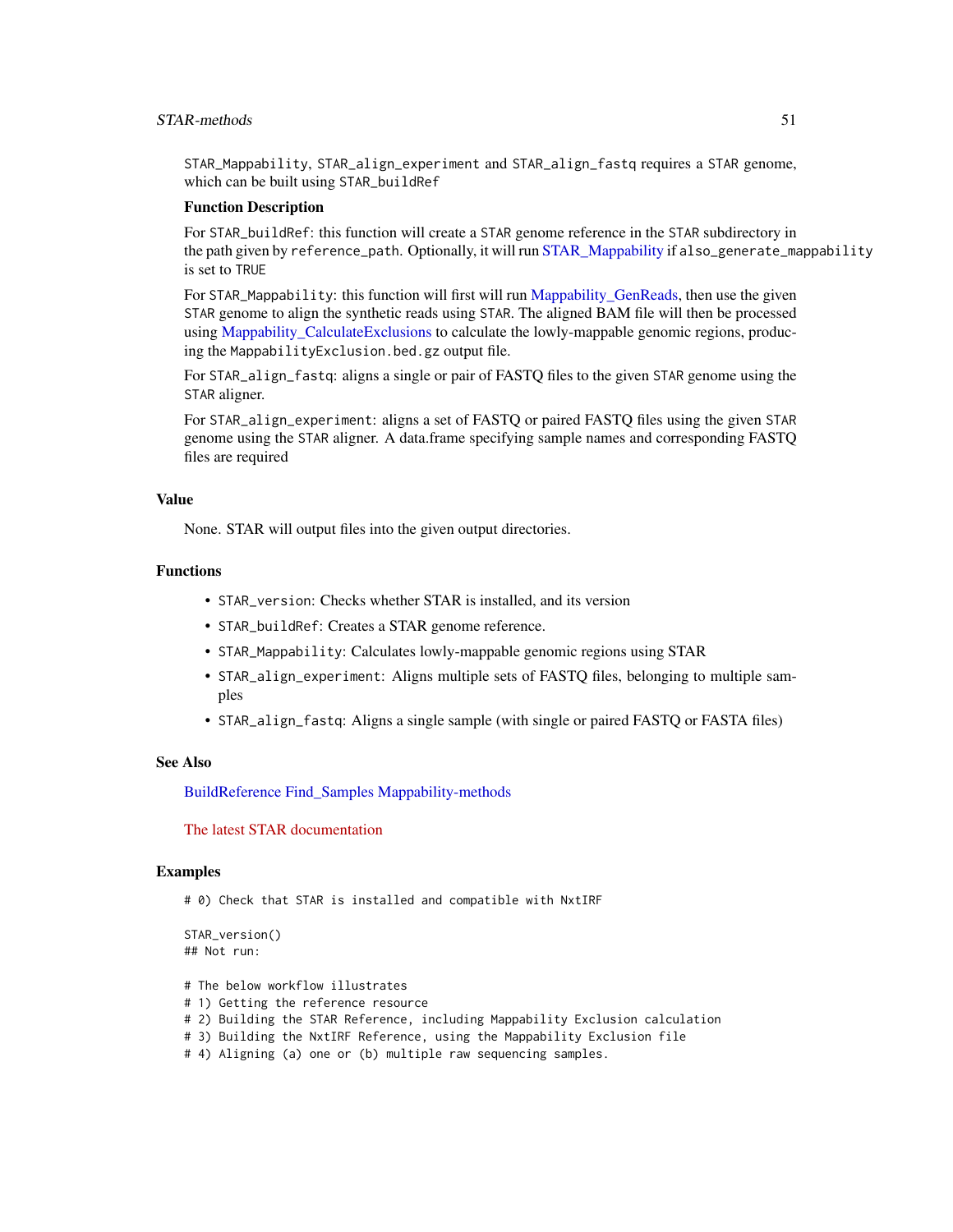```
# 1) Reference generation from Ensembl's FTP links
FTP <- "ftp://ftp.ensembl.org/pub/release-94/"
GetReferenceResource(
    reference_path = "Reference_FTP",
    fasta = paste0(FTP, "fasta/homo_sapiens/dna/",
        "Homo_sapiens.GRCh38.dna.primary_assembly.fa.gz"),
    gtf = paste0(FTP, "gtf/homo_sapiens/",
        "Homo_sapiens.GRCh38.94.chr.gtf.gz")
)
# 2) Generates STAR genome within the NxtIRF reference. Also generates
# mappability exclusion gzipped BED file inside the "Mappability/" sub-folder
STAR_buildRef(
    reference_path = "Reference_FTP",
    n_{th}reads = 8,
    also_generate_mappability = TRUE
\lambda# 2 alt) Generates STAR genome of the example NxtIRF genome.
# This demonstrates using custom STAR parameters, as the example NxtIRF
# genome is ~100k in length, so --genomeSAindexNbases needs to be
# adjusted to be min(14, log2(GenomeLength)/2 - 1)
GetReferenceResource(
   reference_path = "Reference_chrZ",
    fasta = chrZ\_genome(),
   gtf = chrZ_gtf()\lambdaSTAR_buildRef(
    reference_path = "Reference_chrZ",
    n_{th}reads = 8,
    additional_args = c("--genomeSAindexNbases", "7"),
    also_generate_mappability = TRUE
)
# 3) Build NxtIRF reference using the newly-generated Mappability exclusions
#' NB: also specifies to use the hg38 nonPolyA resource
BuildReference(reference_path = "Reference_FTP", genome_type = "hg38")
# 4a) Align a single sample using the STAR reference
STAR_align_fastq(
    STAR_ref_path = file.path("Reference_FTP", "STAR"),
    BAM_output_path = "./bams/sample1",
```
fastq\_1 = "sample1\_1.fastq", fastq\_2 = "sample1\_2.fastq",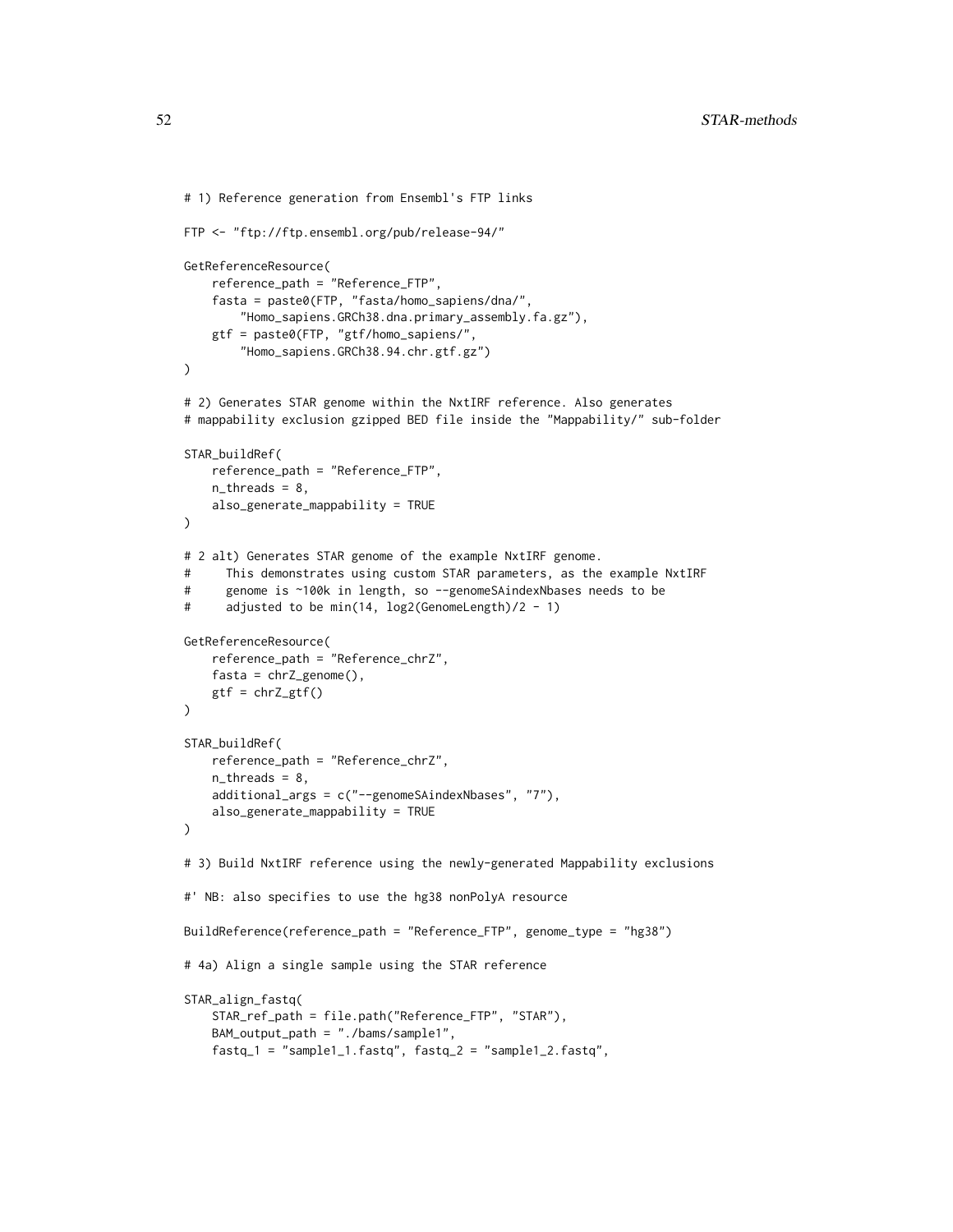## <span id="page-52-0"></span>theme\_white 53

```
n_threads = 8
)
# 4b) Align multiple samples, using two-pass alignment
Experiment <- data.frame(
   sample = c("sample_A", "sample_B"),
   forward = file.path("raw_data", c("sample_A", "sample_B"),
        c("sample_A_1.fastq", "sample_B_1.fastq")),
   reverse = file.path("raw_data", c("sample_A", "sample_B"),
        c("sample_A_2.fastq", "sample_B_2.fastq"))
\mathcal{L}STAR_align_experiment(
    Experiment = Experiment,
   STAR_ref_path = file.path("Reference_FTP", "STAR"),
   BAM_output_path = "./bams",
   two-pass = TRUE,n_threads = 8
)
## End(Not run)
```
theme\_white *ggplot2 themes*

## Description

A ggplot theme object for white background figures +/- a legend

#### Usage

theme\_white

theme\_white\_legend

theme\_white\_legend\_plot\_track

#### Format

An object of class theme (inherits from gg) of length 10.

An object of class theme (inherits from gg) of length 9.

An object of class theme (inherits from gg) of length 10.

## Functions

- theme\_white: White theme without figure legend
- theme\_white\_legend: White theme but with a figure legend (if applicable)
- theme\_white\_legend\_plot\_track: White theme with figure legend but without horizontal grid lines. Used internally in PlotGenome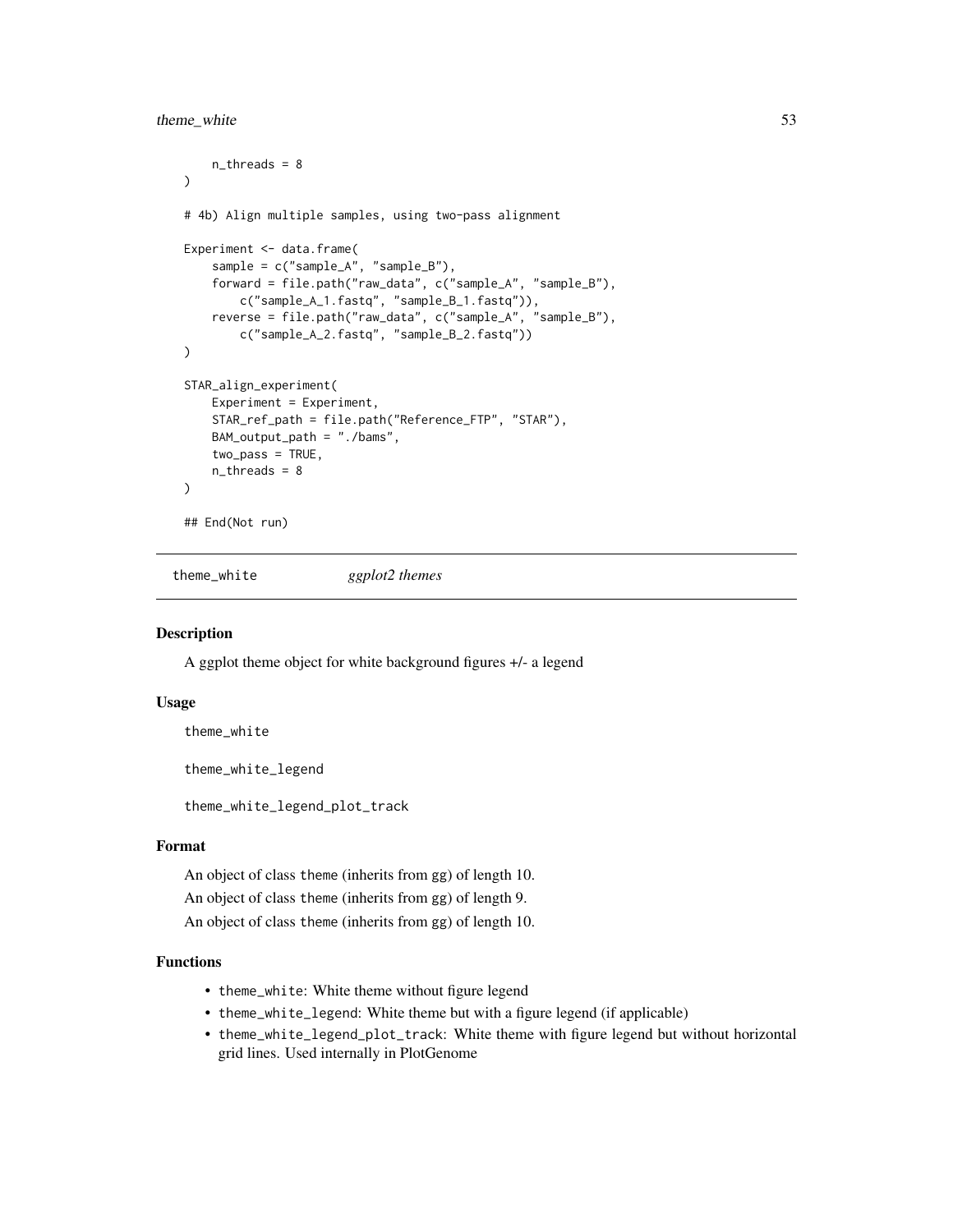## See Also

[Plot\_Coverage]

## Examples

```
library(ggplot2)
df <- data.frame(
 gp = factor(rep(leftters[1:3], each = 10)),y = rnorm(30))
ggplot(df, aes(gp, y)) +
  geom_point() +
  theme_white
```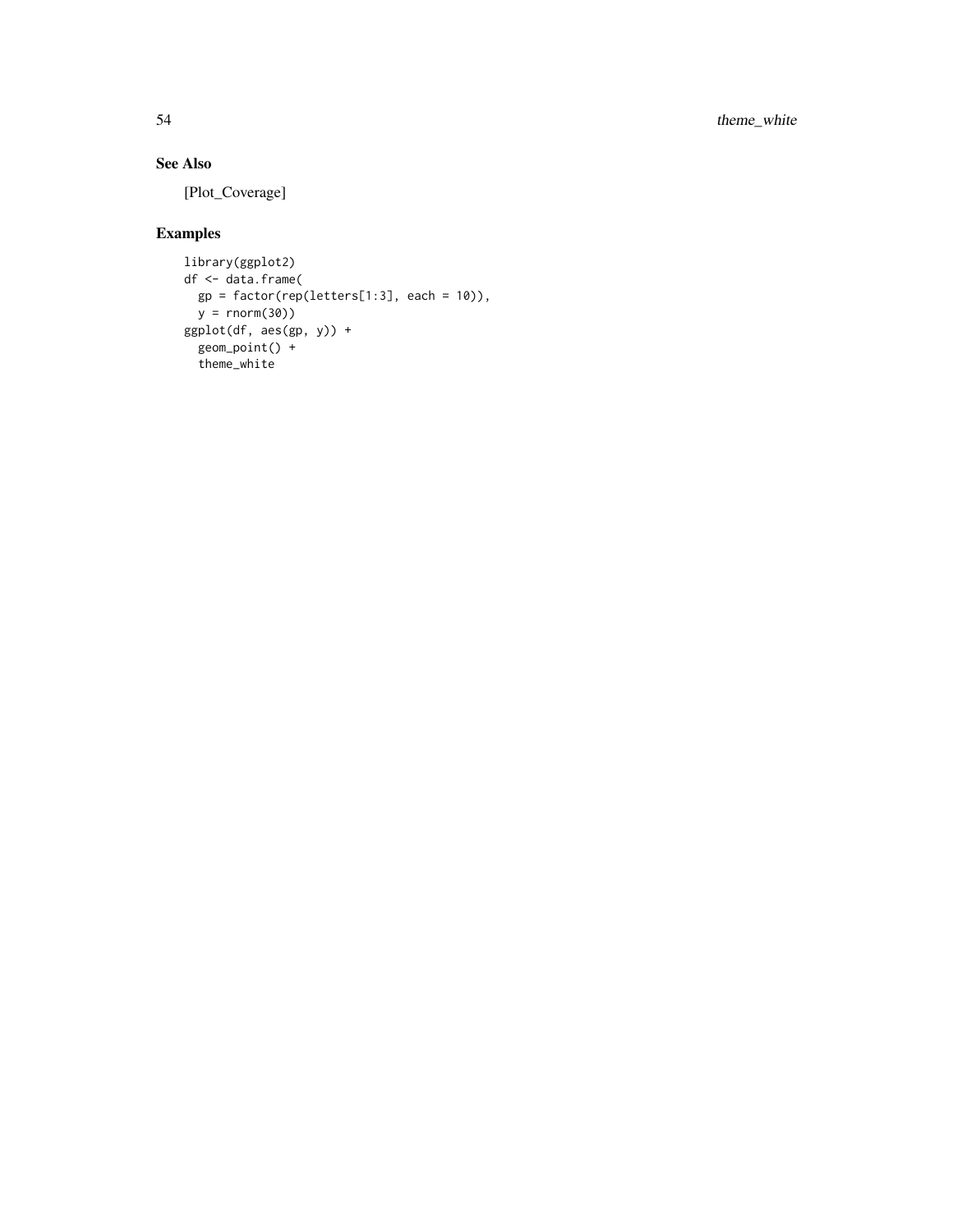# <span id="page-54-0"></span>**Index**

∗ datasets theme\_white, [53](#page-52-0) ∗ package example-NxtIRF-data, [21](#page-20-0) NxtIRFcore-package, [3](#page-2-0) [,NxtSE,ANY,ANY,ANY-method *(*NxtSE-class*)*, [38](#page-37-0) [<-,NxtSE,ANY,ANY,NxtSE-method *(*NxtSE-class*)*, [38](#page-37-0)

AnnotationHub, *[12](#page-11-0)* apply\_filters, *[4,](#page-3-0) [5](#page-4-0)* apply\_filters *(*Run\_NxtIRF\_Filters*)*, [46](#page-45-0) as\_egg\_ggplot *(*Plot\_Coverage*)*, [42](#page-41-0) ASE-methods, *[4](#page-3-0)*, [5,](#page-4-0) *[28,](#page-27-0) [29](#page-28-0)*

BAM2COV, *[18](#page-17-0)* BAM2COV *(*IRFinder*)*, [25](#page-24-0) base::cbind, *[40](#page-39-0)* BuildReference, *[4](#page-3-0)*, [9,](#page-8-0) *[16](#page-15-0)*, *[25](#page-24-0)*, *[27](#page-26-0)*, *[34](#page-33-0)*, *[44](#page-43-0)*, *[51](#page-50-0)* BuildReference\_Full *(*BuildReference*)*, [9](#page-8-0)

cbind,NxtSE-method *(*NxtSE-class*)*, [38](#page-37-0) coerce,SummarizedExperiment,NxtSE-method *(*NxtSE-class*)*, [38](#page-37-0) CollateData, *[4](#page-3-0)*, *[6](#page-5-0)*, [15,](#page-14-0) *[16](#page-15-0)*, *[24,](#page-23-0) [25](#page-24-0)*, *[27–](#page-26-0)[29](#page-28-0)*, *[45](#page-44-0)* CoordToGR, [17](#page-16-0) Coverage, [18](#page-17-0) covfile *(*NxtSE-class*)*, [38](#page-37-0) covfile,NxtSE-method *(*NxtSE-class*)*, [38](#page-37-0) covfile<- *(*NxtSE-class*)*, [38](#page-37-0) covfile<-,NxtSE-method *(*NxtSE-class*)*, [38](#page-37-0)

DESeq2::results, *[7](#page-6-0)* DESeq\_ASE *(*ASE-methods*)*, [5](#page-4-0) DoubleExpSeq::DBGLM1, *[8](#page-7-0)* DoubleExpSeq\_ASE *(*ASE-methods*)*, [5](#page-4-0) down\_exc *(*NxtSE-class*)*, [38](#page-37-0) down\_exc,NxtSE-method *(*NxtSE-class*)*, [38](#page-37-0) down\_exc<- *(*NxtSE-class*)*, [38](#page-37-0)

down\_exc<-,NxtSE-method *(*NxtSE-class*)*, [38](#page-37-0) down\_inc *(*NxtSE-class*)*, [38](#page-37-0) down\_inc,NxtSE-method *(*NxtSE-class*)*, [38](#page-37-0) down\_inc<- *(*NxtSE-class*)*, [38](#page-37-0) down\_inc<-,NxtSE-method *(*NxtSE-class*)*, [38](#page-37-0)

example-NxtIRF-data, [21](#page-20-0)

Find\_Bams *(*Find\_Samples*)*, [23](#page-22-0) Find\_FASTQ, *[50](#page-49-0)* Find\_FASTQ *(*Find\_Samples*)*, [23](#page-22-0) Find\_IRFinder\_Output, *[16](#page-15-0)* Find\_IRFinder\_Output *(*Find\_Samples*)*, [23](#page-22-0) Find\_Samples, *[16](#page-15-0)*, [23,](#page-22-0) *[51](#page-50-0)*

GenomicRanges::findOverlaps, *[16](#page-15-0)* get\_default\_filters, *[37](#page-36-0)* get\_default\_filters *(*Run\_NxtIRF\_Filters*)*, [46](#page-45-0) GetCoverage, *[26](#page-25-0)* GetCoverage *(*Coverage*)*, [18](#page-17-0) GetCoverage\_DF *(*Coverage*)*, [18](#page-17-0) GetCoverageBins *(*Coverage*)*, [18](#page-17-0) GetCoverageRegions *(*Coverage*)*, [18](#page-17-0) GetNonPolyARef *(*BuildReference*)*, [9](#page-8-0) GetReferenceResource, *[49,](#page-48-0) [50](#page-49-0)* GetReferenceResource *(*BuildReference*)*, [9](#page-8-0)

IRFinder, *[4](#page-3-0)*, *[12](#page-11-0)*, *[15](#page-14-0)[–18](#page-17-0)*, [25,](#page-24-0) *[28](#page-27-0)* IsCOV, *[27](#page-26-0)*, [27](#page-26-0)

limma::topTable, *[7](#page-6-0)* limma\_ASE *(*ASE-methods*)*, [5](#page-4-0)

make\_diagonal, *[7](#page-6-0)* make\_diagonal *(*make\_plot\_data*)*, [30](#page-29-0) make\_matrix, *[7](#page-6-0)*, *[32](#page-31-0)* make\_matrix *(*make\_plot\_data*)*, [30](#page-29-0) make\_plot\_data, *[4](#page-3-0)*, [30](#page-29-0)